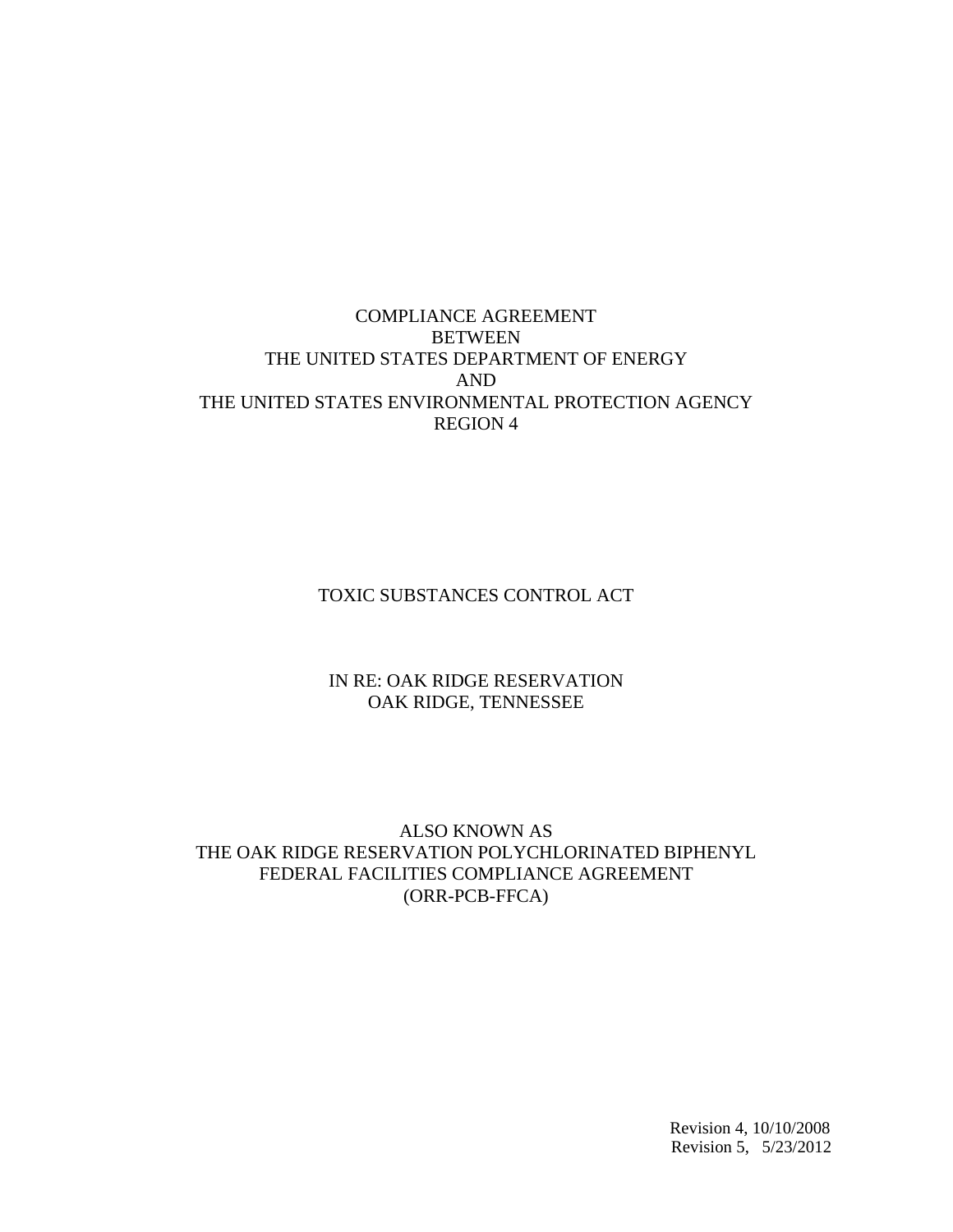# TABLE OF CONTENTS

|              |                                                             | Page |
|--------------|-------------------------------------------------------------|------|
|              |                                                             |      |
| $\mathbf{L}$ |                                                             |      |
| $\prod$ .    |                                                             |      |
| III.         |                                                             |      |
|              |                                                             |      |
|              |                                                             |      |
|              |                                                             |      |
|              |                                                             |      |
|              |                                                             |      |
|              |                                                             |      |
|              |                                                             |      |
|              |                                                             |      |
|              |                                                             |      |
|              |                                                             |      |
|              |                                                             |      |
|              |                                                             |      |
|              |                                                             |      |
|              |                                                             |      |
|              |                                                             |      |
|              | XIX. CIVIL ENFORCEMENT ACTIONS AND RESERVATION OF RIGHTS 19 |      |
|              |                                                             |      |
|              |                                                             |      |
|              |                                                             |      |
|              |                                                             |      |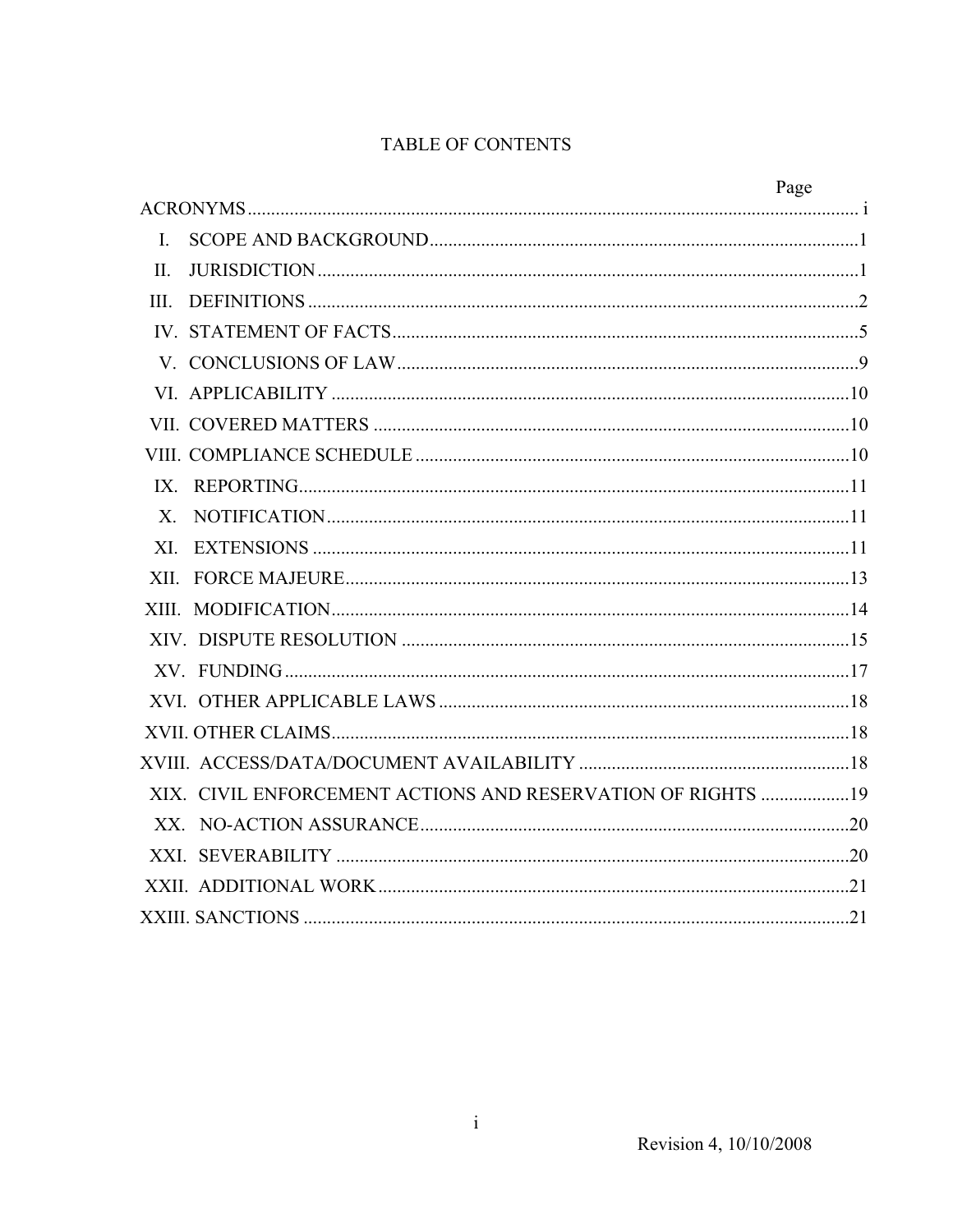# Page

| (J) Decontamination and Reuse of PCB Dedicated |  |
|------------------------------------------------|--|
|                                                |  |
|                                                |  |
|                                                |  |
|                                                |  |
|                                                |  |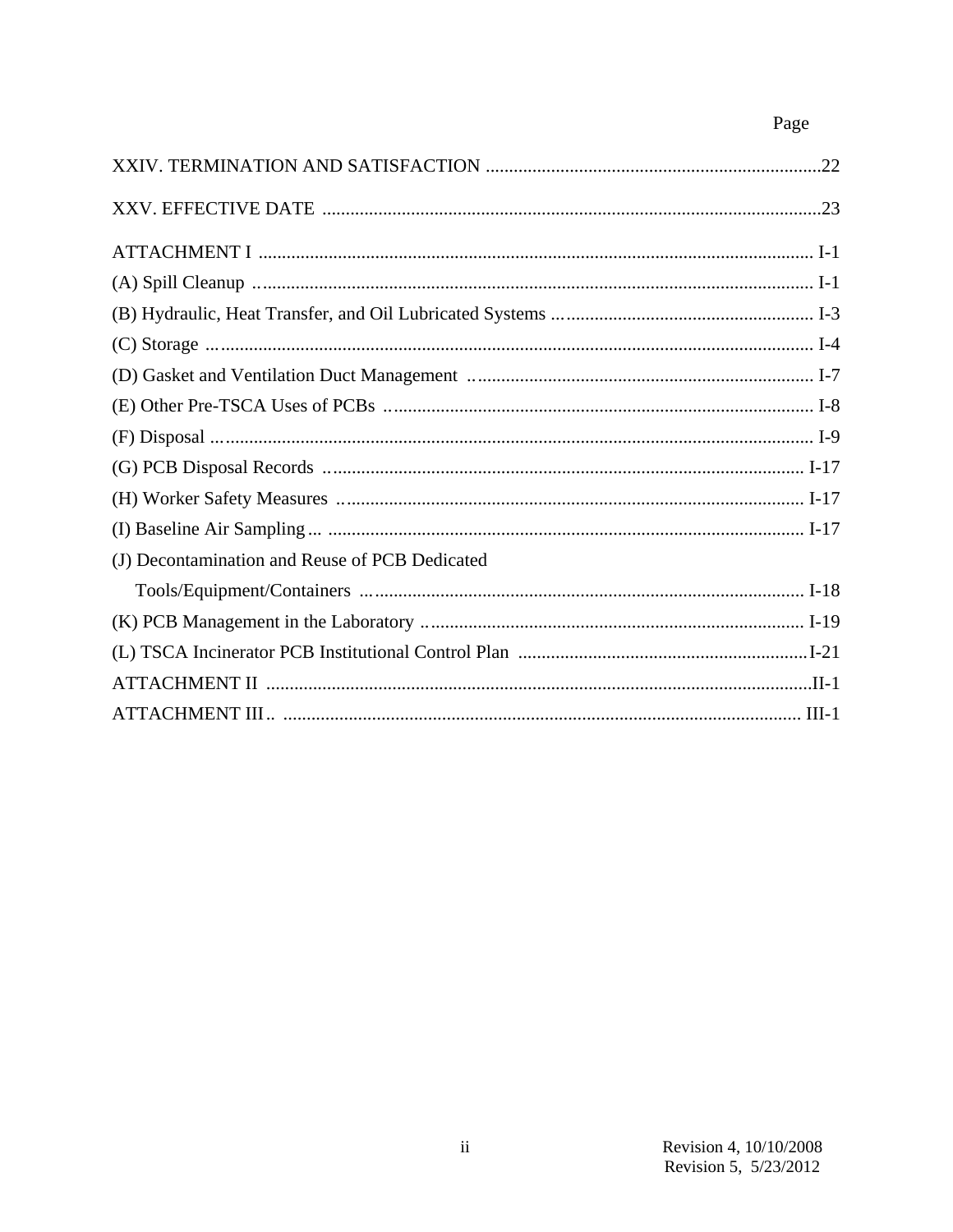# **ACRONYMS**

| <b>AEA</b>          | Atomic Energy Act of 1954                                         |  |  |
|---------------------|-------------------------------------------------------------------|--|--|
| <b>ANSI</b>         | American National Standards Institute                             |  |  |
| <b>CERCLA</b>       | Comprehensive Environmental Response Compensation and             |  |  |
|                     | <b>Liability Act</b>                                              |  |  |
| <b>CFR</b>          | Code of Federal Regulations                                       |  |  |
| D&D                 | Decontamination and Decommissioning                               |  |  |
| <b>DNR</b>          | Date Determined Not to be Radioactive                             |  |  |
| <b>DOE</b>          | Department of Energy                                              |  |  |
| DOE-HQ              | Department of Energy - Headquarters                               |  |  |
| <b>DOT</b>          | Department of Transportation                                      |  |  |
| <b>DRC</b>          | <b>Dispute Resolution Committee</b>                               |  |  |
| <b>DRS</b>          | Date Removed From Service for Disposal                            |  |  |
| <b>EPA</b>          | <b>Environmental Protection Agency Region 4</b>                   |  |  |
| EPA-HQ              | <b>Environmental Protection Agency-Headquarters</b>               |  |  |
| <b>FFA</b>          | <b>Federal Facility Agreement</b>                                 |  |  |
| <b>FFCA</b>         | <b>Federal Facilities Compliance Agreement</b>                    |  |  |
| <b>FR</b>           | <b>Federal Register</b>                                           |  |  |
| <b>GDP</b>          | <b>Gaseous Diffusion Process</b>                                  |  |  |
| <b>ORISE</b>        | Oak Ridge Institute for Science and Education                     |  |  |
| <b>ORNL</b>         | Oak Ridge National Laboratory                                     |  |  |
| <b>ORO</b>          | Oak Ridge Operations                                              |  |  |
| <b>ORR</b>          | Oak Ridge Reservation                                             |  |  |
| ORR-PCB-FFCA        | Oak Ridge Reservation Polychlorinated Biphenyl Federal Facilities |  |  |
|                     | <b>Compliance Agreement</b>                                       |  |  |
| <b>OSHA</b>         | Occupational Safety and Health Act                                |  |  |
| <b>PCB</b>          | Polychlorinated Biphenyl                                          |  |  |
| ppm                 | parts per million                                                 |  |  |
| R&D                 | <b>Research and Development</b>                                   |  |  |
| <b>RCRA</b>         | Resource Conservation and Recovery Act                            |  |  |
| <b>RMMA</b>         | Radioactive Materials Management Area                             |  |  |
| <b>SEC</b>          | Senior Executive Committee                                        |  |  |
| <b>TSCA</b>         | <b>Toxic Substances Control Act</b>                               |  |  |
| <b>UE-TSCA-FFCA</b> | Uranium Enrichment Toxic Substances Control Act Federal           |  |  |
|                     | <b>Facilities Compliance Agreement</b>                            |  |  |
| <b>USC</b>          | <b>United States Code</b>                                         |  |  |
| <b>YSO</b>          | Y-12 Site Office                                                  |  |  |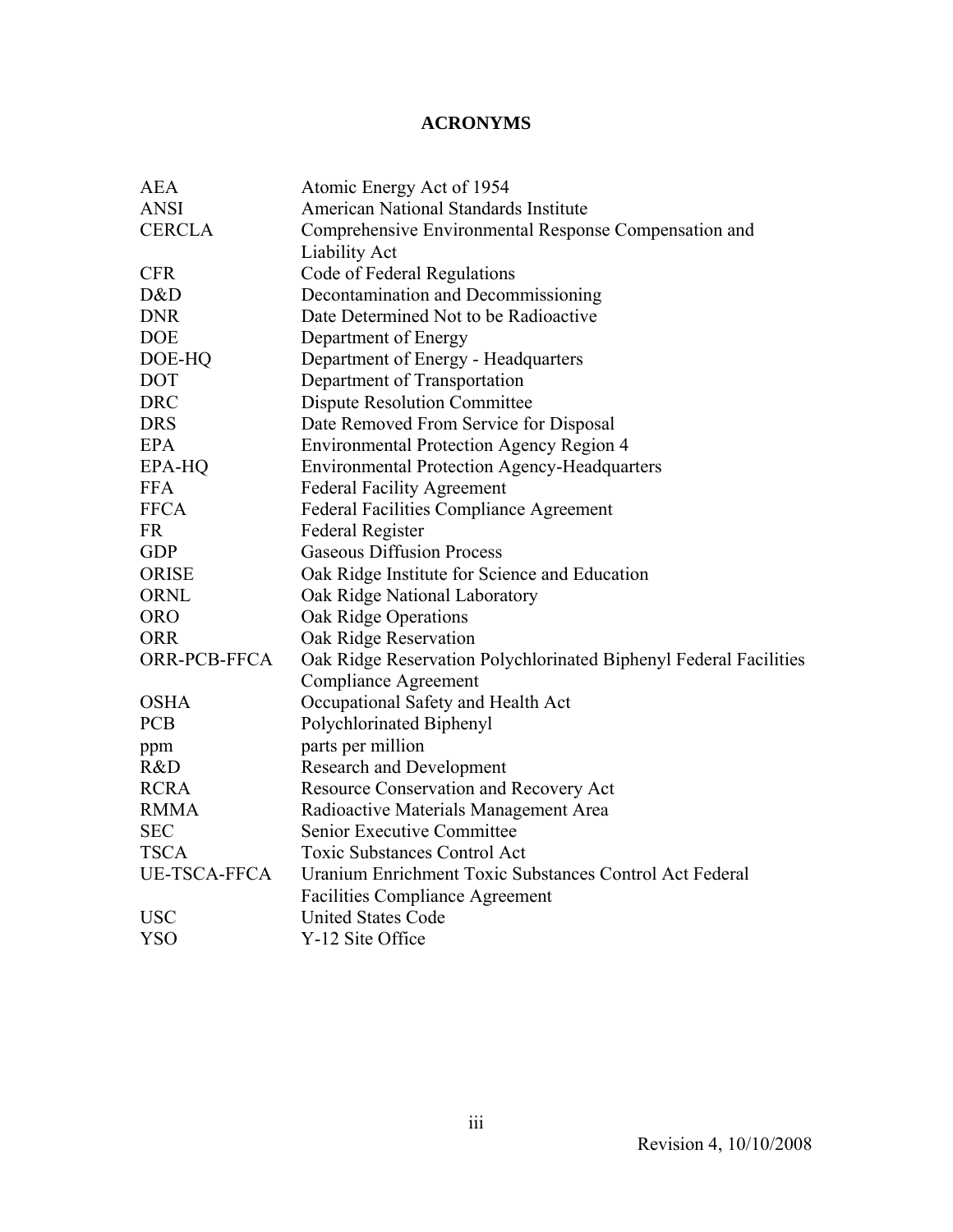#### **I. SCOPE AND BACKGROUND**

 1. The United States Environmental Protection Agency (EPA), Region 4 and the United States Department of Energy (DOE) Oak Ridge Field Office (ORO), Oak Ridge, Tennessee, are the parties to this Oak Ridge Reservation Polychlorinated Biphenyl Federal Facility Compliance Agreement (ORR-PCB-FFCA or Agreement), entered into pursuant to Executive Order 12088, October 13, 1978 (43 FR 47707), and the Toxic Substances Control Act (TSCA), as amended, 15 U.S.C. § 2601 et seq. The Office of Management and Budget will be notified of this Agreement pursuant to its duty under Executive Order 12088 to assure compliance at federal facilities with the environmental laws.

 2. This Agreement is entered into by the parties for the purpose of bringing DOE's Oak Ridge Reservation (ORR) into compliance with TSCA and its implementing regulations at 40 CFR Part 761, "Polychlorinated Biphenyls (PCBs) Manufacturing, Processing, Distribution in Commerce, and Use Prohibitions." This Agreement shall apply to and be binding upon EPA and DOE. This Agreement supplants the requirements established for the K-25 Site under the DOE-Headquarters (HQ)/EPA-HQ TSCA Federal Facility Compliance Agreement dated February 20, 1992, which addressed uranium enrichment operations at DOE's gaseous diffusion process (GDP) facilities in Portsmouth, Ohio; Paducah, Kentucky; and at the K-25 Site in Oak Ridge, Tennessee (UE-TSCA-FFCA). Nothing in this Agreement modifies the requirements for the Portsmouth and Paducah GDP facilities under the UE-TSCA-FFCA. This Agreement also supplants the requirements established for the K-25 Site, Y-12 Plant, and Oak Ridge National Laboratory (ORNL) under the DOE-HQ/EPA-HQ TSCA Federal Facilities Compliance Agreement which became effective August 8, 1996 (National Agreement). This Agreement transfers to EPA, Region 4, responsibility for the oversight of the TSCA compliance program for ORR outlined hereunder.

 3. DOE shall take all reasonable and appropriate measures to ensure that third parties performing work required by this Agreement act in a manner consistent with the terms of this Agreement and in compliance with the requirements of TSCA and its implementing regulations.

#### **II. JURISDICTION**

 4. Executive Order 12088 was promulgated to ensure federal compliance with applicable pollution control standards. This Agreement constitutes a "plan" as described in Section 1-601 of Executive Order 12088 to achieve and maintain compliance at ORR with applicable requirements under TSCA, its implementing regulations, and Executive Order 12088. DOE is a department, agency or instrumentality of the executive branch of the federal government, and as such, DOE is included in the definition of a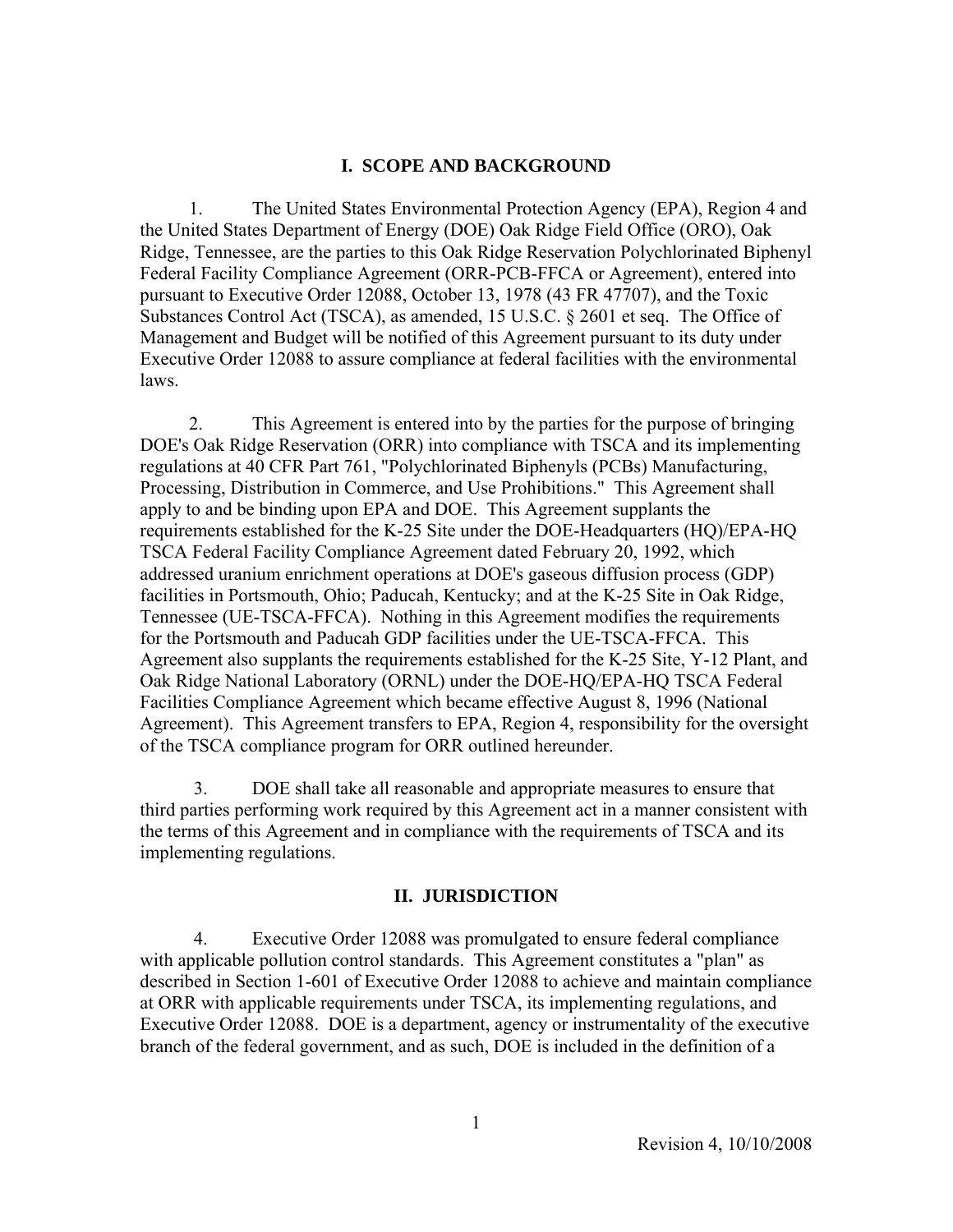"person" within the meaning of 40 CFR § 761.3. DOE recognizes its obligation to comply with TSCA Section 6(e) and its implementing regulations as set forth in 40 CFR Part 761.

 5. DOE consents to jurisdiction for purposes of entry and enforcement by EPA, as set forth in this Agreement, and for EPA responses to emergency situations regarding matters covered by this Agreement. DOE specifically reserves the right to contest any determinations, allegations, findings of fact, and conclusions of law in any proceeding other than actions brought by EPA to enter or enforce this Agreement. Nothing shall prevent any person from using for any purpose independent evidence that verifies the statement of facts contained herein.

### **III. DEFINITIONS**

 6. Except as provided below or otherwise explicitly stated herein, the definitions provided in TSCA and its implementing regulations shall apply to the terms used in this Agreement.

 7. Additional work shall mean work that is not described or scheduled in this document or its attachments.

 8. Agreement shall mean this document and shall include all Attachments to this document referred to herein. All such Attachments shall be enforceable parts of this Agreement.

 9. Date Determined Not To Be Radioactive (DNR) shall mean the date on which a PCB/radioactive waste is determined not to be radioactive as provided in Attachment I.

 10. Date Removed From Service (DRS) shall mean the date a PCB item or PCB material was removed from service for disposal. For an authorized use, the date the item/material was determined to be no longer useful or serviceable will be the DRS. The DRS shall be considered equivalent to the date placed into storage as used in 40 CFR Part 761.

 11. Days shall mean calendar days, except where otherwise specified. Any submittal or written statement of dispute that under the terms of this Agreement would be due on a Saturday, Sunday, or legal holiday shall be due the following business day.

 12. Disposal shall be defined by 40 CFR § 761.3. Disposal by means of the K-25 Site TSCA Incinerator shall be in accordance with the requirements of 40 CFR § 761.70 and the K-25 Site TSCA Incinerator Approval to Dispose of PCBs.

 13. DOE shall mean the United States Department of Energy, including its Oak Ridge Operations Office (DOE-ORO), the Y-12 Site Office, and its authorized representatives.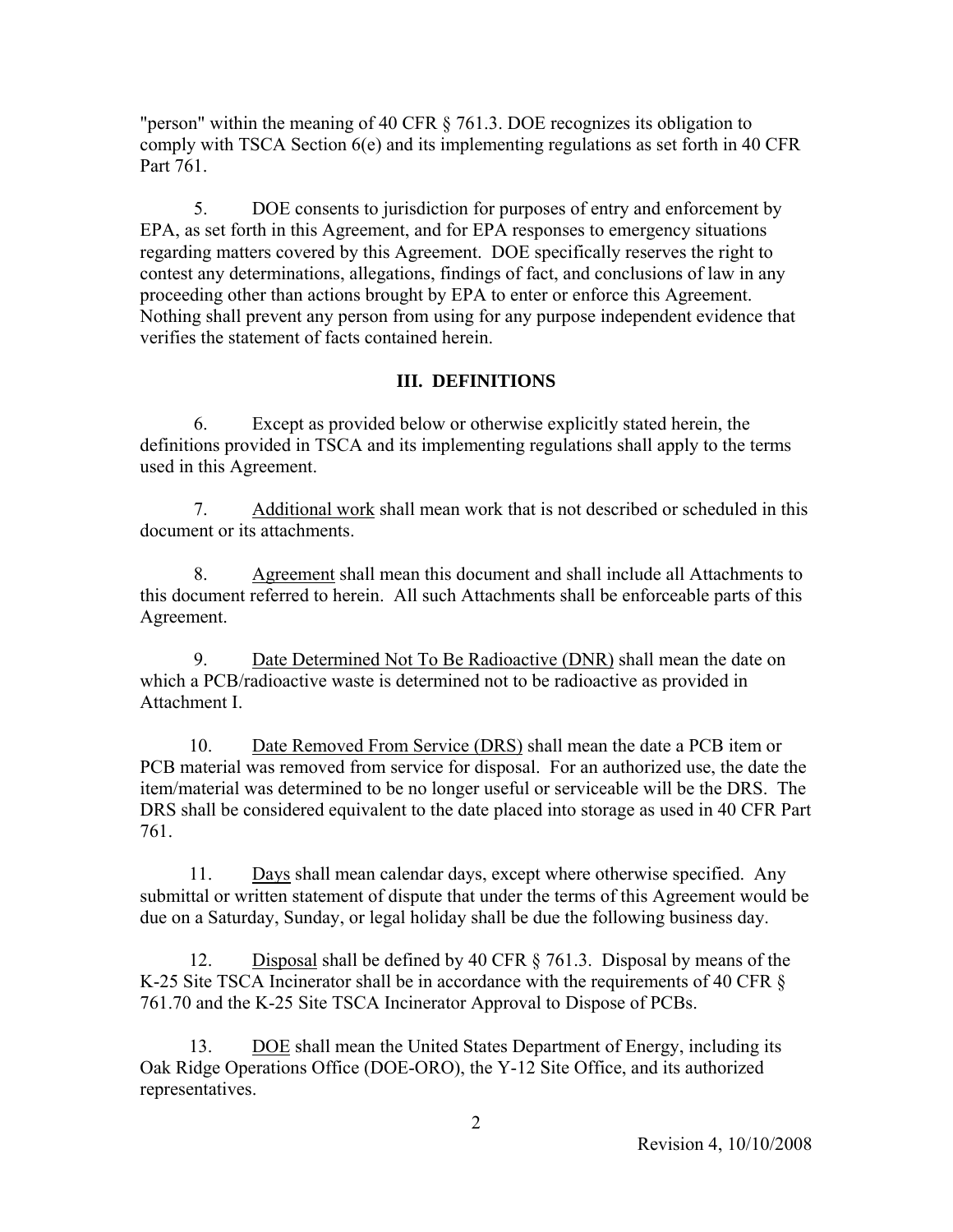14. DOE ORR-PCB-FFCA Coordinator shall mean the person designated by DOE to represent DOE in the implementation of this Agreement.

 15. EPA shall mean the United States Environmental Protection Agency, including Region 4 and its authorized representatives.

 16. EPA ORR-PCB-FFCA Coordinator shall mean the person designated by EPA to represent EPA Region 4 in the implementation of this Agreement.

 17. Facility shall for purposes of R&D mean the K-25 Site, Y-12 Plant, Oak Ridge National Laboratory (ORNL), or other DOE ORR site with an individual EPA identification number.

 18. Federal Facility Agreement (FFA) shall mean the "Federal Facility Agreement for the Oak Ridge Reservation" effective January 1, 1992 between EPA, DOE, and Tennessee Department of Environment and Conservation.

 19. Fissionable Material shall mean radioactive material containing nuclides capable of sustaining a neutron induced fission (fission potentially produced by any energy neutron) chain reaction (criticality).

 20. Liquid PCBs shall mean a homogeneous flowable material containing PCBs and no more than 0.5 percent by weight non- dissolved material.

 21. Major Modification shall mean modifications to the obligations of this Agreement or its Attachments that change the fundamental obligations of any party in a significant manner, as shall be determined by EPA. Major modifications shall require written agreement between the EPA Region 4 and DOE-ORO signatories to this Agreement and the determination of whether a modification is a Major Modification shall be subject to the dispute resolution provisions of this Agreement.

 22. Minor Modification shall mean a modification to the obligations in this Agreement or its Attachments that is not a Major Modification.

 23. National Agreement shall mean the agreement between EPA-HQ and DOE-HQ effective August 8, 1996, regarding the one year storage for disposal requirement for PCBs.

 24. Non-Liquid PCB Wastes shall mean PCB wastes that by visual inspection have no flowing liquids associated with them or that contain no liquids which pass through the filter when using the paint filter test method (EPA Method 9095 in "Test Methods for Evaluating Solid Waste" (SW-846)).

 25. Oak Ridge Operations (ORO) shall mean DOE Operations that fall under the authority of the manager of Oak Ridge Operations, including, but not limited to, the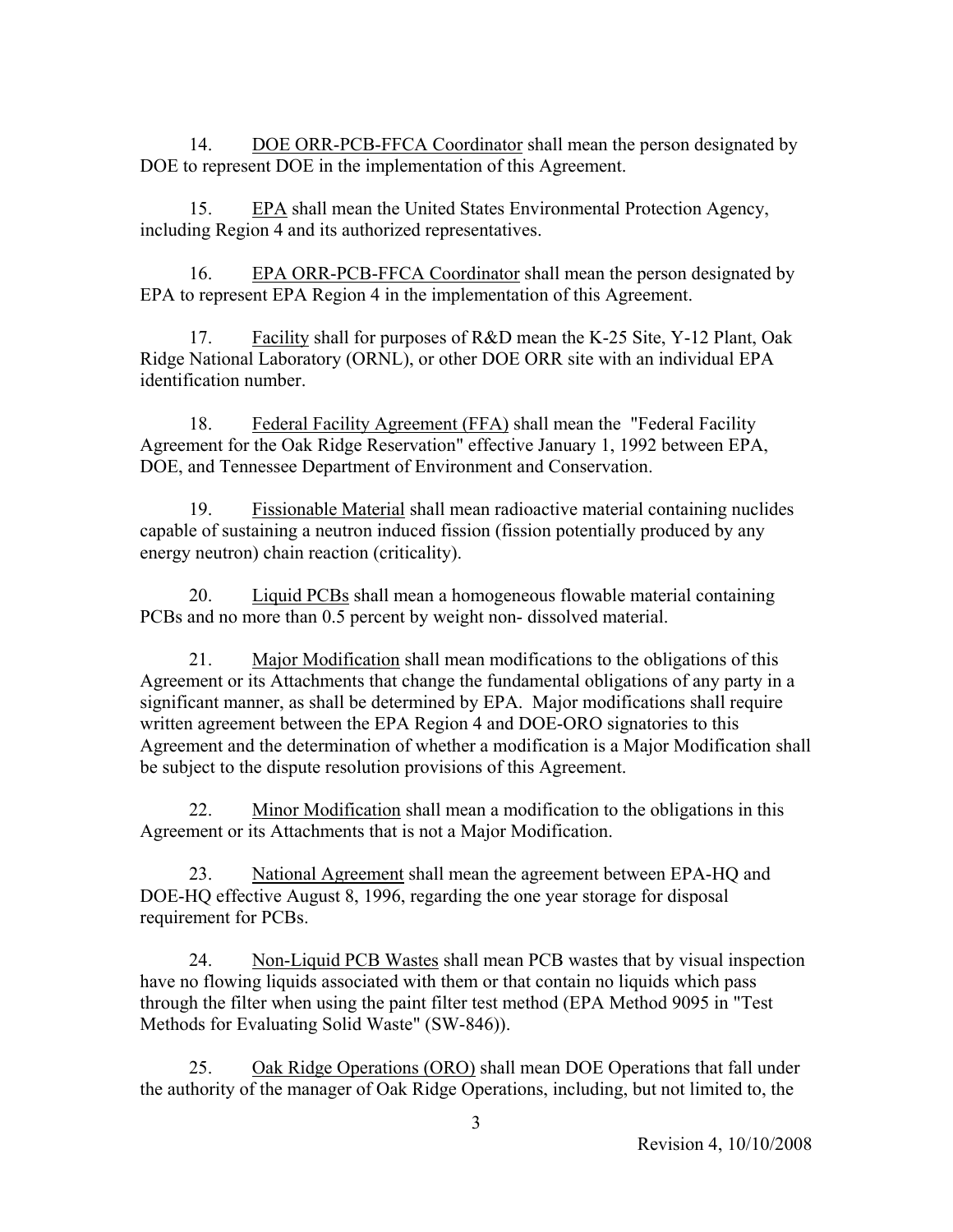K-25 Site, Y-12 Site Office, Oak Ridge National Laboratory (ORNL), and the Portsmouth and Paducah GDP facilities.

 26. Oak Ridge Reservation (ORR) shall mean the K-25 Site, Y-12 Plant, ORNL, Oak Ridge Institute for Science and Education (ORISE), the American Museum of Science and Energy, and the surrounding lands of the aforementioned facilities belonging to the United States under the jurisdiction of the DOE.

 27. Oak Ridge Reservation Polychlorinated Biphenyl Federal Facilities Compliance Agreement (ORR-PCB-FFCA) shall mean the agreement concerning PCB compliance between EPA Region 4 and DOE-ORO (i.e., this Agreement).

28. Parties shall mean EPA and DOE.

29. PCB Annual Document shall mean the annual document log required to be maintained under 40 CFR § 761.180.

 30. PCB/Radioactive Waste shall mean waste PCBs or PCB items mixed with radioactive materials and managed as a radioactive waste. PCB/radioactive/RCRA waste shall mean PCB/radioactive waste which may also be a hazardous waste under RCRA.

 31. Radioactive Material shall mean material containing radionuclides classified as byproduct, source, or special nuclear materials (as defined by the Atomic Energy Act [AEA] of 1954, as amended) or naturally-occurring radioactive materials, residual radioactive materials, accelerator produced radioactive materials, or any material managed as (or made) radioactive.

 32. Radioactive Materials Management Area (RMMA) shall mean an area in which the potential exists for contamination due to the presence of unencapsulated or unconfined radioactive material or an area that is exposed to beams or other sources of particles (neutrons, protons, etc.), capable of causing activation.

 33. Remediation shall mean those activities performed pursuant to the ORR FFA under CERCLA authority, including, but not limited to: interim and final remedial actions, removal actions and decontamination and decommissioning.

 34. Uranium Enrichment Toxic Substances Control Act Federal Facilities Compliance Agreement (UE-TSCA-FFCA) shall mean the agreement between EPA-HQ and DOE-HQ signed February 20, 1992.

 35. Y-12 Site Office shall mean the DOE Office responsible for operations at the Y-12 Plant.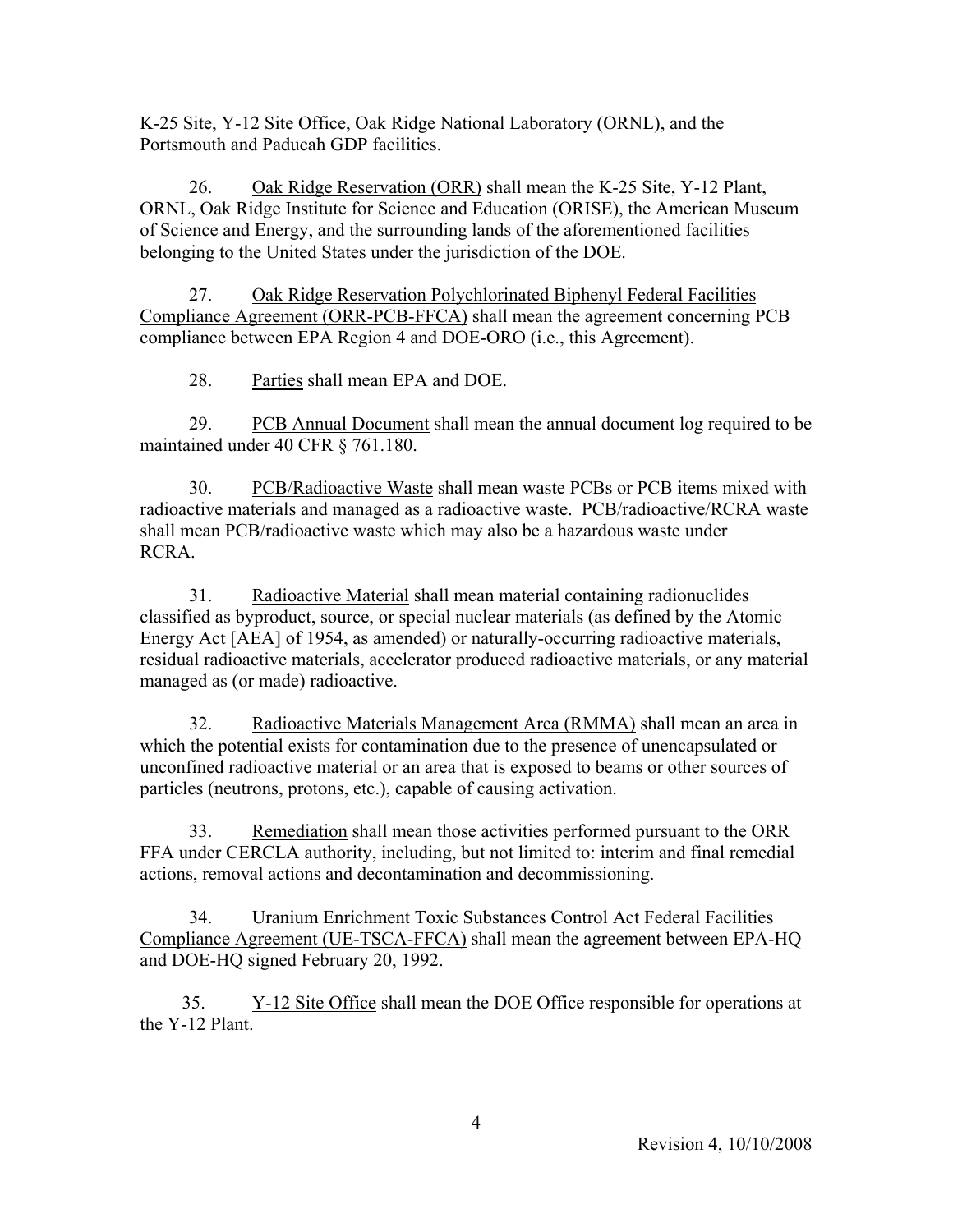#### **IV. STATEMENT OF FACTS**

 36. The ORR is situated within the corporate limits of the city of Oak Ridge, in Anderson and Roane Counties, Tennessee, approximately 25 miles west of Knoxville, Tennessee. It covers approximately 34,516 acres.

 37. ORR was established by the United States Atomic Energy Commission and has three major operating facilities: the Oak Ridge Y-12 Plant, Oak Ridge National Laboratory (ORNL), and the Oak Ridge K-25 Site. In addition, the Oak Ridge Institute for Science and Education (ORISE), formerly the Oak Ridge Associated Universities (ORAU), conducts research, training, and education programs on the ORR. Activities at ORR include research in the fields of energy, the environment, and basic science, fabrication of nuclear weapon components, manufacturing support for DOE weapons design laboratories, weapons dismantlement, processing of source and special nuclear material, highly enriched uranium storage and support for other DOE facilities, and other government and non-governmental entities. In addition, environmental restoration, facility decontamination and decommissioning, waste management, and waste disposal are major activities at ORR. DOE also owns the American Museum of Science and Energy in the City of Oak Ridge.

 38. ORR is owned by DOE. The K-25 Site, Y-12 Plant, and ORNL are managed by contractors to DOE.

 39. The K-25 Site GDP ventilation systems in buildings K-29, K-31, and K-33 were constructed in the 1940s and 1950s. Flanges between sections of the sheet metal ductwork were sealed using a PCB impregnated felt gasket material. The concentration of the PCBs in the gasket material was in excess of 3,000 ppm. The ventilation systems consist of an air supply portion (or supply side) and a motor exhaust side (exhaust side). The supply side brought cooler air to motors in the GDP buildings. The motor exhaust removed heat from the process motors through the motor exhaust side of the ventilation system. Over time, motor lubrication oil vaporized and was drawn into the motor exhaust side of the ventilation ducts. This lubrication oil condensed in the motor exhaust ductwork and saturated the felt gaskets between the flanges. Upon saturation, PCBs would leach from the gaskets and leak (drip) onto the GDP building floors, structures, and other infrastructure (such as electric cable trays) and various other equipment. Supply side gaskets are not typically prone to leak. On rare occasions, supply side gaskets near the juncture of the motor exhaust side of the system have leaked.

 40. There are approximately 11,700 gaskets in over 12 miles of ventilation ductwork in the K-29, K-31, and K-33 GDP buildings, hereinafter referred to as the GDP buildings, at the K-25 Site. Gaskets on the motor exhaust side which have been found to leak have had troughs installed to catch drips and collect the oil in collection tubes (also known as a drip leg). When the GDP shut down in 1985, oil ceased to be supplied to the motors and thus no additional oil condenses in the ductwork. Portions of the ventilation systems are still operational and are still used on a routine basis to move air throughout the buildings.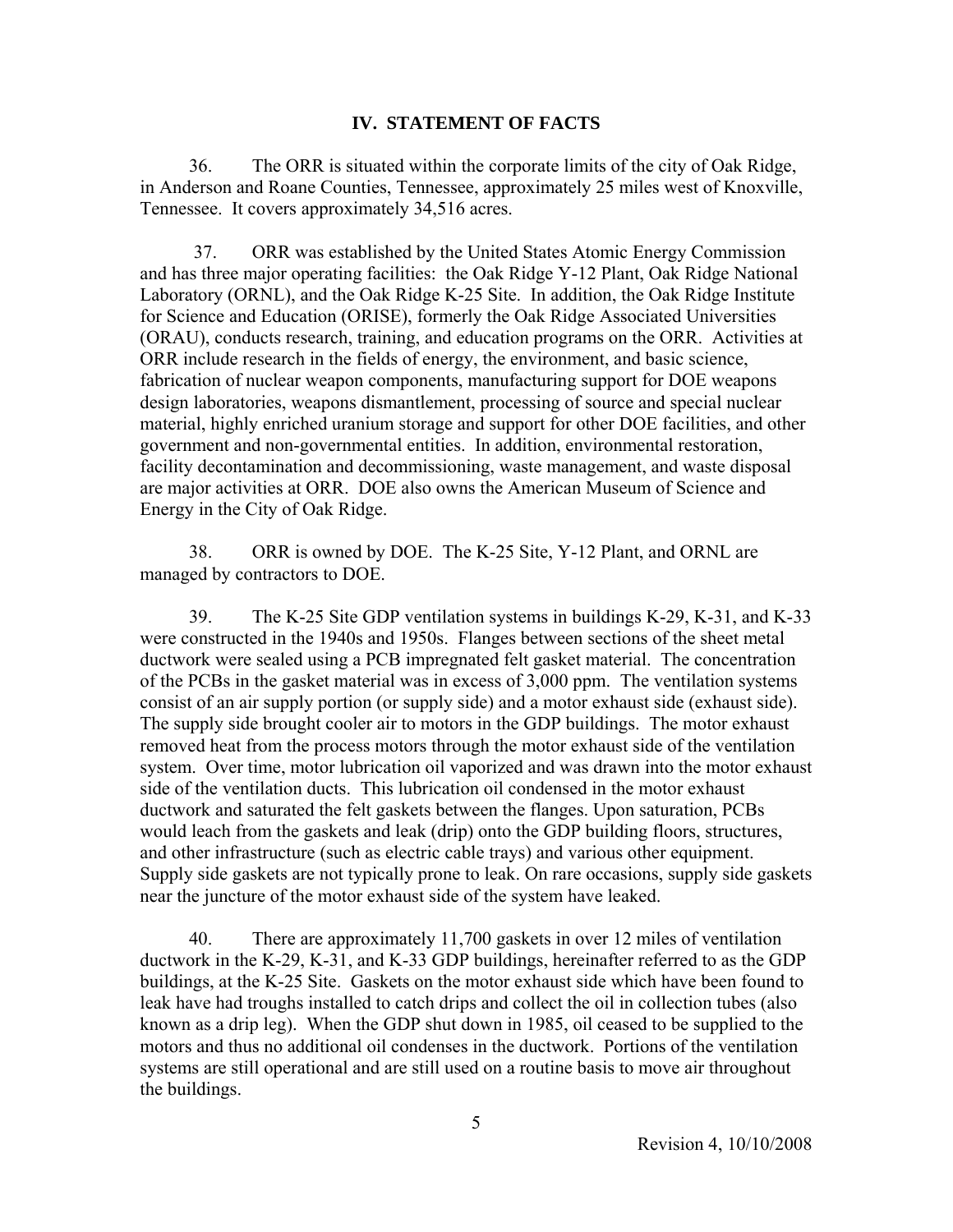41. The shut down of the GDP combined with the installation of troughs has reduced the incidence of drips to a very low number (18 in 1995). Other PCB spills from light ballasts also occasionally occur, but are also of limited volume. Inspection for new gasket leaks, maintenance of the troughing system, and clean up of PCB spills in the GDP buildings is provided in the troughing maintenance program. Air sampling required under the UE-TSCA-FFCA since 1992 has shown no results of 0.5 micrograms/m3 or greater of PCBs in any of the three GDP buildings. The low incidence of and volume of PCB spills and limited access to the buildings constitute a low potential for exposure to workers, the public, or release to the environment.

 42. The K-29, K-31, and K-33 GDP buildings are maintained in a condition to safely facilitate current and future: D&D activities, storage and retrieval of spare parts/equipment for the Portsmouth and Paducah GDPs, and storage of various radioactive, RCRA, and PCB wastes. A project is underway to re-roof the K-31 building. Significant leaks have developed in this roof due to age and severe weather damage sustained during early 1993. Interim measures have been taken to prevent rainwater from reaching the ventilation system gaskets.

 43. EPA and DOE have agreed that for the K-25 Site GDP buildings, removal of the PCB impregnated gaskets and decontamination of the ductwork may be delayed until remediation of the GDP buildings. The management and scheduling of remediation of the PCB impregnated gaskets and ductwork will be addressed through the environmental restoration program under the FFA.

 44. DOE has notified EPA that PCB impregnated gaskets have been identified at the Y-12 Plant in a hood vent line in Building 9202, room 130. These gaskets are made of a rubber type material and contain greater than 50 ppm PCBs. The potential exists for similar gaskets to be present in other areas at the Y-12 Plant. These gaskets are not subject to oil saturation as noted in the K-25 Site GDP ventilation systems and have not been found to leach or leak PCBs.

 45. DOE has notified EPA that PCB impregnated gaskets in excess of 50 ppm have been identified in Buildings 3001, 3042, and 3091 at ORNL. The potential exists for similar gaskets to be present in other areas at ORNL. These gaskets are not subject to oil saturation as noted in the K-25 Site GDP ventilation systems and generally have not been found to leach or leak PCBs. Other than the K-25 Site GDP ventilation system gaskets there have only been two instances of gasket leaks. These two leaks were in Building 3042 at ORNL and consisted of several drops of oil of approximately 100 ppm PCBs.

 46. The K-25 Site has identified nine additional buildings which contain gaskets impregnated with PCBs at concentrations in excess of 50 ppm. These buildings are the K-25, K-631, K-633, K-704, K-731, K-761, K-1002, K-1303, and K-1401 buildings. The potential exists for similar gaskets to be present in other areas at the K-25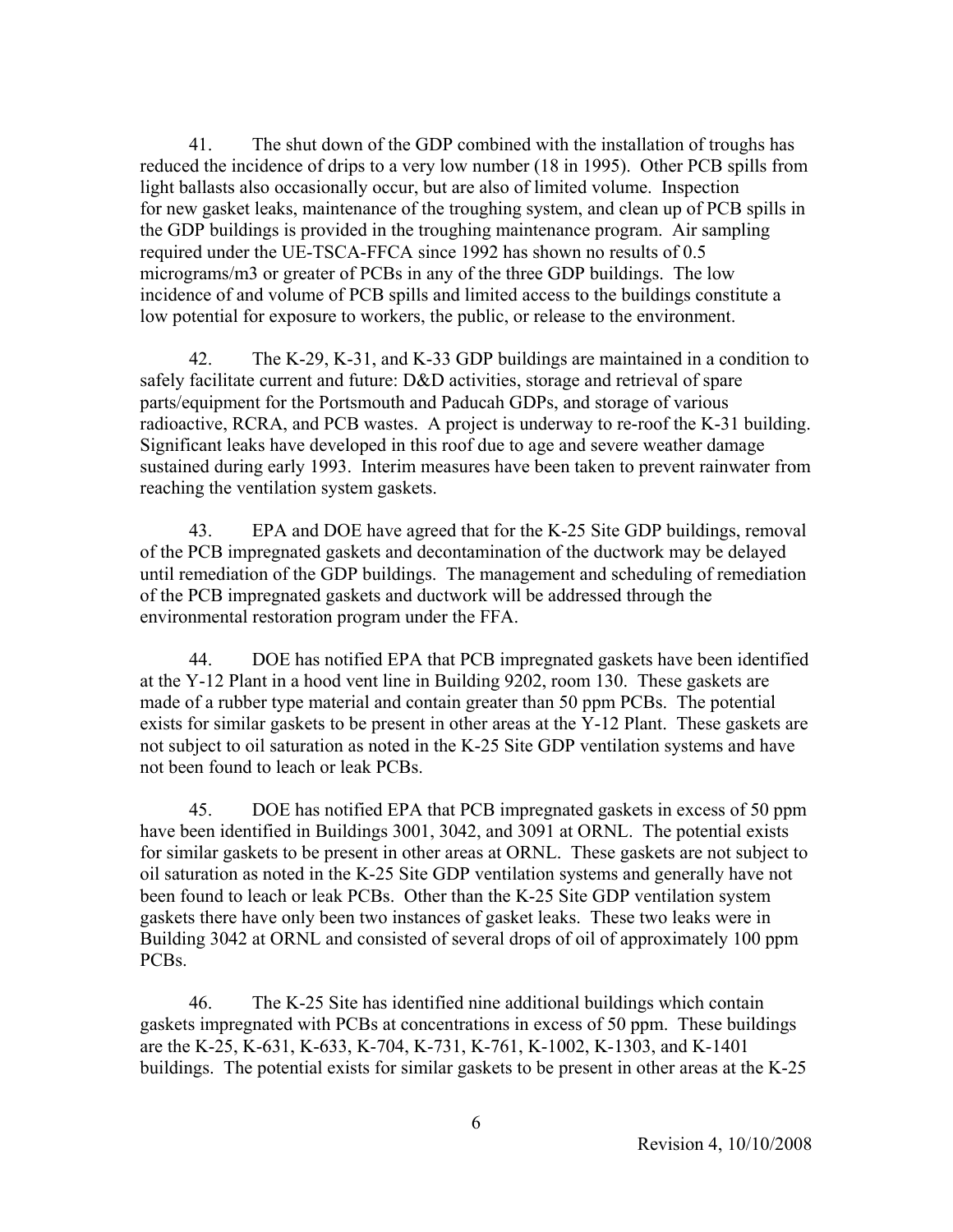Site. These gaskets are not subject to oil saturation as noted in the K-25 Site GDP ventilation systems and have not been found to leach or leak PCBs.

 47. DOE has notified EPA that lubricants historically used and still existing in supply fan bearings and motor operated valves located in the shutdown GDP buildings at the K-25 Site contain PCB concentrations in excess of 50 ppm. A few of the supply fans are still operating and contain historical lubricants with PCB concentrations in excess of 50 ppm. The potential exists for other equipment containing such lubricants from historical use to be present in other areas at the ORR facilities. New lubricants currently used to maintain equipment at the ORR do not contain PCB concentrations in excess of 50 ppm.

 48. DOE has notified EPA that lubricants historically used and still existing in a 1956 vintage electric overhead traveling crane (30 ton capacity) in Building 7503 at ORNL contain PCB concentrations in excess of 50 ppm. The crane is used in the Molten Salt Reactor Experiment (MSRE). Building 7503 was constructed around the crane. The crane continues to be periodically used to support reactor functions. The crane is essential to the continued safe storage and subsequent handling of the spent nuclear fuel. Releases of lubricating greases from the overhead crane probably have occurred over time, and were identified in March 1994. At that time, analyses of the lubricating grease on the interior walls and perimeter of the floor revealed PCB concentrations ranging from 342 ppm to 711 ppm. Personnel access to Building 7503 is strictly controlled due to radiological concerns.

 49. DOE has notified EPA that an out of service hydraulic unit with PCB contamination greater than 50 ppm is being stored in Building 3012 ORNL. The unit has a built in containment system used to collect fluids for recirculation during the operation of the unit. The external contamination is a result of the design of the unit.

50. On September 27, 2006, YSO and Y-12 NSC contractor personnel met with EPA to report the discovery of a primary rolling mill, consisting of two independent hydraulic systems, containing PCBs > 500 ppm. The rolling mill is a 1957 system extending through three floors; contains 400 gallons of hydraulic fluid and more than 4000 linear feet of horizontal and vertical lines; and does not allow total flow of the fluid through the system to the reservoirs. It had previously been drained and refilled in the 1990s but PCBs have gradually wept back into the entire rolling mill system. DOE reported that retrofilling to < 50 ppm PCBs and performing spill cleanups, with verification to a numerical standard, would be most difficult to achieve. Provisions for its continued use are listed in Attachment I.

 51. On April 1, 1993, DOE notified EPA-HQ that a heat transfer system weighing approximately 50,000 pounds located in Building K-1200 had been found to contain fluid with greater than 500 ppm PCBs. The system has a working capacity of approximately 650 gallons, and also has a 750 gallon capacity expansion reservoir tank. This heat transfer system has been drained and flushed twice with a solvent in which PCBs were soluble to at least five percent by weight. The drained system currently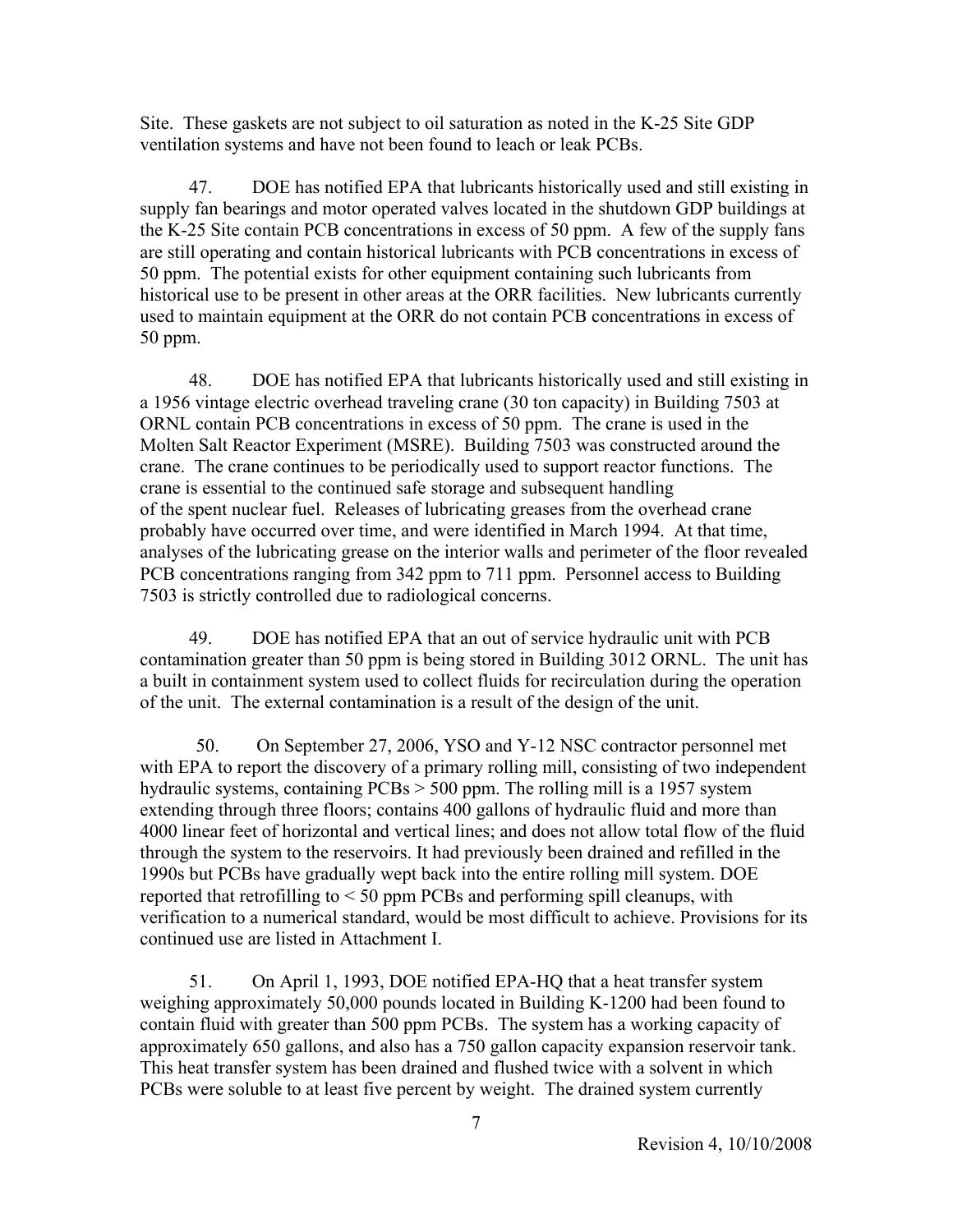contains only residual PCBs at a concentration of less than 50 ppm (approximately 29 ppm) and is being stored in its original indoor location but without secondary containment. A second smaller heat transfer system located in Building K-1004-T had been found to contain fluid with a PCB concentration greater than 50 ppm. The smaller system has also been drained and flushed twice with a solvent in which PCBs were soluble to at least five percent by weight. It is currently being stored in its original location and contains only residual fluid with a concentration of less than 2 ppm PCB. EPA concurs that these systems are no longer to be considered regulated under 40 CFR Part 761.

 52. When EPA first promulgated the current TSCA regulations, it did not contemplate the use of PCB impregnated gaskets. In December 1994 (59 FR 62788, December 6, 1994), EPA proposed to authorize the continued use of existing PCB gaskets and other pre-1978 uses of PCBs (historic uses). This proposed rule was not final at the time of this Agreement.

 53. DOE has notified EPA that PCB waste items including articles, article containers, containers, bulk PCB liquid, and bulk PCB solids are stored in a number of locations at the ORR facilities. The locations include but are not limited to 30 primary storage areas at the K-25 Site, 12 storage areas at the Y-12 Plant, and 2 storage areas at ORNL. These areas meet the requirements of 40 CFR § 761.65 unless or except as superseded by nuclear criticality safety requirements or EPA approved exceptions. The exact number and location of these storage areas are fairly constant, but do change from time to time with changing waste management needs. Complete inventories of PCB wastes are maintained and recorded each year in the respective facility's Annual PCB Document as prescribed in 40 CFR § 761.180. Many of these wastes have been stored for over one year at ORR.

 54. Large, drained PCB transformers are stored in-place within the K-33 Building at the K-25 Site. The PCB fluids from these transformers have been properly disposed pursuant to 40 CFR § 761.60. Secondary containment has been constructed around the drained transformers to contain 10 percent of the nameplate volume (volume prior to draining).

 55. The items and wastes described in the above paragraphs are or have the potential to be mixed with radioactive materials and are managed as PCB/radioactive waste. Some of the PCB/radioactive wastes are also RCRA wastes. The wastes which are also RCRA wastes may be or may become subject to other federal and state regulations, agreements, orders, or decrees.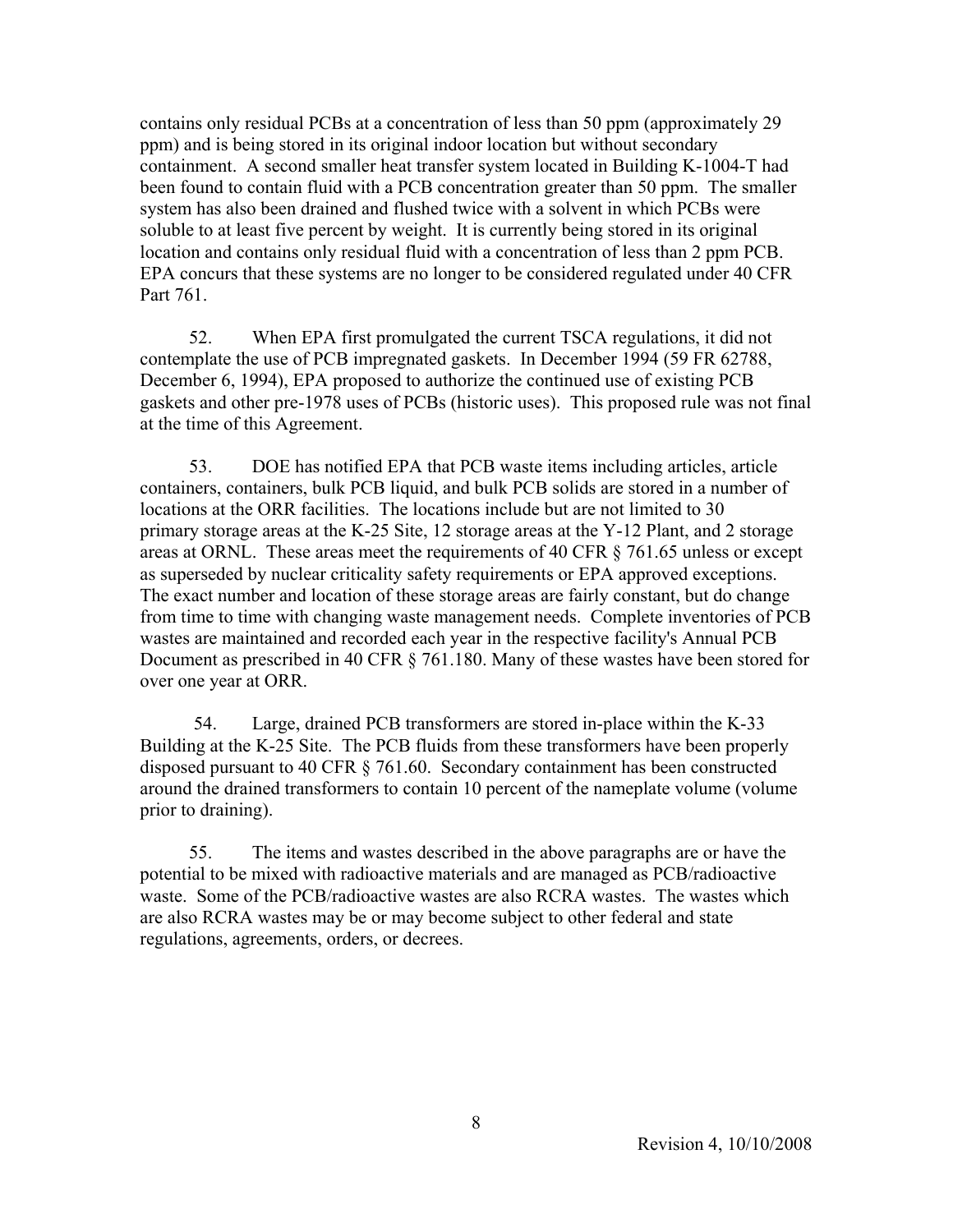#### **V. CONCLUSIONS OF LAW**

 56. Regulations promulgated under TSCA in 1978 (40 CFR § 761.20) provide that "[n]o person may use any PCB, or any PCB item, regardless of concentration, in any manner other than in a totally enclosed manner within the United States unless authorized under § 761.30" Except as defined as an excluded product, the use of PCBs at any concentration in non-enclosed ventilation duct gaskets, the use of lubricants containing PCBs at any concentration, and the use of heat transfer and hydraulic fluids (after July 1, 1984) containing PCBs at concentrations of 50 ppm or greater, and the historic use of oilbased paints and other materials containing PCBs on/in buildings/structures/equipment are not currently authorized uses under 40 CFR § 761.30. The use of PCBs in ventilation gaskets, lubricants, and oil-based paints/other materials containing PCBs at the ORR facilities is therefore not in compliance with 40 CFR § 761.20. The spill of lubricating grease in Building 7503 and the PCB contamination on the exterior of the hydraulic unit in Building 3012 at ORNL is disposal as defined by 40 CFR  $\S$  761.3 and  $\S$  761.60(d)(1). The disposal of the lubricating grease in Building 7503 and the PCB contamination on the exterior of the hydraulic unit in Building 3012 at ORNL is therefore not in compliance with the disposal regulations at 40 CFR § 761.60(a).

 57. "Storage for Disposal" is defined by 40 CFR § 761.3 as "temporary storage of PCBs that have been designated for disposal." PCB Articles and PCB Containers stored for disposal are required by 40 CFR  $\S$  761.65(a) to be removed from storage and disposed of within one year from the date when they are first placed into storage. PCB storage facilities must comply with requirements specified in 40 CFR § 761.65(b)(1).

 58. The items and wastes stored for disposal described in the above paragraphs are not in compliance with 40 CFR  $\S$  761.65(a). The hydraulic system and large, drained PCB transformers discussed above are also not in compliance with 40 CFR  $§ 761.65(b).$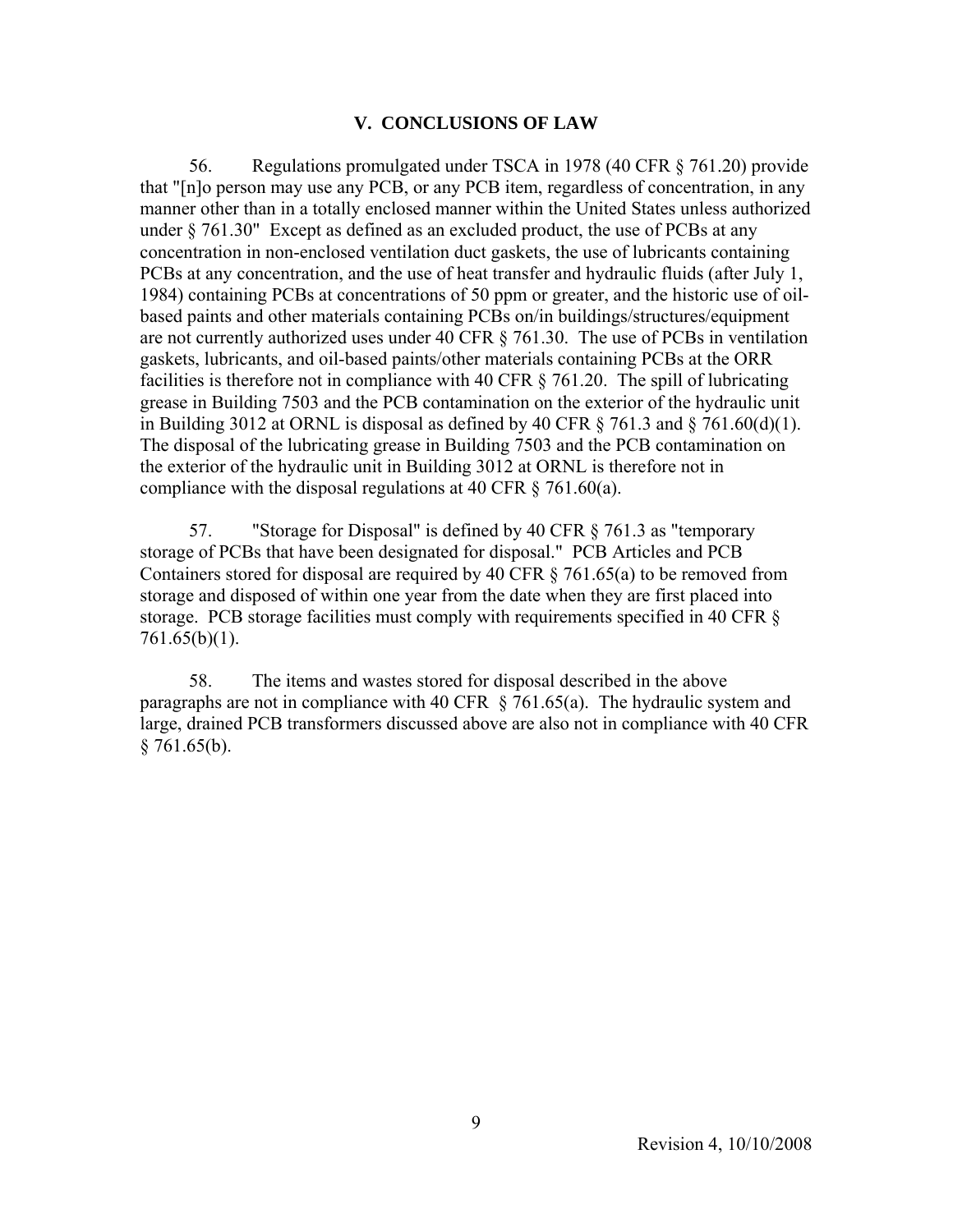#### **VI. APPLICABILITY**

 59. No change in ownership of the facilities which are subject to this Agreement will in any way alter DOE's obligations under this Agreement, unless otherwise provided by law.

 60. DOE shall give notice of this Agreement within a reasonable time to any subsequent owner of any facility subject to this Agreement before any such change in ownership. DOE shall also notify EPA of any change in ownership within a reasonable time, not to exceed 30 days after such change in ownership.

#### **VII. COVERED MATTERS**

 61. This Agreement addresses the requirements of TSCA as specifically set forth in Paragraphs 34 - 52 and the PCB Regulations at 40 CFR Part 761 applicable to: the unauthorized use of PCBs in ventilation ducts and gaskets, lubricants, hydraulic systems, heat transfer systems, and other unauthorized uses; storage for disposal; disposal; cleanup, and/or decontamination of PCBs and PCB items including PCBs mixed with radioactive materials; and records and reporting requirements at ORR, as set forth herein.

 62. This Agreement does not affect the rights of EPA to address any violations which exist or may exist at ORR which are not specifically covered by this Agreement.

 63. Nothing in this Agreement shall be considered an admission by any party with respect to any unrelated claims by a party or with respect to any claims or actions by persons not a party to this Agreement, except that DOE agrees not to challenge the Findings of Fact or Conclusions of Law contained herein in an action by EPA to enforce the terms of this Agreement.

### **VIII. COMPLIANCE SCHEDULE**

 64. In order to bring the ORR into compliance with TSCA as expeditiously as practical, pursuant to Section 1-601 of Executive Order 12088, a remedial implementation plan has been developed. This remedial implementation plan is set forth in Attachment I, which is attached to and is an enforceable part of this Agreement. The remedial implementation plan was developed pursuant to consultation between EPA and DOE and provides requirements for performance of the tasks required hereunder. This plan provides for the development and implementation of a schedule or schedules under which DOE will ultimately achieve full compliance with TSCA for matters addressed herein. Whenever reasonably possible, DOE shall expedite the work schedule provided in the remedial implementation plan.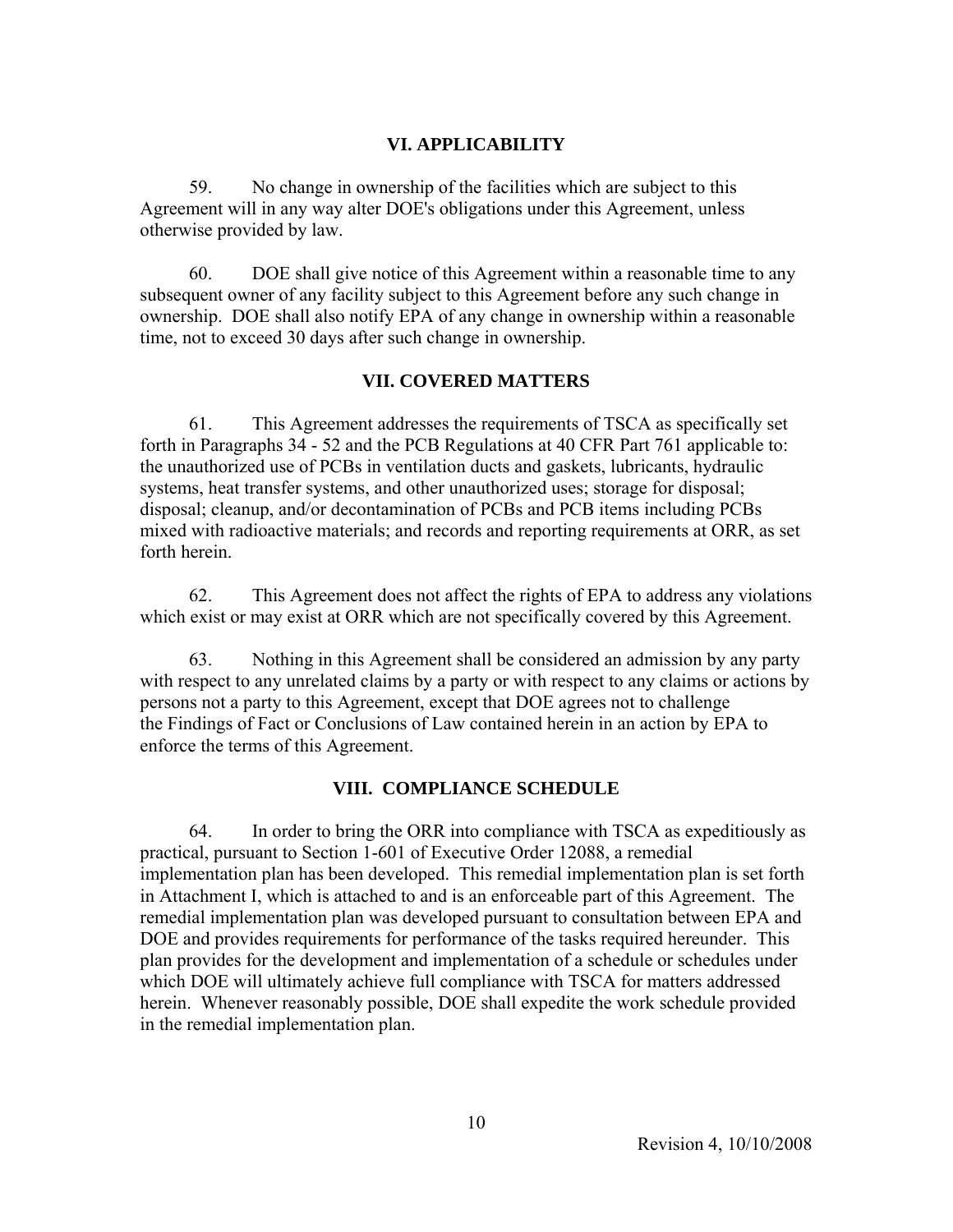#### **IX. REPORTING**

 65. EPA and DOE shall hold an Agreement Progress Meeting no less than annually to review progress, to make minor modifications to the Agreement or to provide clarification or interpretation and intent. Minutes of the meeting shall be prepared by a person mutually agreed upon by the EPA and DOE. Draft minutes will be made available for comment to both the EPA and DOE within 30 days following the meeting.

#### **X. NOTIFICATION**

 66. All documents, reports, approvals, and other correspondence between DOE and EPA, concerning the activities performed pursuant to the terms and conditions of this Agreement shall be directed to the representatives listed below or their designees, unless otherwise provided herein.

For EPA:

**Director**  Air, Pesticides and Toxics Management Division U.S. EPA, Region 4 Atlanta Federal Center 100 Alabama Street S.W. Atlanta, Georgia 30303-3104

For DOE:

**Director** Environmental Protection Division U.S. Department of Energy P.O. Box 2001 Oak Ridge, Tennessee 37831-8510

#### **XI. EXTENSIONS**

 67. DOE shall implement this Agreement in accordance with the deadlines set forth in Attachment I to this Agreement. DOE shall also adopt reasonable measures to avoid or minimize any delays in the implementation of this Agreement. In the event DOE determines it will be unable to meet a deadline under this Agreement, such deadline shall be extended by EPA upon its receipt of a timely request for an extension and when good cause exists for the requested extension. Good cause exists for an extension when sought in regard to: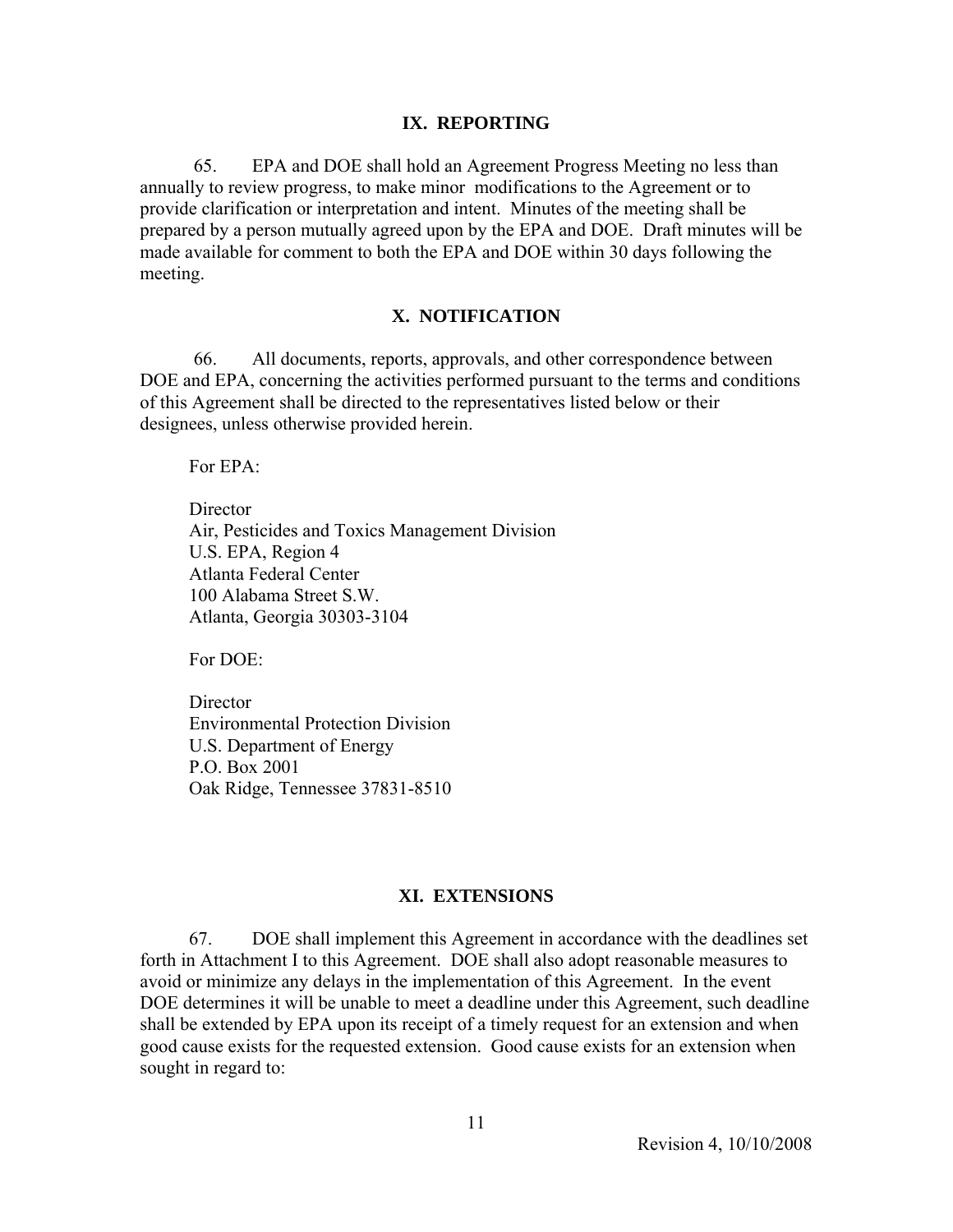- a. An event of force majeure;
- b. A delay caused by another party's failure to meet any requirements of this Agreement;
- c. A delay caused by the good faith invocation of dispute resolution;
- d. A delay caused, or which is likely to be caused, by the grant of an extension in regard to another timetable and deadline or schedule;
- e. A delay caused by additional work required pursuant to this Agreement;
- f. A delay caused by insufficient availability of funds in accordance with Section XV (Funding);
- g. A delay caused by compliance with applicable laws and regulations in accordance with Section XVI (Other Applicable Laws); and
- h. Any other event or series of events mutually agreed to by the parties as constituting good cause.

 68. Absent agreement of the parties with respect to the existence of good cause, the parties may seek and obtain a determination through the dispute resolution process of whether or not good cause exists. Any request by DOE for an extension of a scheduled obligation for 30 days or more shall be made in writing and received by EPA 15 days prior to the scheduled deliverable date.

 69. For extension requests by EPA, if DOE does not invoke dispute resolution within 14 days after DOE's receipt of written notice of the requested extension, the extension shall be deemed approved.

 70. An extension that fits the definition of major modification shall be granted only in accordance with the procedures of this Agreement for making major modifications. EPA shall notify DOE if it determines that a requested extension would constitute a major modification.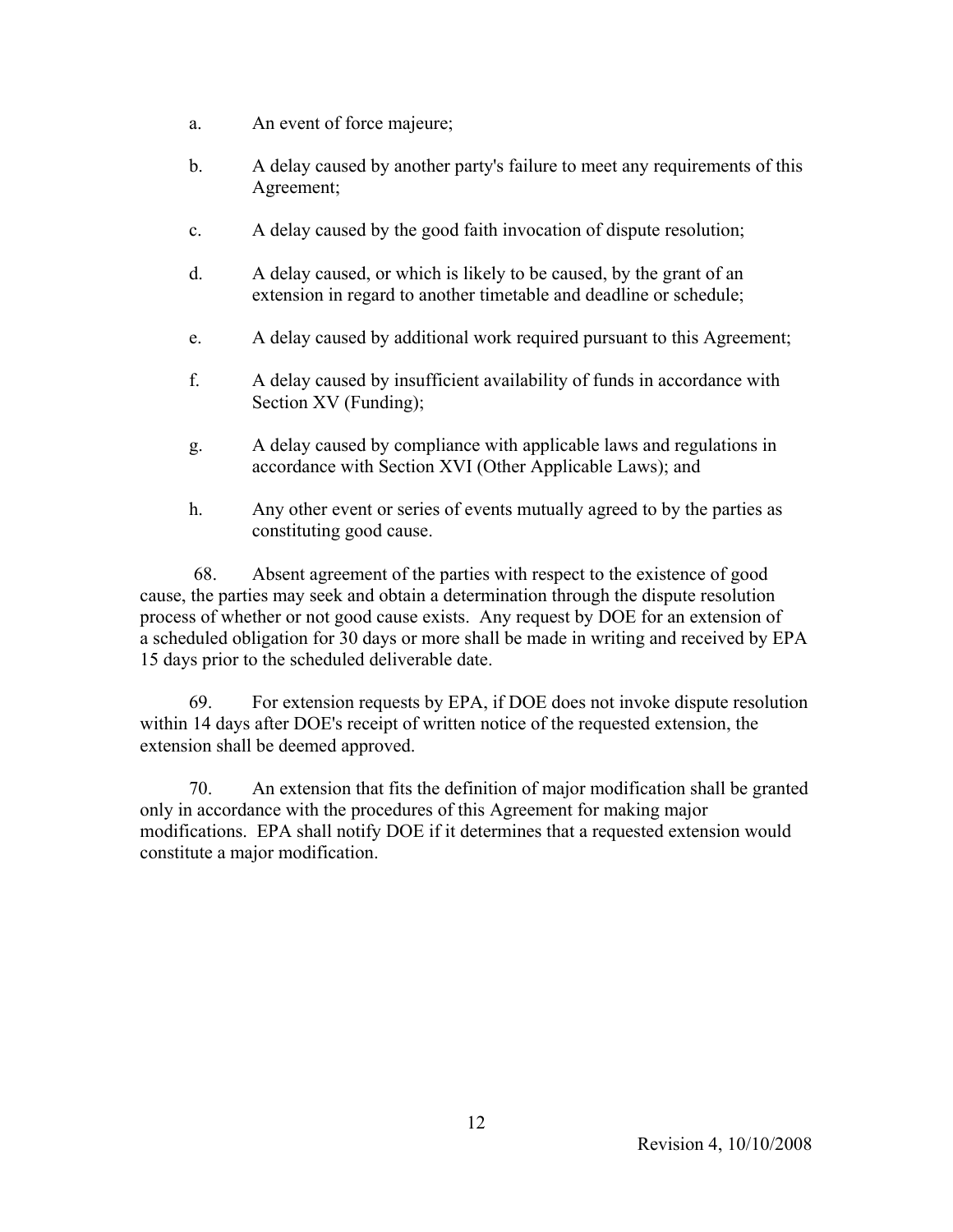### **XII. FORCE MAJEURE**

 71. In the event of an unforeseeable or unexpected event or circumstance which is beyond the control of DOE or its contractors and subcontractors, which could not be overcome by due diligence, and which necessitates modification of an obligation contained in this Agreement (hereinafter referred to as a "force majeure"), the parties agree to review and modify the obligation, as appropriate. Force majeure events may include, but are not limited to, unforeseen and unavoidable delays caused by labor strikes, adverse weather conditions, natural disasters, or other circumstances beyond the control of DOE.

 72. If DOE becomes aware of an event which DOE believes constitutes a force majeure event, DOE shall notify EPA in writing within 21 days of the time that DOE reasonably knew that a force majeure had occurred or would occur. The notification shall, at a minimum, state the precise cause of the delay, the anticipated length of the delay, the time required for DOE to take appropriate measures to minimize the delay, and include a description of the measures taken.

 73. If EPA determines that the delay or anticipated delay has been or will be caused by a force majeure event, EPA shall review and modify the associated deadlines or obligations, as necessary, to conform with the delay.

 74. If EPA determines that the delay or anticipated delay has neither been nor will be caused by a force majeure event, the existing deadlines shall remain in force. EPA shall notify DOE of its determination in writing within 21 days of receiving DOE's notification. In the event that EPA determines that any extension of a deadline or obligation under this Agreement due to force majeure constitutes a major modification, EPA shall so notify DOE. Upon receipt of EPA's notification, DOE shall submit a proposal for a major modification in accordance with Section XIII (Modification). The associated deadlines and/or obligations will be extended until a determination is made as to whether to grant the major modification.

 75. DOE may invoke dispute resolution in accordance with Section XIV (Dispute Resolution) within 21 days of receipt of EPA's decision on whether an event constitutes force majeure. If DOE fails to invoke dispute resolution within the 21 day period, DOE will be deemed to accept EPA's determination.

 . 76. DOE shall have the burden of proving that any delays are caused by a force majeure event.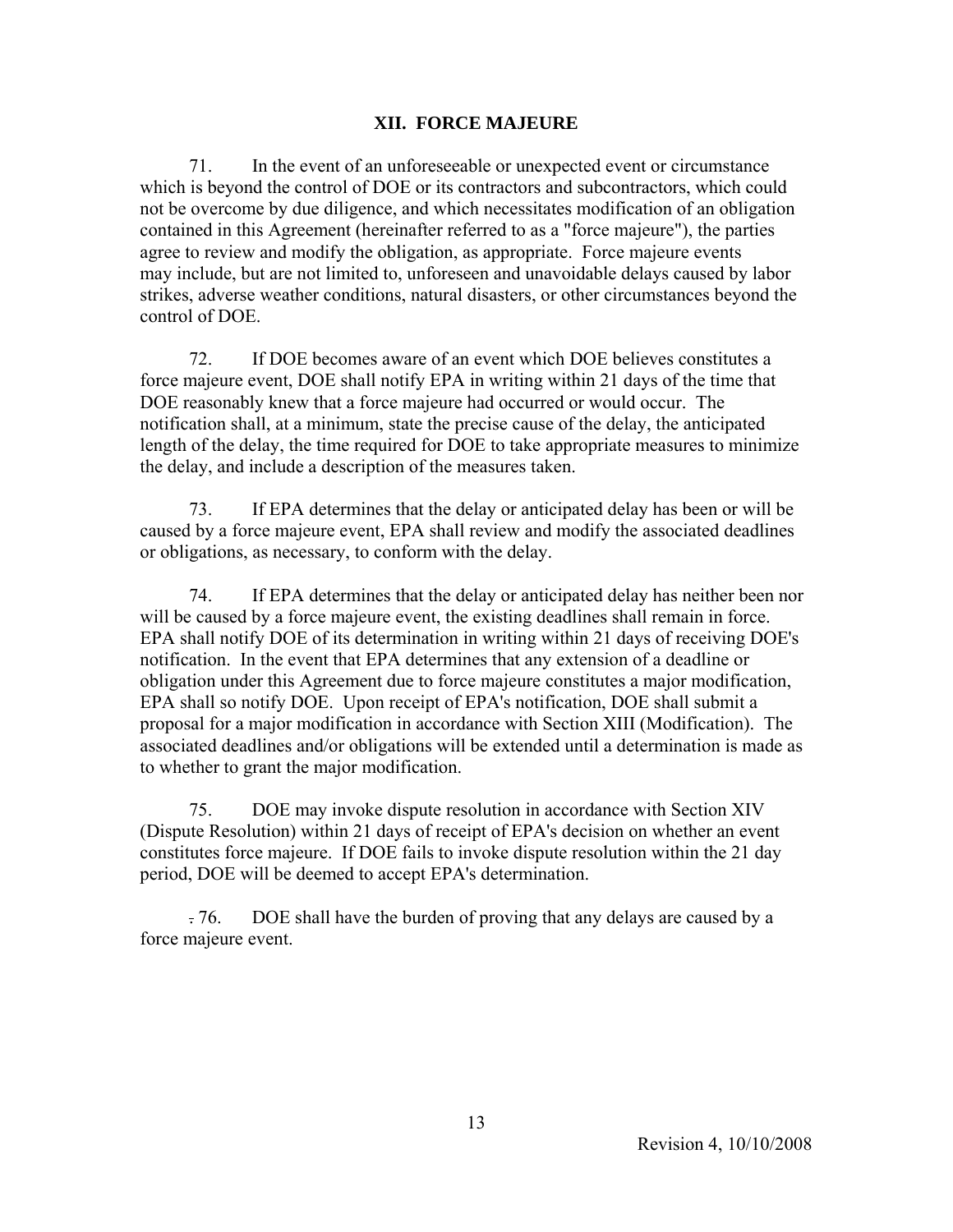#### **XIII. MODIFICATION**

 77. The provisions of this Paragraph shall govern major modifications. Major modifications may be requested by EPA or DOE. All major modifications shall be by written agreement of the EPA Region 4 and DOE-ORO signatories to this Agreement. Any proposal for a major modification shall be made in writing by the proposing party to the other party. The written proposal for modification shall set forth the proposed modification, provide a statement of the reason(s) for the modification and include an agreement with signature blocks for the EPA and DOE signatories. If the other party agrees with the proposed modification, it shall sign and return the agreement statement to the proposing party. The modification will be effective as of the date the last party signs the written agreement, unless otherwise expressly provided in writing. In the event the other party opposes a proposed modification, it shall so notify the proposing party in writing within 30 days of receipt of the modification proposal and include a statement of the reason(s) for its opposition. The proposing party may then invoke dispute resolution in accordance with the provisions of Section XIV (Dispute Resolution) of this Agreement.

 78. The parties recognize that in the course of implementing this Agreement, the need for minor modifications to this Agreement may arise. The provisions of this paragraph shall govern such minor modifications. Either party may propose a Minor Modification to this Agreement at any time. Any proposal for a minor modification shall be made in writing by the proposing party's ORR-PCB-FFCA Coordinator. The written proposal for modification shall set forth the proposed modification along with a statement of the reason(s) for the proposal. If the other party's Coordinator agrees that the proposed modification is minor and does not object to the modification, he shall so notify the proposing party's ORR-PCB-FFCA Coordinator in writing. Upon receipt of the other party's written notification of agreement to the proposed modification, the proposing party shall prepare the agreed upon modification and forward it to the other party via certified mail. The modification shall be effective upon the other party's receipt of the written modification. In the event the other party's Coordinator either disagrees that the modification is minor or objects to the proposed modification, then that Coordinator shall so notify the proposing party's Coordinator within 30 days of receipt of the modification proposal and include a statement of the reason(s) for its objection. The proposing party may then seek to modify the Agreement in accordance with the preceding paragraph.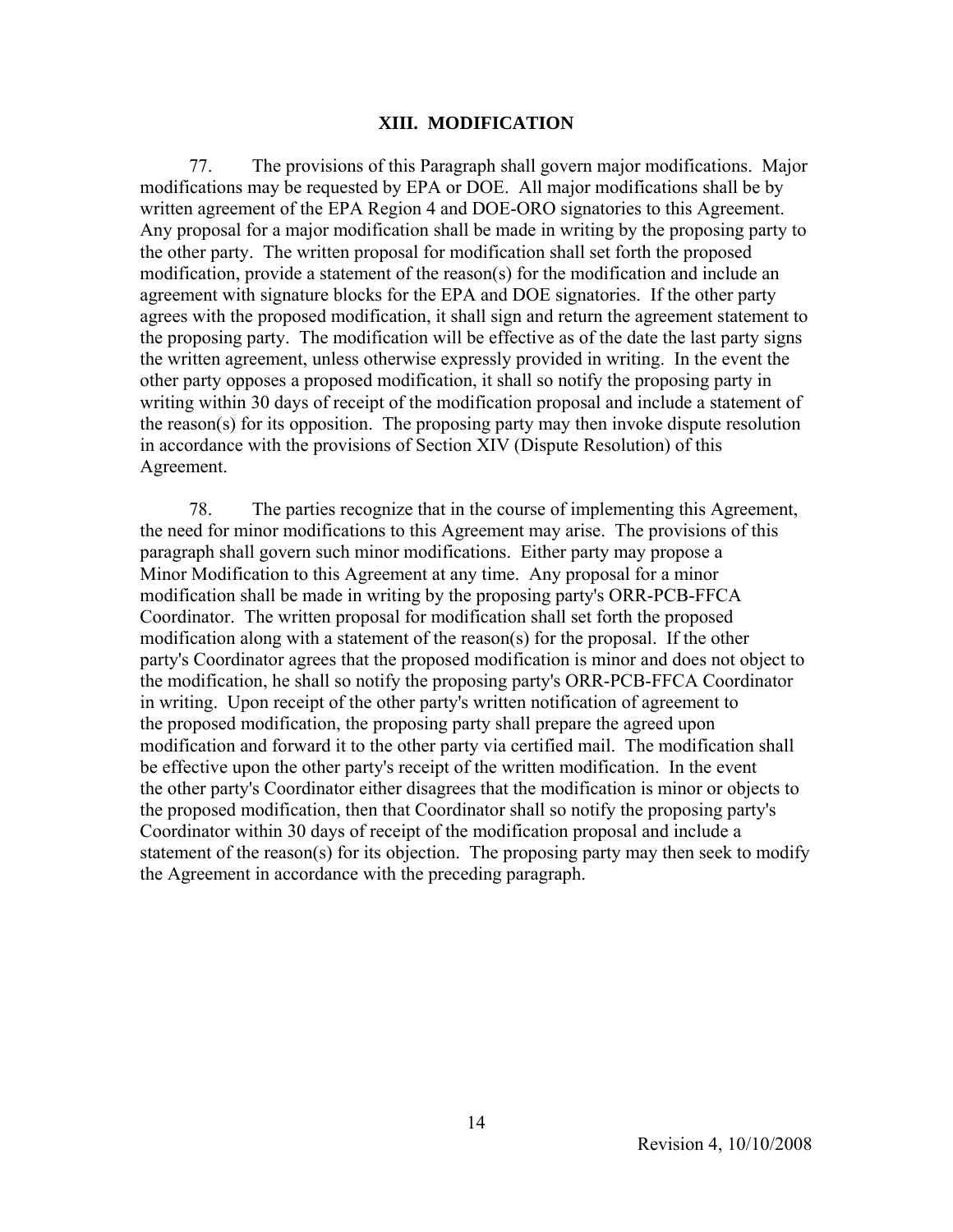#### **XIV. DISPUTE RESOLUTION**

 79. Except as specifically set forth elsewhere in this Agreement, if a dispute arises among the parties to this Agreement the procedures of this shall apply.

 80. If a dispute arises, the parties shall first attempt to resolve the dispute through informal discussions between the authorized points of contact at EPA and DOE or their immediate supervisors prior to submitting a formal notice of dispute as provided below. EPA and DOE shall use their best efforts to resolve a dispute informally within 30 days after the event which forms the basis of the dispute.

 81. If within 30 days after any event which leads to or generates a dispute EPA and DOE have failed to resolve the dispute informally, the disputing party shall within 15 days, submit to the other party a written statement of dispute setting forth the nature of the dispute, the work affected by the dispute, the disputing party's position with respect to the dispute and documentation of the information upon which the disputing party is relying to support its position.

 82. The disputing party shall submit the written statement of dispute to the Dispute Resolution Committee (DRC), as described below, for resolution. Upon submission of a dispute to the DRC, the other party shall, within 14 days after receipt of the disputing party's submission to the DRC, submit a written statement of its position on the dispute, along with documentation of its position.

 83. The DRC shall be composed of the Director of the Air, Pesticides and Toxic Management Division of EPA Region 4 and DOE's Oak Ridge Operations Office Assistant Manager for Environment, Safety, and Quality Assurance. If any delegation of this responsibility is made by a designated DRC representative during an active dispute, notification of such delegation shall be supplied to the other party.

 84. Following submission of a notice of dispute to the DRC, the DRC shall have 21 days after receiving the parties' submissions to unanimously resolve the dispute and issue a written position. If the DRC is unable to unanimously resolve the dispute within this 21-day period, the EPA DRC representative shall issue a written position on the dispute by the 28th day following submittal. Within 14 days after receipt of the EPA DRC representative's written position, DOE may submit a written notice of dispute to the Senior Executive Committee (SEC) described below for resolution. In the event that the dispute is not escalated to the SEC within the designated 14-day escalation period, DOE shall be deemed to have accepted the EPA DRC representative's position with respect to the dispute.

 85. The SEC shall serve as the forum for resolution of disputes which are elevated pursuant to the procedures set out in this Section, and shall be composed of a representative from EPA and from DOE. EPA's representative on the SEC shall be the Regional Administrator of EPA Region 4. DOE's representative shall be the Manager of the ORO Office. The SEC members shall meet, confer, and make their best efforts to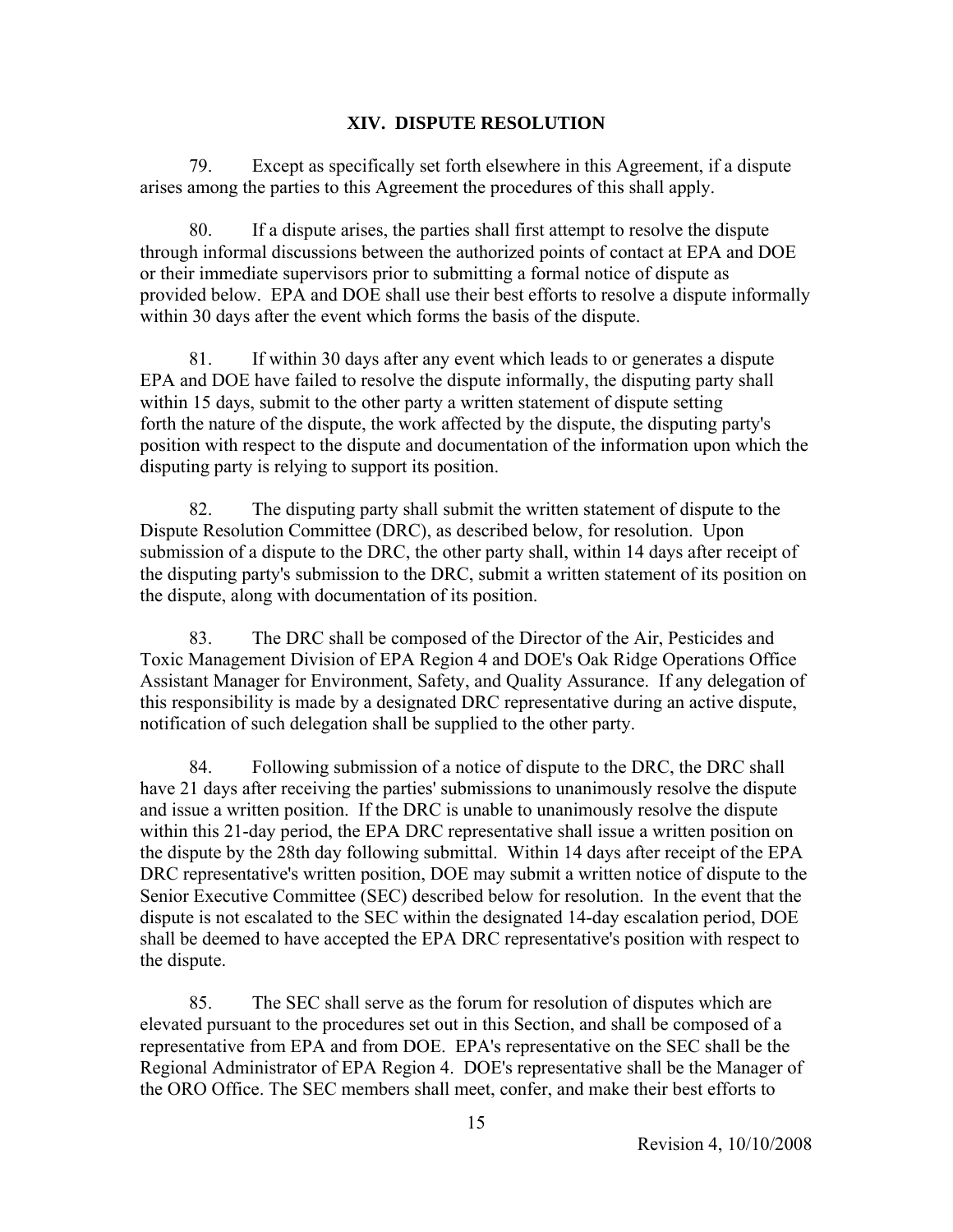resolve the dispute and issue a written decision. If unanimous resolution of the dispute is not reached within 21 days, the Regional Administrator shall issue a written position on the dispute within 14 days following the 21-day resolution process.

 86. DOE may, within 14 days of receipt of the Regional Administrator's written position above, issue a written notice elevating the dispute to the Administrator of EPA for resolution in accordance with all applicable laws and procedures. If DOE does not elevate the dispute to the Administrator of EPA within the time frame designated, DOE shall be deemed to have accepted the Regional Administrator's written position with respect to the dispute.

 87. Upon escalation of a dispute to the EPA Administrator pursuant to this Section, the Administrator will review and resolve the dispute within 21 days. Upon request, and prior to resolving the dispute, the EPA Administrator shall meet and confer with the Secretary of Energy to discuss the issues under dispute. Upon resolution, the Administrator shall provide DOE with a written final decision setting forth resolution of the dispute.

 88. The pendency of any dispute under this Section shall not affect the parties' obligation to timely perform their respective responsibilities pursuant to this Agreement, except that the time period for completion of work affected by such disputes shall be extended for a period of time not to exceed the actual time in good faith taken to resolve any dispute in accordance with the procedures specified herein. All work required by this Agreement which is not affected by the dispute shall continue and be completed in accordance with the applicable schedule. The work, submittals or actions that are affected by the dispute shall be determined by EPA pending final resolution of the dispute.

 89. During the pendency of dispute resolution, any work being performed to fulfill DOE's obligations under this Agreement will be immediately discontinued if the EPA DRC representative requests, in writing, that work related to the dispute be stopped because, in EPA's opinion, such work is inadequate or defective, and such inadequacy or defect is likely to yield an adverse effect on human health or the environment. To the extent possible, EPA shall give DOE prior notification that a stop-work request is forthcoming. If DOE believes that the stop-work request is inappropriate or may have potential significant adverse impacts, DOE may meet with the EPA DRC representative to discuss the stop-work request. Following this meeting, and further consideration of the issues, the EPA DRC representative will issue, in writing, a final decision with respect to the stop-work request within 14 days. The final written decision of the EPA DRC representative may immediately be subject to formal dispute resolution. Such dispute resolution may be brought directly to either the DRC or the SEC, at the discretion of DOE.

 90. Within 30 days following the resolution of a dispute pursuant to the procedures specified in this Section, DOE shall, when applicable, incorporate the resolution and final determination into the appropriate plan, schedule or procedures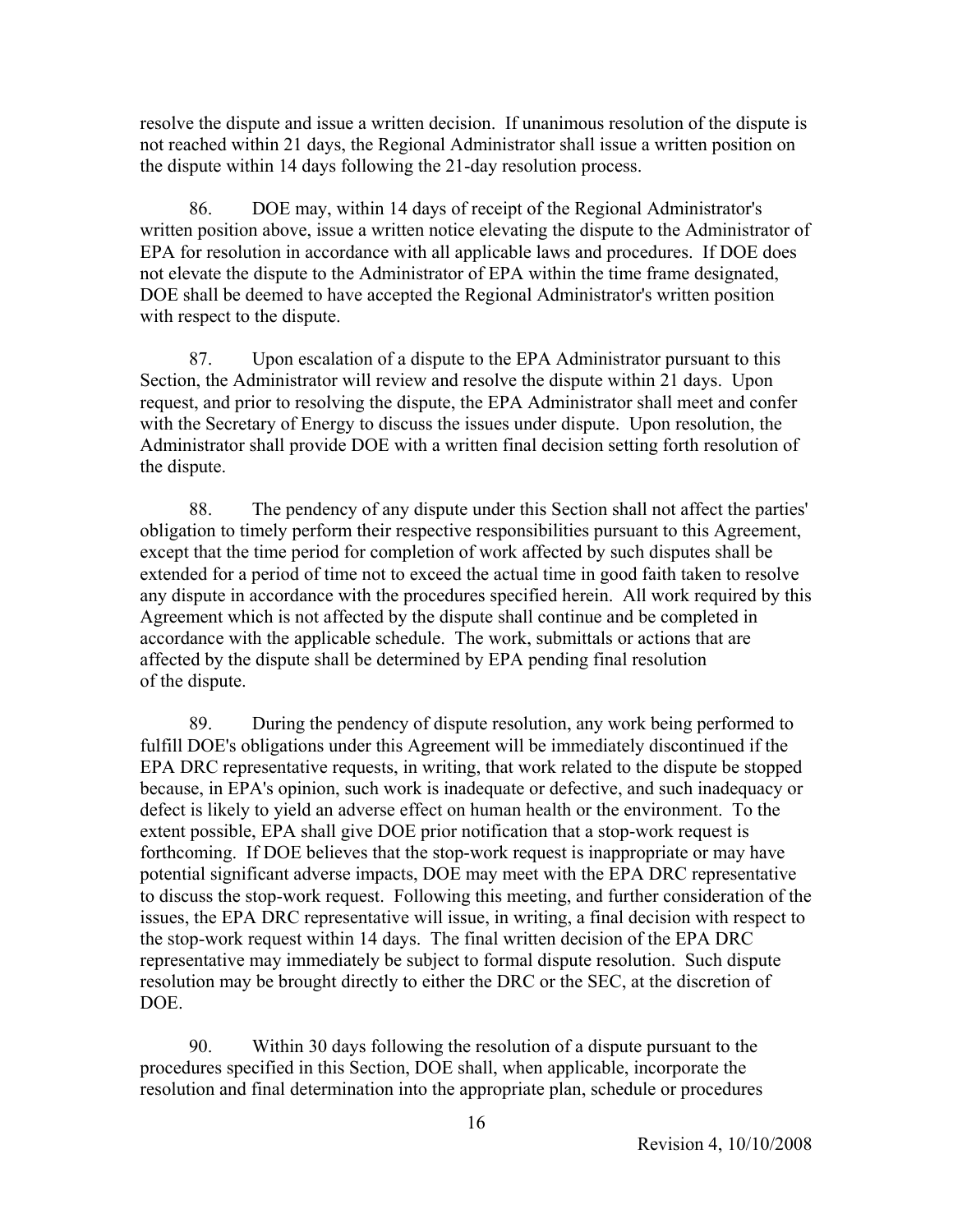and proceed to implement this Agreement according to the amended plan, schedule or procedures.

 91. Resolution of a dispute pursuant to this Section of the Agreement shall be in accordance with all applicable laws, regulations and requirements and constitutes a final resolution of any dispute arising under this Agreement. The parties shall abide by the terms and conditions of any final resolution of dispute obtained pursuant to this of the Agreement.

### **XV. FUNDING**

 92. It is the expectation of the parties that all obligations and commitments established by the Agreement will be fully funded by DOE. DOE shall take all necessary steps and use its best efforts to obtain timely and sufficient funding to meet its obligations and commitments under this Agreement, including, but not limited to submission of timely budget requests. Nothing herein shall affect DOE's authority over its budget and funding level submissions. Section 1-5 of Executive Order 12088 states that "[t]he head of each agency shall ensure that sufficient funds for compliance with applicable pollution control standards are requested in the agency budget." Any requirement for the payment or obligation of funds by DOE established by the terms of this Agreement shall be subject to the availability of appropriated funds, and no provision herein shall be interpreted to require the obligation or payment of funds in violation of the Anti-Deficiency Act, 31 U.S.C. 1341, as amended. In cases where payment or obligation of funds would constitute a violation of the Anti-Deficiency Act, the dates established requiring the payment or obligation of such funds shall be appropriately adjusted, and this Agreement shall be modified pursuant to Section XIII (Modifications).

 93. Failure to obtain adequate funds or appropriations from Congress does not in any way release DOE from its ultimate obligation to comply with TSCA. Subject to the terms of this Agreement, if appropriated funds are not available to fulfill DOE's obligations under this Agreement, EPA may exercise any or all of its applicable statutory and regulatory authority.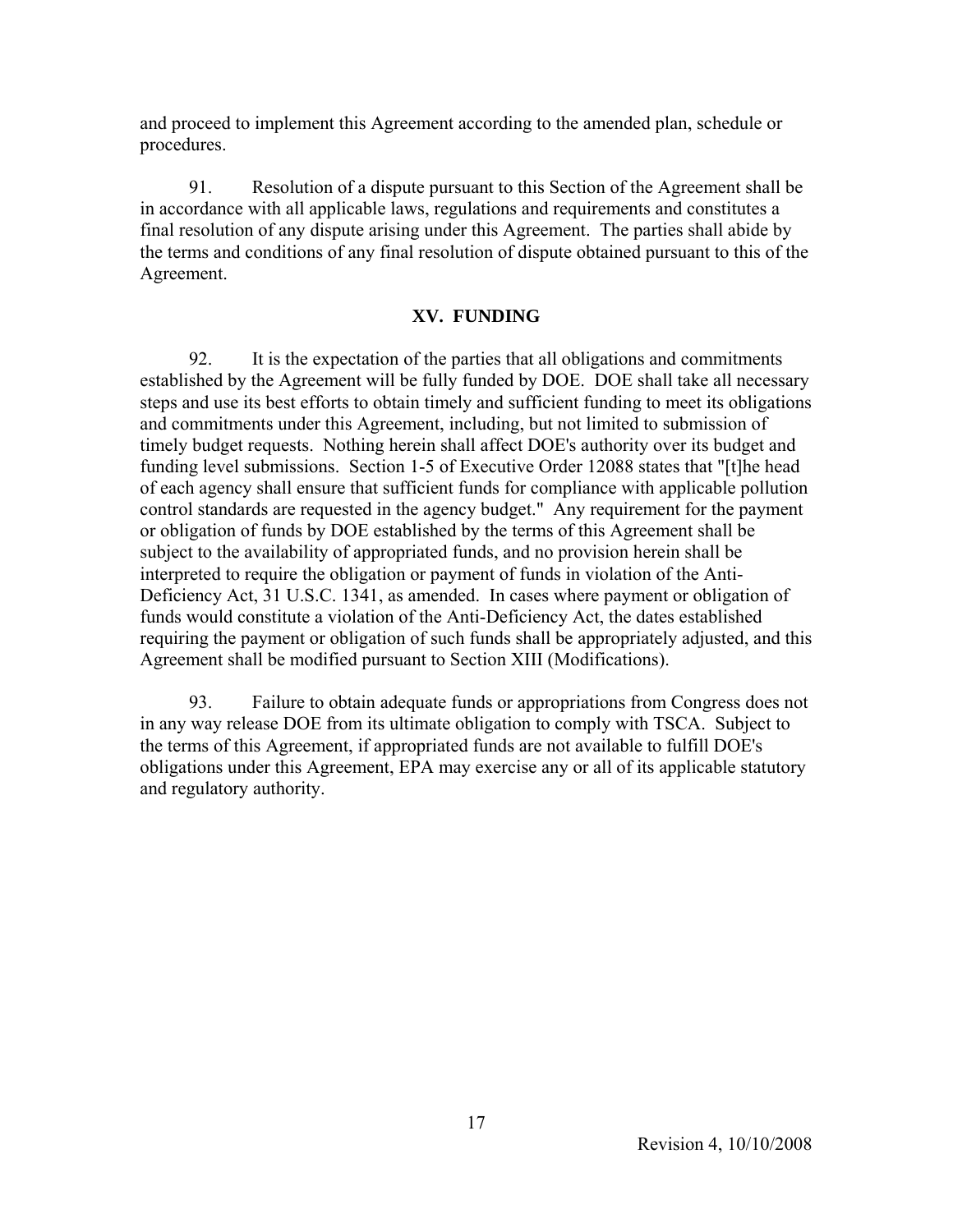#### **XVI. OTHER APPLICABLE LAWS**

 94. All actions required to be taken pursuant to this Agreement shall be undertaken in accordance with the requirements of all applicable local, state, and federal laws and regulations. DOE shall obtain or cause its representatives to obtain all permits and approvals necessary under such laws and regulations.

#### **XVII. OTHER CLAIMS**

 95. Nothing in this Agreement shall constitute or be construed as a release from any other claim, cause of action or demand in law or equity against any person, firm, partnership, or corporation for any liability it may have arising out of or relating in any way to the release of any pollutants or contaminants from the ORR.

### **XVIII. ACCESS/DATA/DOCUMENT AVAILABILITY**

 96. EPA will be permitted to enter at reasonable times and with adequate notice all areas of ORR which are contaminated with PCBs, or which contain information referred to in this Section. EPA will be permitted to inspect records, logs, and other documents relevant to implementation of this Agreement; verify compliance by DOE with this Agreement; review the progress of DOE, its contractors, and lessees in carrying out the activities under this Agreement; conduct tests which EPA deems necessary; and verify data submitted to EPA by DOE. DOE shall honor all requests for access to ORR made by EPA, so long as the provisions of this are fulfilled. When on-site, EPA shall comply with OSHA rules, where applicable, and DOE site health and safety requirements. EPA access shall be subject to the applicable requirements of the Atomic Energy Act, 42 U.S.C. § 2011 et seq., and Executive Orders concerning the handling of unclassified controlled nuclear information, restricted data, and national security information.

 97. Information, records, or other documents produced under the terms of this Agreement by EPA and DOE shall be available to the public upon request except (a) those identified to EPA by DOE as classified, or unclassified but controlled, within the meaning of and in accordance with the Atomic Energy Act; (b) those that could otherwise be withheld pursuant to the Freedom of Information Act or the Privacy Act, unless expressly authorized for release by the originating agency; (c) those still considered to be in draft or unfinished form; (d) those containing attorney work-product or attorney-client privileged material; or (e) those subject to business confidentiality claims. Documents or information so identified shall be handled in accordance with applicable regulations. No document marked draft may be made available to the public without prior written approval of the generating party. Unless otherwise restricted by (a), (b) and (d) of this paragraph, if the document is draft final (pending public review) or final and no confidentiality claim under (e) accompanies information which is submitted to any party, then the information may be made available to the public without further notice to the originating party. Each party reserves its right to seek to otherwise obtain access to such information or facilities in accordance with applicable law.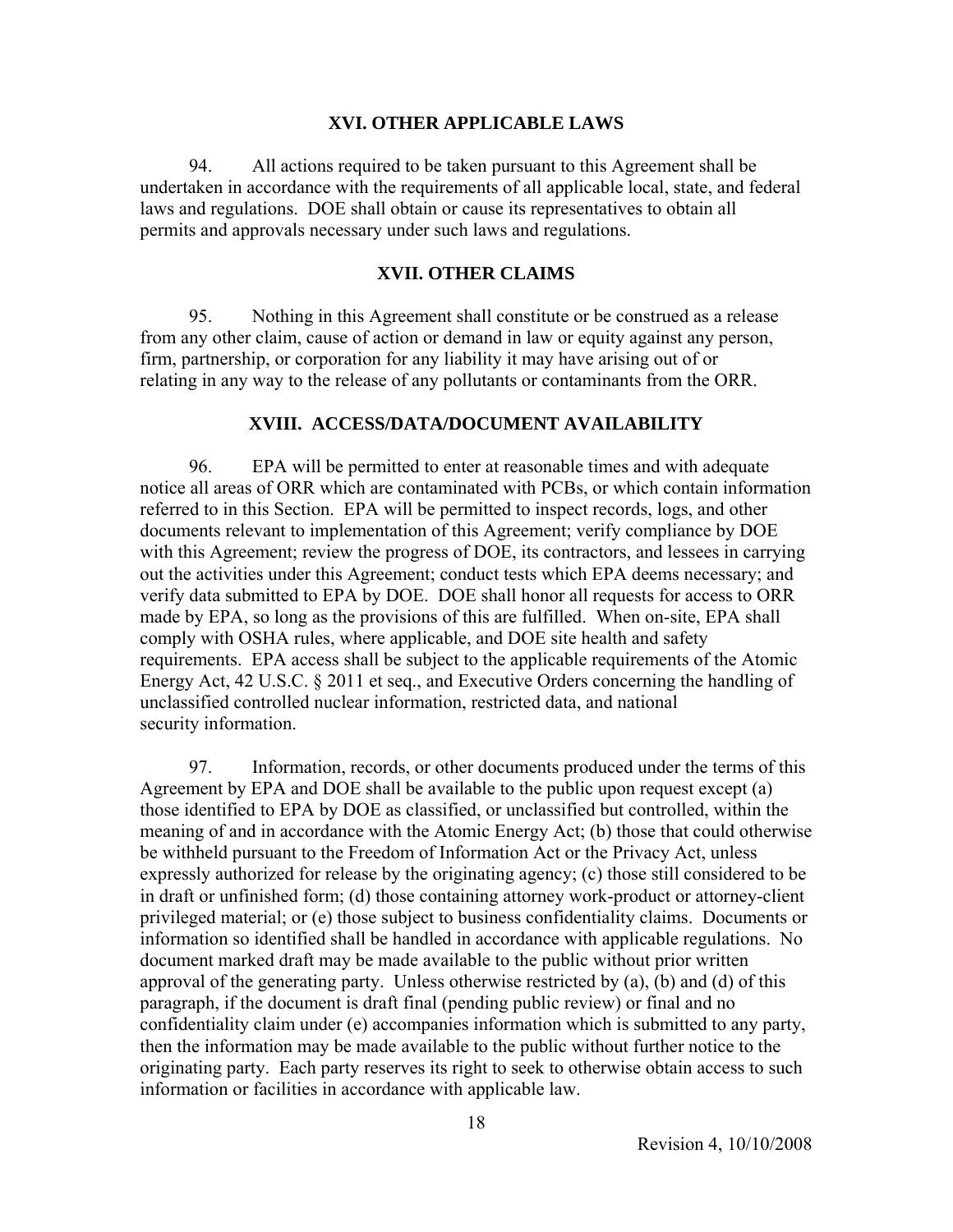### **XIX. CIVIL ENFORCEMENT ACTIONS AND RESERVATION OF RIGHTS**

 98. The previously described ORR facilities currently use, and will continue to use PCBs in ventilation ducts and gaskets, lubricants, hydraulic systems, heat transfer systems, and other pre-1978 uses (historic uses) of PCBs which are not authorized under 40 CFR Part 761.

 99. The facilities are currently storing, and will continue to store, PCB/radioactive/RCRA waste. DOE operates an incinerator at the K-25 Site permitted to dispose of PCB/radioactive/RCRA waste. It is not anticipated that this incinerator will be able to dispose of all the PCB/radioactive/RCRA waste because: 1) the annual generation and the backlog of waste may exceed the incinerator's annual capacity, and 2) some wastes are not suitable for incineration. DOE is actively involved in the development of alternative methods of disposal for various types of wastes which may be applicable to PCB/radioactive/RCRA wastes in accordance with 40 CFR § 761.60(e). Due to the volume of PCB/radioactive/RCRA wastes at the ORR, disposal capacities of both DOE operated disposal facilities and commercial disposal facilities could be exceeded. DOE reserves the right under this Agreement to request a waiver of the one year storage for disposal requirement (40 CFR  $\S$  761.65(a)) due to capacity limitations pursuant to regulations in effect at the time of the request. If such a waiver is granted, the provisions of this Agreement will be modified accordingly.

 100. DOE has entered into this Agreement to address the use of PCBs in ventilation ductwork and gaskets, lubricants, hydraulic systems, heat transfer systems, other unauthorized uses, and the management for storage, disposal cleanup and/or decontamination of PCBs and PCB Items at ORR, as set forth herein.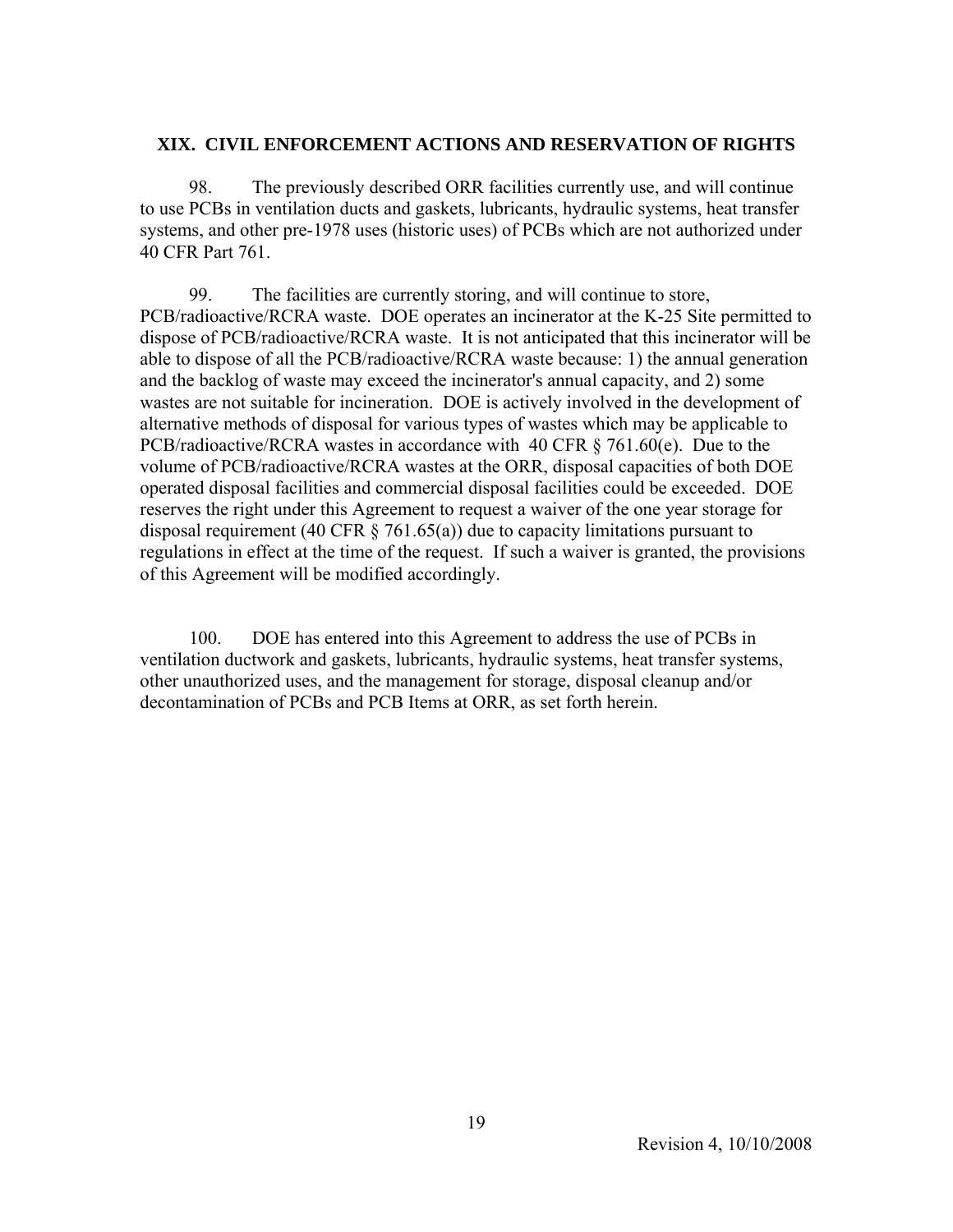#### **XX. NO-ACTION ASSURANCE**

 101. Based on the facts and circumstances known to EPA as of the effective date of this Agreement, EPA hereby agrees not to initiate any civil administrative enforcement action or to refer a civil judicial enforcement action under TSCA to the Department of Justice for covered matters defined in Section VII (Covered Matters) herein at ORR for so long as this Agreement is in effect and for so long as DOE is in compliance with the requirements of this Agreement.

 102. However, in the event that DOE is substantially delayed in fulfilling its obligations as set forth in this Agreement, and the Parties are unable to agree to an extension of schedules as provided for in Section XV (Funding), subject to Section XI (Extensions), Section XII (Force Majeure), Section XIV (Dispute Resolution), and Section XIII (Modifications), the covenant not to sue set forth above shall terminate.

 103. Further, nothing herein shall preclude any actions by EPA to enforce the terms of this Agreement, or to address or bring any available legal or equitable claims for: (1) any pre-existing, current, or future violations or conditions at the ORR not specifically covered by this Agreement; (2) any emergency condition or imminent hazard which may exist or arise at the ORR; or (3) any cleanup action pursuant to any available authority.

 104. The provisions of this Agreement shall constitute requirements which are enforceable in accordance with the applicable citizen suit provisions of TSCA Section 20, 15 U.S.C. § 2619.

 105. Further, except as otherwise specifically provided herein, the Parties reserve all other rights they may have under law with respect to any other person.

### **XXI. SEVERABILITY**

 106. If any provision or authority of this Agreement or the application of this Agreement to any party or circumstance is held by any judicial or administrative authority to be invalid, the application of such provisions to other parties or circumstances and the remainder of the Agreement shall remain in force and shall not be affected thereby.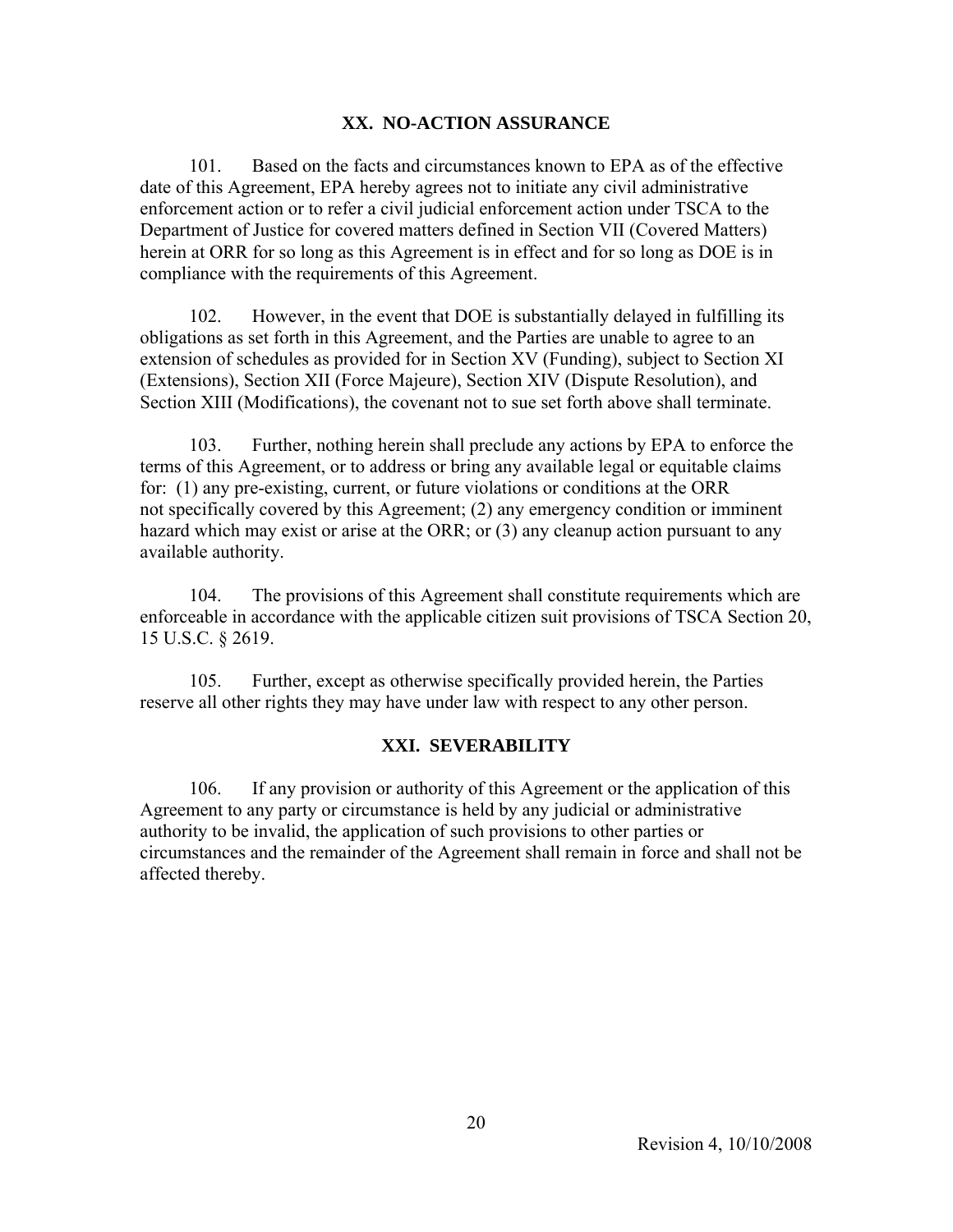#### **XXII. ADDITIONAL WORK**

 107. EPA may at any time request additional work, including modifications, investigatory work, or engineering evaluations, which they determine necessary to accomplish the purposes of this Agreement. Such requests shall be in writing to DOE. DOE agrees to give full consideration to all such requests. DOE may either accept or reject any such requests and shall do so in writing, together with a statement of reasons, within 45 days of receipt of any such requests. If EPA and DOE do not agree concerning such matters, then EPA may invoke dispute resolution to compel such additional work or modification.

 108. Should additional work be required pursuant to this Section, deadlines and schedules for implementation of any activity shall be proposed by DOE and, if approved by EPA, shall be included as an appendix to this Agreement. Any such additional work shall be subject to the funding and prioritization provisions of this Agreement. Any disputes shall be subject to Section XIV (Dispute Resolution).

 109. The discovery of previously unknown facts or conditions related to PCB contamination at ORR may be addressed as additional work under this Section, or by other means as EPA in its discretion determines.

 110. Any additional work or modifications to work proposed by DOE shall be proposed in writing, and DOE shall not initiate such work prior to review and approval by EPA.

 111. Any additional work or modification to work agreed to or required under this Section shall be completed in accordance with the standards, specifications, and schedules determined by

Dispute Resolution or approved by EPA and shall be governed by the provisions of this Agreement.

### **XXIII. SANCTIONS**

 112. In the event that DOE fails to bring the ORR into full compliance with the regulatory requirements as specified in this Agreement within the time periods indicated herein, subject to the terms of this Agreement, including but not limited to, Funding, Modification, Extensions and Dispute Resolution sections of this Agreement, or in the event that DOE withdraws from this Agreement, EPA reserves the right to pursue any remedies that it may have pursuant to federal law. DOE reserves the right to assert any defenses it may have in any enforcement proceedings.

 113. In the event that DOE fails to comply with the schedules set forth herein, subject to the terms of this Agreement, including but not limited to Funding, Modification, Extensions and Dispute Resolution sections of this Agreement, the parties

Revision 4, 10/10/2008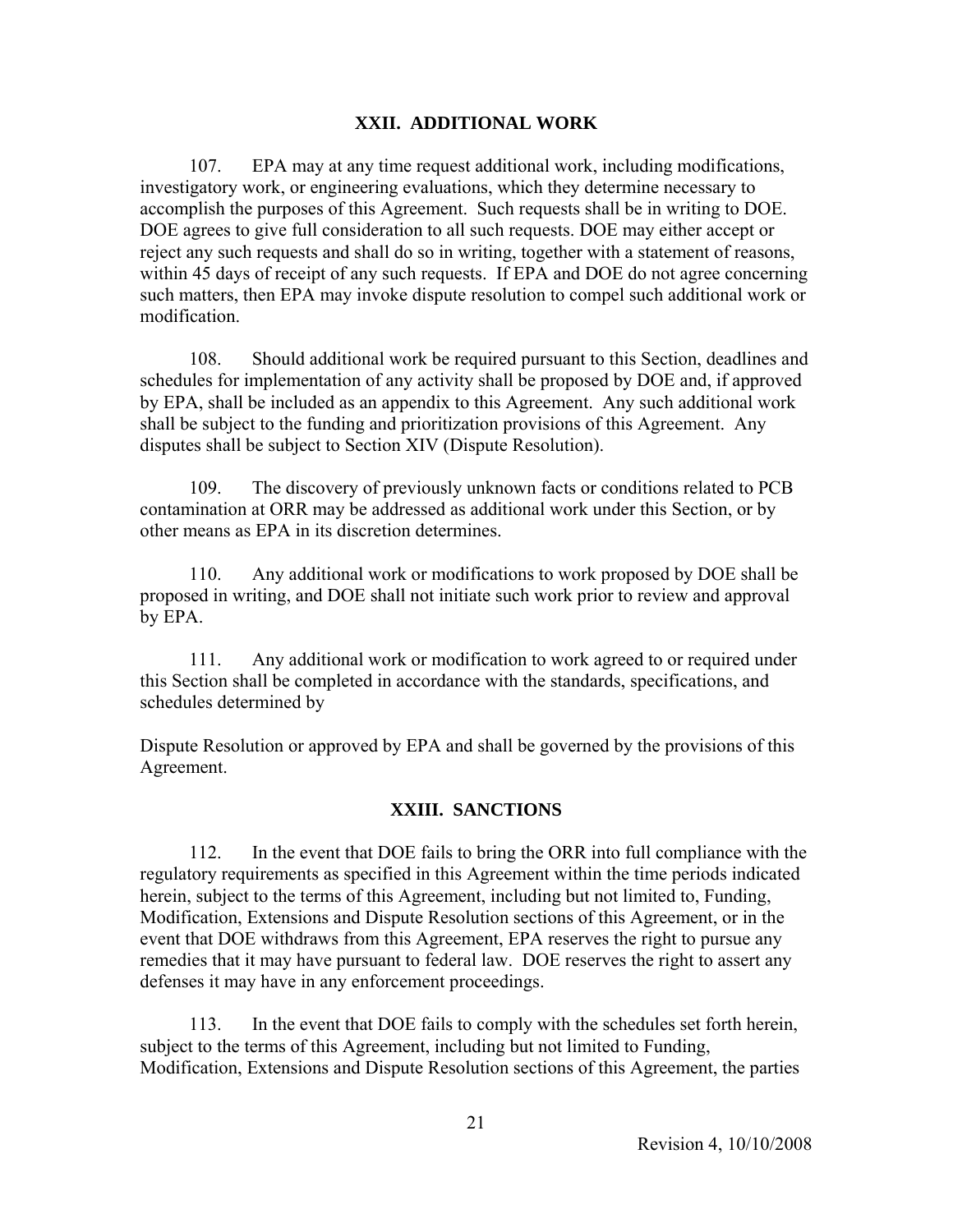agree that EPA shall have the right to terminate this Agreement by written notice to DOE. Termination shall be effective 45 days after notice by EPA.

#### **XXIV. TERMINATION AND SATISFACTION**

 114. Upon completion of all requirements of this Agreement, DOE will provide EPA with a certification that all conditions and terms of this Agreement have been completed.

 115. Within 30 calendar days of receipt of DOE's certification, EPA will acknowledge in writing the receipt of the certification. EPA will respond to DOE's certification within 180 calendar days from the receipt of DOE's certification. EPA's response will indicate whether DOE has completed the requirements and milestones required by the Agreement to EPA's satisfaction and state the reasons for its conclusions. If EPA is not satisfied that DOE has completed all conditions and terms of this Agreement, EPA shall provide a written statement including detailed explanations of EPA's reasons for its dissatisfaction. DOE then shall either continue performance of the conditions and terms of this Agreement until such time as EPA is satisfied that DOE has completed all conditions and terms of this Agreement, or in the alternative, DOE shall prepare and submit a plan setting forth a schedule for completion of all conditions and terms of this Agreement. Provided, however, in the event that DOE disagrees with EPA's determination that DOE has not completed all conditions and terms of this Agreement, in accordance with Section XIV (Dispute Resolution) of this Agreement, DOE may immediately elevate the issue to formal dispute resolution. Upon issuance of EPA's final determination that DOE has completed the requirements and milestones required by the Agreement to EPA's satisfaction, the requirements of this Agreement shall be considered satisfied and this Agreement shall be considered terminated.

 116. In addition to EPA's general inspection authorities under TSCA and under Section XVIII (Access/Data/Document Availability) herein, EPA specifically reserves the option of conducting a verifying inspection after DOE has provided EPA with the final notification of completion as provided in this Agreement. If EPA elects this option, the verifying inspection will be conducted within 120 calendar days of EPA's receipt of DOE's certification.

 117. In the event DOE fails to comply with the requirements set forth in this Agreement, subject to Section XI (Extensions), Section XII ( Force Majeure), Section XIII (Modifications) and/or Section XV (Funding), EPA may, within its discretion, terminate this Agreement by written notice to DOE as set forth in paragraph 111 of this Agreement.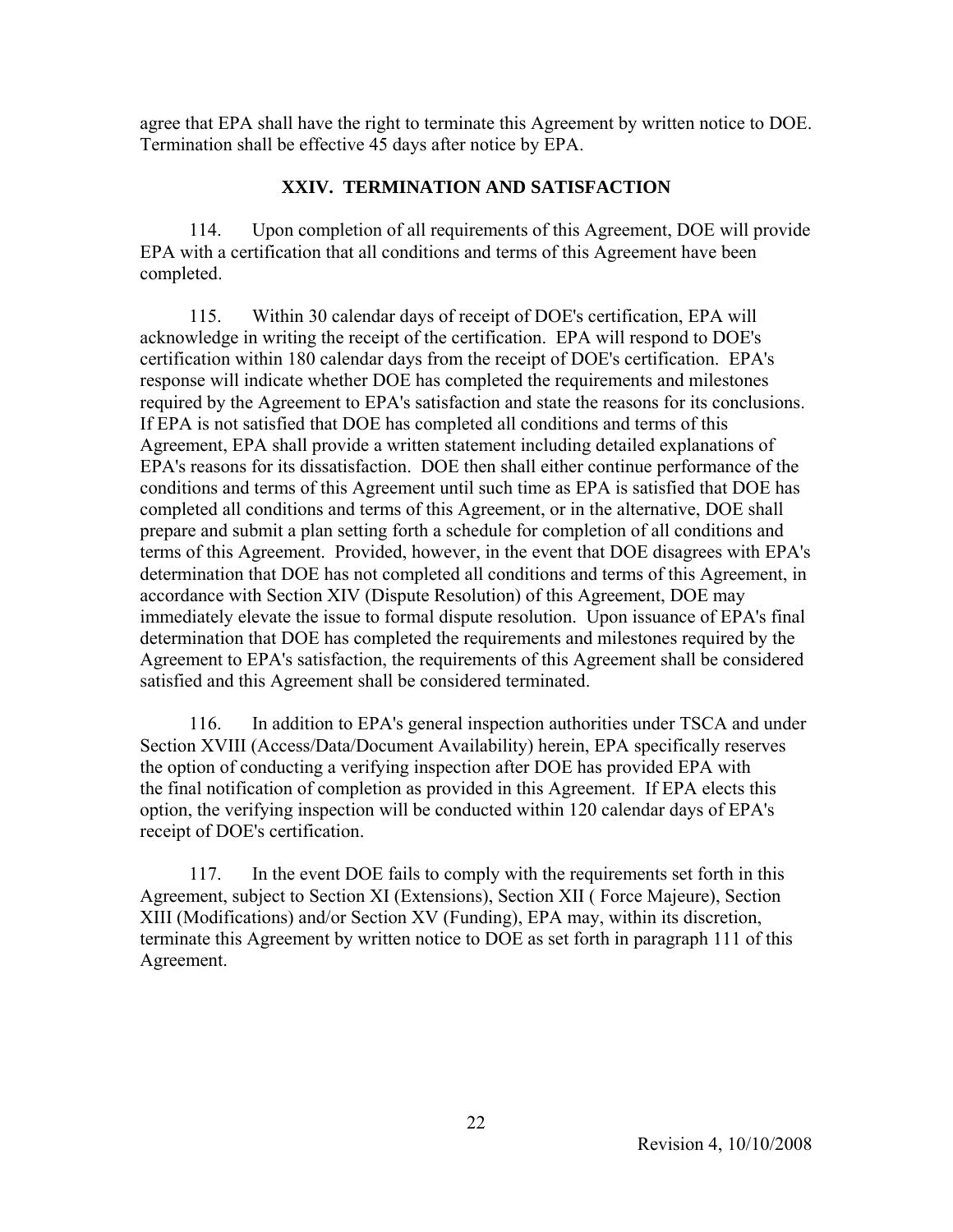### **XXV. EFFECTIVE DATE**

 118. This Agreement shall become effective upon execution by the undersigned authorized representatives of EPA and DOE. In the event that authorized representatives of EPA and DOE do not execute the Agreement on the same day, the Agreement shall be effective as of the date which the last party affixes its signature to the Agreement.

IT IS SO AGREED:

Date Ted Sherry Manager Y-12 Site Office U.S. Department of Energy

\_\_\_\_\_\_\_\_\_\_\_ \_\_\_\_\_\_\_\_\_\_\_\_\_\_\_\_\_\_\_\_\_\_\_\_\_\_\_

 $\mathcal{L}_\text{max}$  and  $\mathcal{L}_\text{max}$  and  $\mathcal{L}_\text{max}$  and  $\mathcal{L}_\text{max}$ 

Date J. I. Palmer, Jr. Regional Administrator U.S. Environmental Protection Agency, Region 4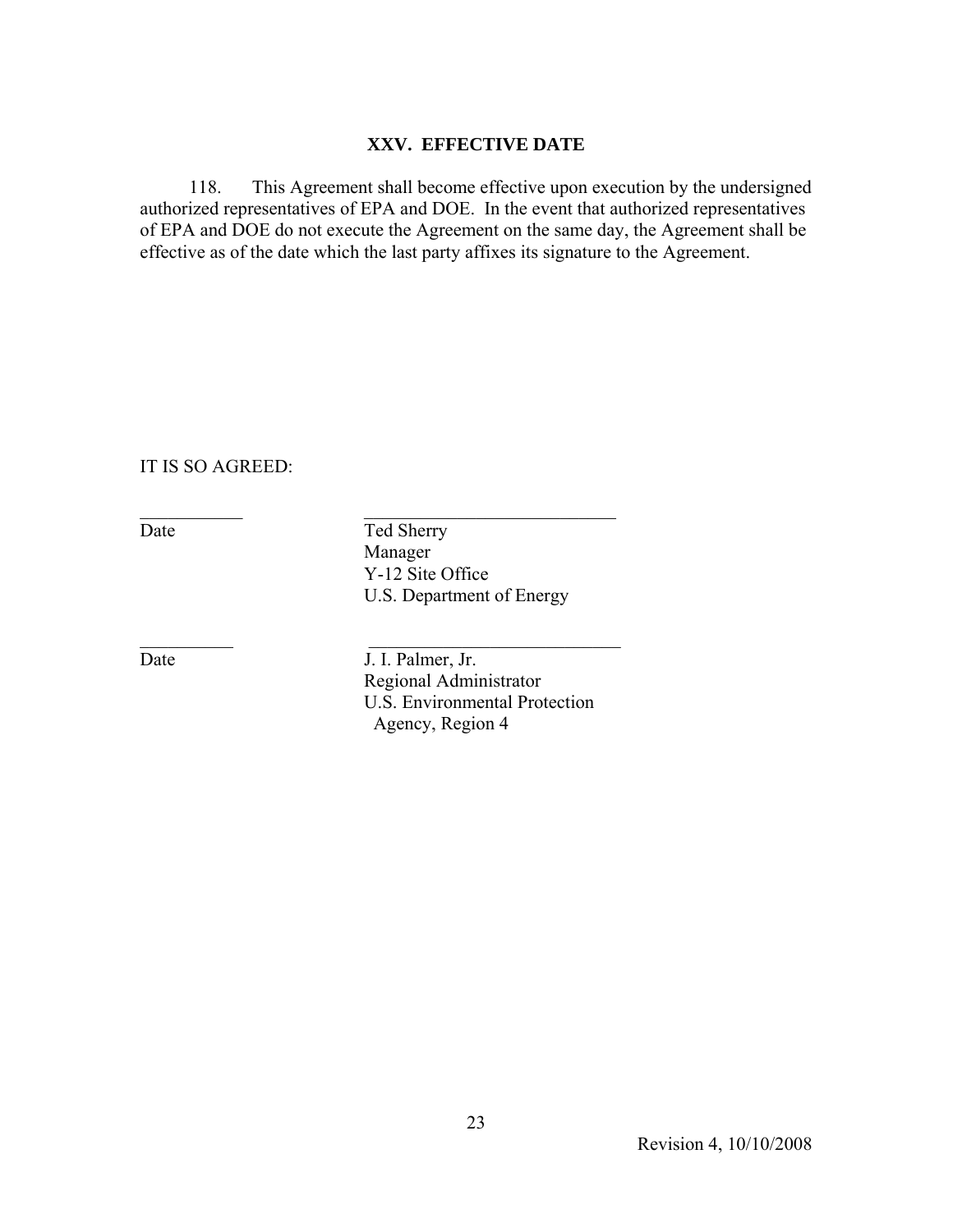#### **ATTACHMENT I**

### OAK RIDGE RESERVATION TSCA FEDERAL FACILITY COMPLIANCE AGREEMENT REMEDIAL IMPLEMENTATION PLAN

#### **(A) Spill Cleanup**

- 1. General Requirements: The EPA PCB Spill Cleanup Policy codified at 40 CFR 761 Subpart G will generally apply to all PCB spills to which it is applicable at the ORR except as provided in this or other compliance agreements or orders. Nothing in this Agreement precludes the right of ORO to propose alternative cleanup methods or alternate criteria under this Agreement for specific spills. EPA shall retain the right to require additional cleanup and the flexibility to allow less stringent or alternative cleanup for specific spills. Spills of PCBs of 500 ppm or greater and spills of < 500 ppm PCBs involving one pound or more PCBs by weight shall be cleaned up either to 10 μg PCB/100 cm2 or to 100 μg PCB/100 cm2, followed by application of an appropriate sealant, such as a 2-layered epoxy type paint. The statistical sampling approach set forth in Attachment II shall be used within the spill area to verify cleanup to appropriate levels.
- 2. Y-12 NSC Primary Rolling Mill: For new PCB spoils associated with the Primary Rolling Mill (PRM) Hydraulic System, initiate cleanup of all visible traces of the spill and decontaminate solid surfaces using the double wash/rinse method defined in 40 § CFR 761.372 or 761.375. In lieu of performing statistical sampling to verify cleanup to numerical standards, administrative controls will be implemented to ensure protection of the environment and worker safety and health, and to minimize the potential spread of PCB contamination.

 a. Post the PRM areas and new PCB spills associated with similar hydraulic, heat transfer and/or oil lubrication systems as PCB spill areas until the sites are (1) further evaluated on the Oak Ridge Reservation Federal Facilities Agreement for remediation under the Comprehensive Environmental Response, Compensation, and Liability Act or (2) are otherwise remediated under TSCA.

b. Post the Mark  $M<sub>L</sub>$ , as defined in 40 CFR § 761.45(a), in a prominent location on or near the PCB-containing material as a warning of the presence and location of PCBs.

 c. Place a protective barrier on the cleaned floor surfaces and if not covered donn/doff shoe scuffs prior to entering/exiting the PCB spill areas.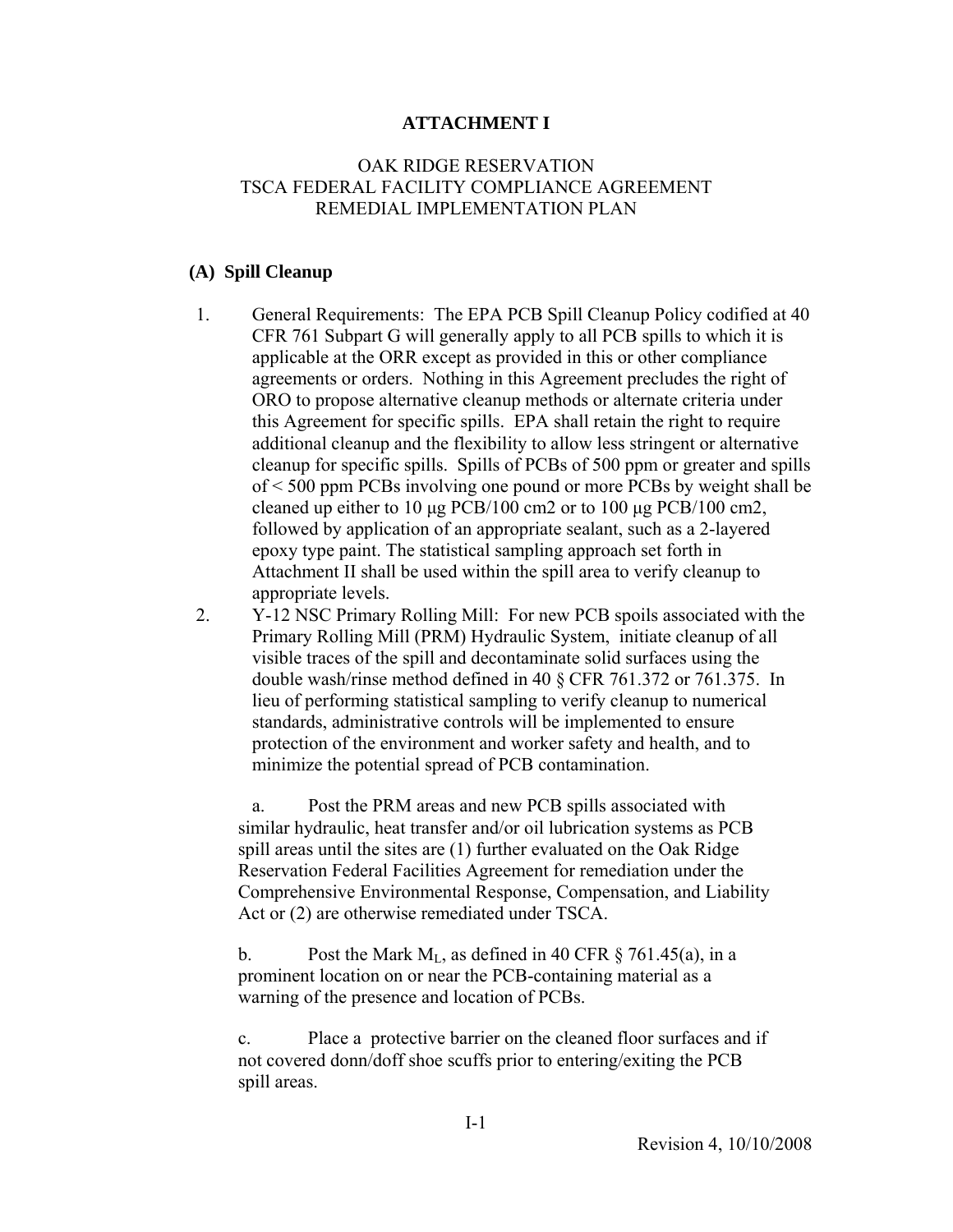d. Restrict access to posted PCB spill areas so that entry requires prior approval.

 e. Conduct monthly inspections to identify additional leaks/spills and to initiate timely cleanup.

 f. Make available to any potentially exposed employee or, upon request, to any other potentially exposed individual, information concerning the identity of the PCBs and any health risk therewith.

 3. Historic Spills: For purposes of this Agreement, historic spills are those spill locations, both indoor and outdoor as typically evidenced by staining, which are or can reasonably be determined to be a result of past operations or practices and are by definition excluded from the EPA Spill Cleanup Policy, (i.e. May 4, 1987, ref. 40 CFR § 761.120(a)). Historic spills can also include locations identified after the effective date of the Agreement but which are determined to have resulted from past operations or practices. Historic spills, at both indoor and outdoor locations will be evaluated for inclusion in the FFA, for further investigation and possible remediation unless such locations are part of a facility or location which is already identified as "Area(s) of Concern" in Appendix C of the FFA. Spills in areas determined not to be eligible for inclusion in the FFA will be addressed pursuant to 40 CFR ̕§761.61.

 4. New PCB Spills Which Occur in or on Historic Spill Locations: When new PCB spills occur in or on historic spill locations as described above, solid surfaces will be cleaned by using the double wash/rinse method as defined in 40 CFR  $\S$  761.123 and for outdoor spills, all soil within the spill area shall be excavated and the ground surface shall be restored to its original configuration by backfilling with clean soil. Such new spills will not be required to be followed by post-cleanup sampling. Some residual stains and liquids from both new spills in historic locations and historic spills in buildings may be present or continue to occur on building ceilings, structural components, and suspended equipment such as electric cable trays, overhead crane structures, and shutdown equipment in restricted access areas (i.e. low contact industrial surfaces as defined in 40 CFR § 761.123). Residual PCB contamination confined to a low contact industrial surface are not required to be cleaned as a new spill, but may remain in place and will be managed as historic spills in accordance with paragraph (A) 3, above. Any new PCB spills (including free liquids which migrate from historic spill sources) to building floors or ground equipment which are normally accessible (i.e., a high contact industrial surface as defined in 40 CFR 761.123), will be cleaned in accordance with the requirements of paragraph (A) 1, of this Attachment.

 4. Work Schedule: For historic PCB spills included in Appendix C of the FFA, to be determined in accordance with Section XXVIII *SCOPING WORK PRIORITIES* and Section XXIX *TIMETABLES AND DEADLINES* of the FFA; otherwise to be determined pursuant to paragraph (A) 1, of this Attachment.

 5. Documentation Required: New PCB spills will be documented according to the requirements of EPA PCB Spill Cleanup Policy codified at 40 CFR Part 761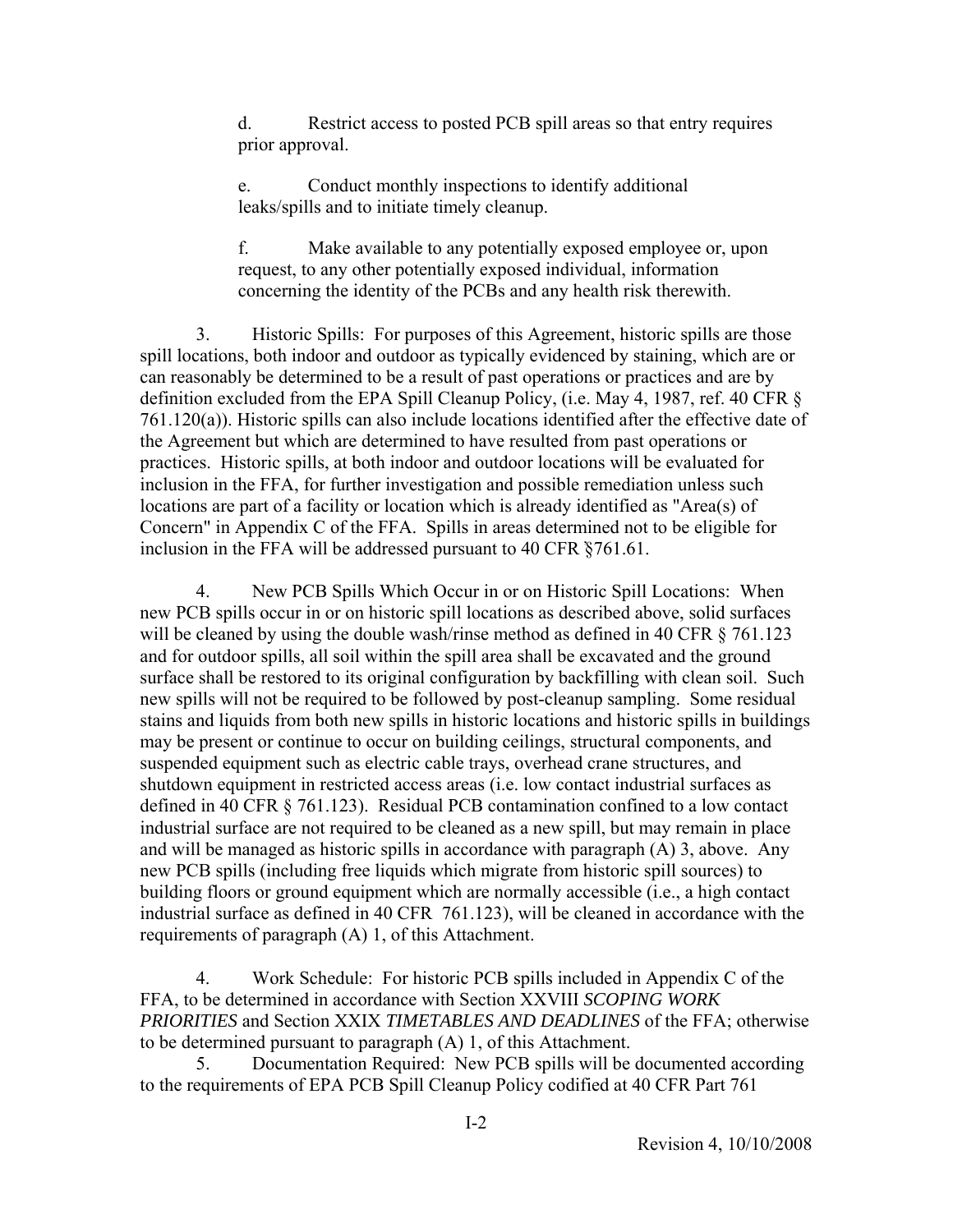Subpart G except that the sampling conditions of paragraph (A) 1, of this Attachment will replace the sampling requirements of the PCB Spill Cleanup Policy.

 6. New PCB spills which occur in or on historic spill locations will be documented according to the requirements of 40 CFR  $\S$  761.125(b)(3)(i)-(vi).

 7. Spill cleanup documentation will be available for inspection by EPA or may be provided upon request.

# **(B) Hydraulic, Heat Transfer, and Oil Lubricated Systems**

 In-service hydraulic and lubrication systems containing PCBs shall be managed in accordance with 40 CFR § 761.30(e) and shall not contain PCB levels above 50 ppm. For purposes of achieving compliance with TSCA, in-service hydraulic and lubrication systems discovered to contain 50 ppm PCBs or greater after July 1, 1984, will comply with the following requirements:

 1. The systems will be retrofilled within six months of discovery that the systems contain 50 ppm or greater PCBs. Additional retrofills, if necessary, will be performed in conjunction with production runs/usage. The lag time between production runs/usage may vary and may extend into placement of the system on standby for years at a time. If a system is to be placed in standby for more than one year, ORO or YSO shall drain as much  $\geq$  50 ppm PCB fluid from the equipment as possible. If the system cannot be drained or if draining the system would damage the equipment, ORO or YSO shall provide written notification, with justification to EPA.

 2. A verification sample for each system shall be taken at least 90 days after the most recent retrofill of the system and after the system has been returned to operation for at least one day. Where practical, samples shall be collected at several point in the system and composited to make up the verification sample.

 3. Fluids initially drained from the PCB system to be retrofilled as well as any flushing fluids used during the retrofill process shall be disposed of as PCB waste.

 4. Hydraulic systems or oil lubrication systems may be removed from service in lieu of retrofilling under the following conditions:

a. Hydraulic systems, heat transfer, or oil lubrication systems containing 50 ppm PCB or greater will be evaluated for inclusion in the FFA, for further investigation and possible remediation unless such systems are part of a facility which is already identified as an "Area(s) of Concern" in Appendix C of the FFA. Such systems may be stored in place provided that the facility provides adequate protection (e.g., roof, walls, floor) to prevent a release of PCBs to the environment.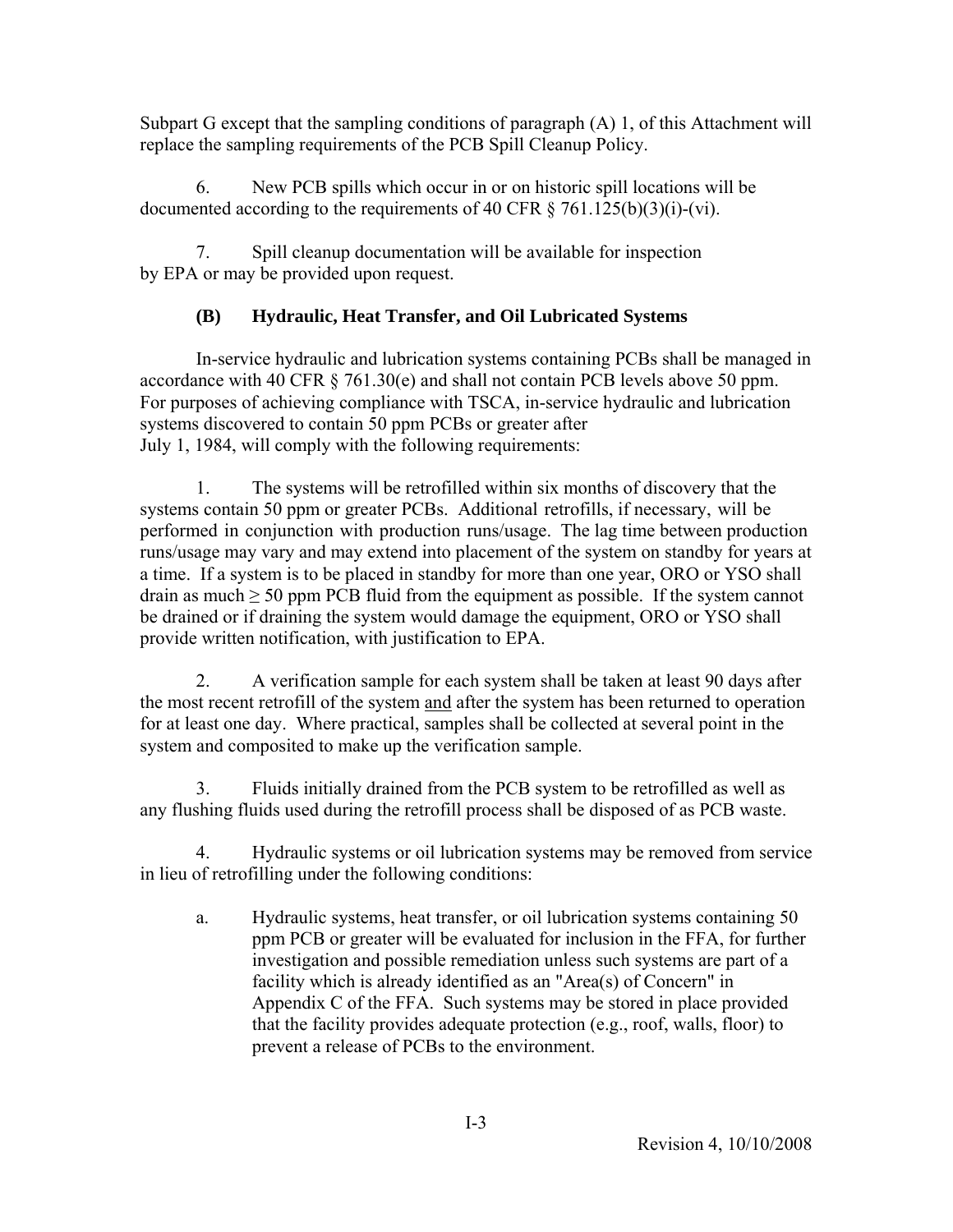- b. The system shall be marked with the large PCB mark, and documentation or labeling shall be available or in place to clearly show the status and responsible person /organization for the system.
- c. Access to the system shall be limited.
- d. The fluid, as much as practicable, shall be drained from the system and disposed of in accordance with this Attachment. Systems will be inspected monthly until drained. Any leaks or spills will be cleaned up in accordance with Section (A) "Spill Cleanup" of this Attachment.

 5. Work Schedule: For systems in shut down facilities included in Appendix C of the FFA, to be determined in accordance with Section XXVIII *SCOPING WORK PRIORITIES* and Section XXIX *TIMETABLES AND DEADLINES* of the FFA; otherwise as to be determined under paragraphs 1, 2, and 3 of this Section (B), or Section (F) "Disposal" of this Attachment.

 6. Documentation to be Provided to EPA: DOE shall provide EPA with information at the annual Agreement Progress Meeting on hydraulic, heat transfer, and oil lubricated systems. This information shall be documented in minutes of the meeting and shall include: locations of systems, whether or not the systems are in use, the status and PCB concentration of the systems undergoing retrofilling, the status and priority of remediation under the FFA, and confirmation that the systems are non-leaking or that leaks are being addressed in accordance with Section (A) "Spill Cleanup" of this Attachment.

# **(C) Storage**

 Except as specifically set forth herein, all PCB waste storage areas shall meet the storage area requirements of 40 CFR § 761.65.

 1. Container Specifications: DOE may use alternative containers for storage of PCB wastes which meet United States Department of Transportation (DOT) performance based packaging standards; however, PCB wastes currently packaged in old DOT specification containers as cited in 40 CFR  $\S$  761.65(c)(6) will not have to be repackaged for storage to meet new DOT performance based packaging standards until the waste is shipped and then only if the existing container does not meet DOT requirements in effect at the time of shipment. Pressure relief devices may be utilized as appropriate for containers used to store PCB wastes to prevent the buildup of pressure.

 2. Fissionable PCB/Radioactive Waste: DOE may store fissionable PCB/radioactive waste under the following conditions:

a. Containers other than those meeting DOE performance standards and secondary containment configurations alternative to that provided in 40 CFR § 761.65(b) may be used for fissionable PCB/radioactive waste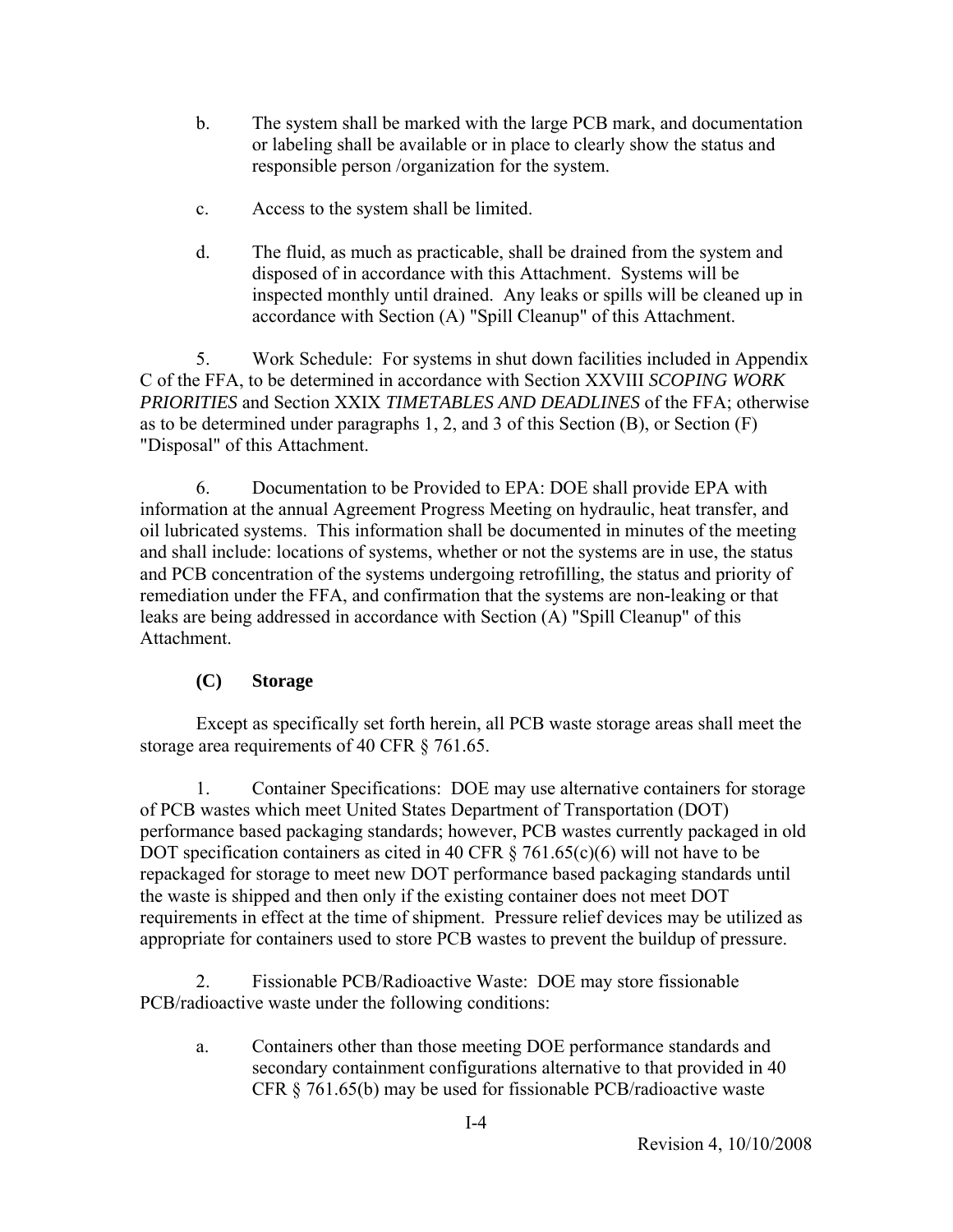provided: the containers are non-leaking, the containers are stored in an area and manner which provides protection from a release of PCBs to the environment and which conforms with nuclear criticality safety requirements specified in ANSI Standard No. 8.1, Criticality Safety in Operations with Fissionable Materials Outside Reactors, and the volumetric secondary containment requirements of 40 CFR §  $761.65(b)(1)(ii)$  are met except that solids may be stored without secondary containment according to sub-section 5 of this Section.

 3. Gaseous Diffusion Process Building/PCB Transformers: These transformers have been removed from service for disposal and may be stored in their present location under the following conditions:

- a. The K-33 Building is maintained in a sufficient condition to provide protection from the weather.
- b. Waste PCB Transformers in the K-33 Building will be inspected quarterly for leaks; PCB Transformers are only required to be inspected quarterly for leaks when in service.
- c. Secondary containment has been constructed around each transformer. The secondary containment provides a volume of 10% of the nameplate volume of the transformer. The transformers have been drained.
- d. Continued maintenance of secondary containment for these transformers will not be required.

 4. ORNL Blaw Knox Hydraulic Unit and Mesta Mill These units have been removed from service for disposal. The Blaw Knox and has been drained of its original fluid. The disposition of these units will be addressed in Section (F) "Disposal" of this Attachment once disposition is initiated. Until final disposition, these units may be stored in their present locations in building 3012 under the following conditions:

a. Building 3012 is maintained in sufficient condition to provide protection from the weather.

b. The units will be inspected quarterly for leaks and inspections documented.

c. The units will be roped off and posted with the PCB Mark as defined in 40 CFR  $\S$  761.45(a), in a prominent location on or near the units as a warning of the presence of PCBs

 5. Non-liquid PCB Wastes and Empty PCB Containers: These items may be stored without secondary containment provided that all other criteria of 40 CFR § 761.65(b)(1) are met. Empty PCB containers may be dedicated to the management of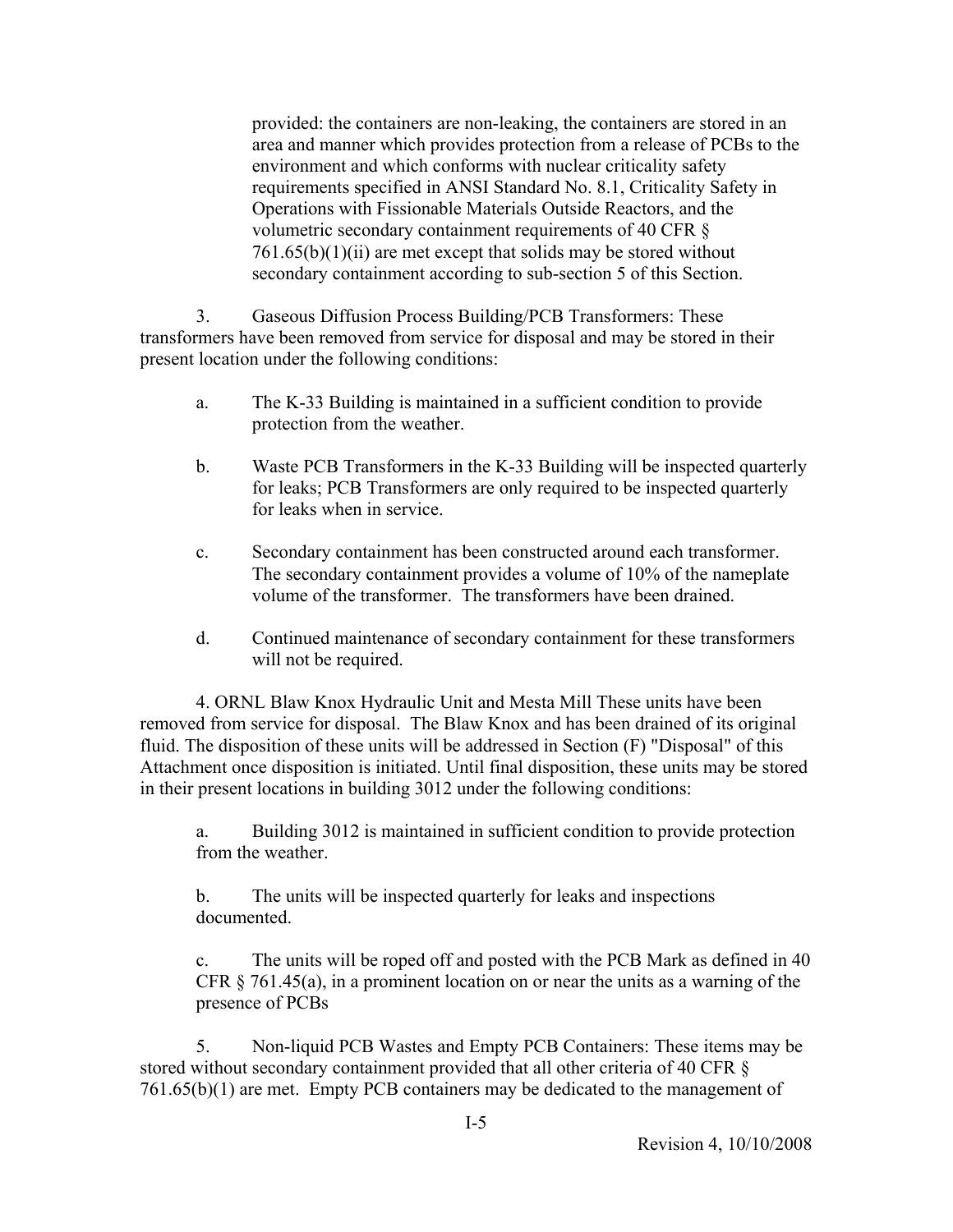PCBs and reused. Containers used for the management or storage of PCBs may be decontaminated according to 40 CFR § 761.79 and/or any amendments thereto, or in accordance with the provisions of Section (J) "Decontamination and Reuse of PCB Dedicated Tools/Equipment/ Containers" of this Attachment. Alternatively, containers may be disposed of in accordance with Section (F) "Disposal" of this Attachment.

 6. PCB Articles in Containers: For purposes of this Agreement, the 40 CFR § 761.65(b)(1)(ii) secondary containment volume requirement for PCB Article Containers will be interpreted to be the same as for PCB Articles.

 7. Protection From Weather: DOE utilizes existing buildings to store PCB wastes. Many of these buildings date back to the 1940s or 1950s. As a result, maintenance is a constant vigil. Additionally, some of these buildings are extremely large structures (as much as 33 acres under roof) and have large doors. During periods of severe weather and extreme fluctuations in weather, minor roof leaks may develop in these buildings. These leaks can be extremely difficult to locate and repair, partially due to sheer size of the buildings, and also due to the worker protection requirements necessary to protect workers repairing these roofs (radiation, asbestos, and break-through are all serious concerns). Additionally, condensation may form within large buildings, and flash thunderstorms may blow rainwater through doorways before they can be closed.

 8. PCB waste storage areas are inspected pursuant to the terms of this Attachment. Corrective measures will be taken to prevent water which accumulates in PCB storage facilities from coming in contact with stored PCB waste. Interim measures (e.g., covering the waste with plastic sheeting, absorbent booms or dams, etc.), will be used as necessary. Repairs to facilities will be completed as quickly as feasible. Corrective action plans or description of corrective measures will be available for review to show a good faith effort to comply with 40 CFR  $\S$  761.65(b)(1)(i). PCB storage areas will be considered in compliance with this Agreement and the intent of 40 CFR  $§ 761.65(b)(1)(i)$  provided these measures are taken.

 9. Documentation to be Provided to EPA: Information on PCB waste inventories and waste management activity will be provided to EPA pursuant to Section IX (Reporting) of this Agreement. The Annual PCB Document Log for each DOE facility will be available for inspection as required by 40 CFR  $§ 761.180(a).$ 

 10. Remote Handled and Class III/IV PCB Waste: As an alternative to direct visual inspection of remote handled and Class III/IV PCB waste DOE may utilize monitoring for radionuclides as a means of leak detection. Monitoring for radiological release will consist of the following:

- a. health physics (HP) checks throughout any container transfer activities;
- b. smear sampling of walls, floors, etc., in open storage vaults every 30 days;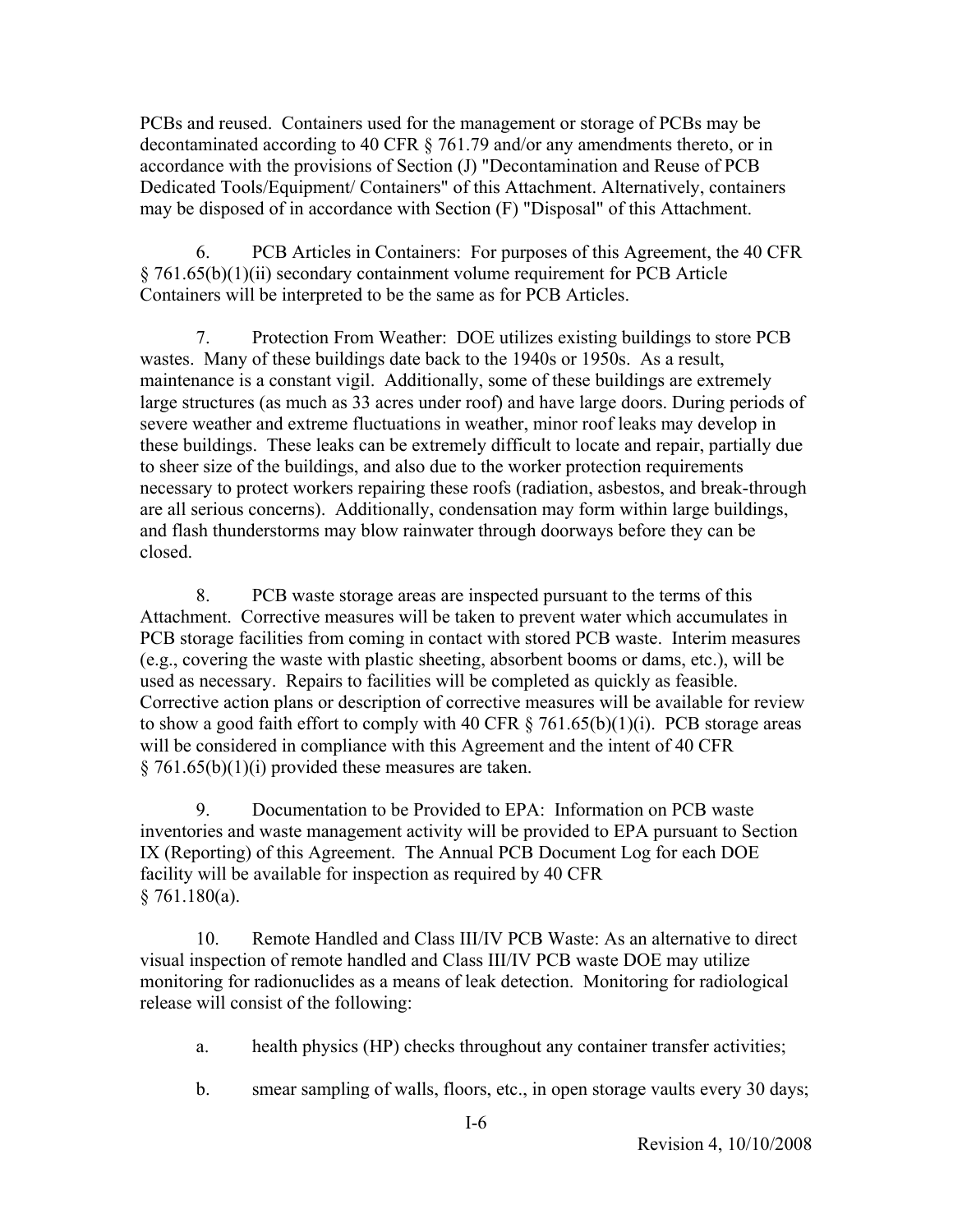- c. sampling of atmosphere of sealed vaults every 30 days;
- d. monitoring for presence and radiological testing of any liquids collected in storage facility sumps.

# **(D) Gasket and Ventilation Duct Management**

 1. This Section of the Remedial Implementation Plan addresses buildings in various functional areas at K-25, Y-12, and ORNL which contain ventilation duct work that has been contaminated with PCBs originating from duct gaskets impregnated with PCBs.

 2. For PCB impregnated gaskets in the K-29, K-31, and K-33 GDP buildings, DOE has implemented a troughing system and leak monitoring program that provides for containment of PCB drips. The GDP buildings provide protection of the ventilation systems from the weather. Since the K-25 Site GDP is permanently shut down, the supply of lubrication oil causing PCBs to leach from the gaskets has been eliminated, thereby greatly reducing the number of PCB spills (drips) from the ventilation system. In consideration of these facts and the limited access to the buildings, EPA and DOE have agreed that the risk to human health and the environment is reduced sufficiently to warrant renegotiation of the removal schedule (originally scheduled to begin in August 1991). The GDP buildings will be maintained to provide protection of the ventilation systems from the weather and the troughing systems will be maintained to limit the number of PCB spills to building floors.

 3. PCB impregnated gaskets and ductwork contaminated with PCBs at the ORR facilities other than those in the GDP buildings are allowed to remain in service for the remainder of their useful life. Out of service PCB gaskets and ductwork in shut down buildings will be evaluated for inclusion in the FFA for further investigation and possible remediation, unless such facilities or buildings are already identified as "Area(s) of Concern" in Appendix C of the FFA.

 4. During remediation, motor ventilation duct gaskets impregnated with PCBs and co-contaminated with hazardous waste, asbestos, and/or radioactive materials from the process buildings shall be removed in accordance with applicable requirements for worker safety, and other applicable requirements (including National Emissions Standards for Hazardous Air Pollutants) for asbestos removal, and shall be stored and/or disposed of in accordance with TSCA and RCRA requirements, except as otherwise provided pursuant to this Agreement. Because of the large volumes of contaminated duct work and the limited storage space available, EPA agrees that, during the ventilation duct work and gasket removal, processing, and decontamination, DOE may store ductwork in accordance with the terms for storage of non-liquid PCB waste pursuant to Section (C) "Storage" of this Attachment.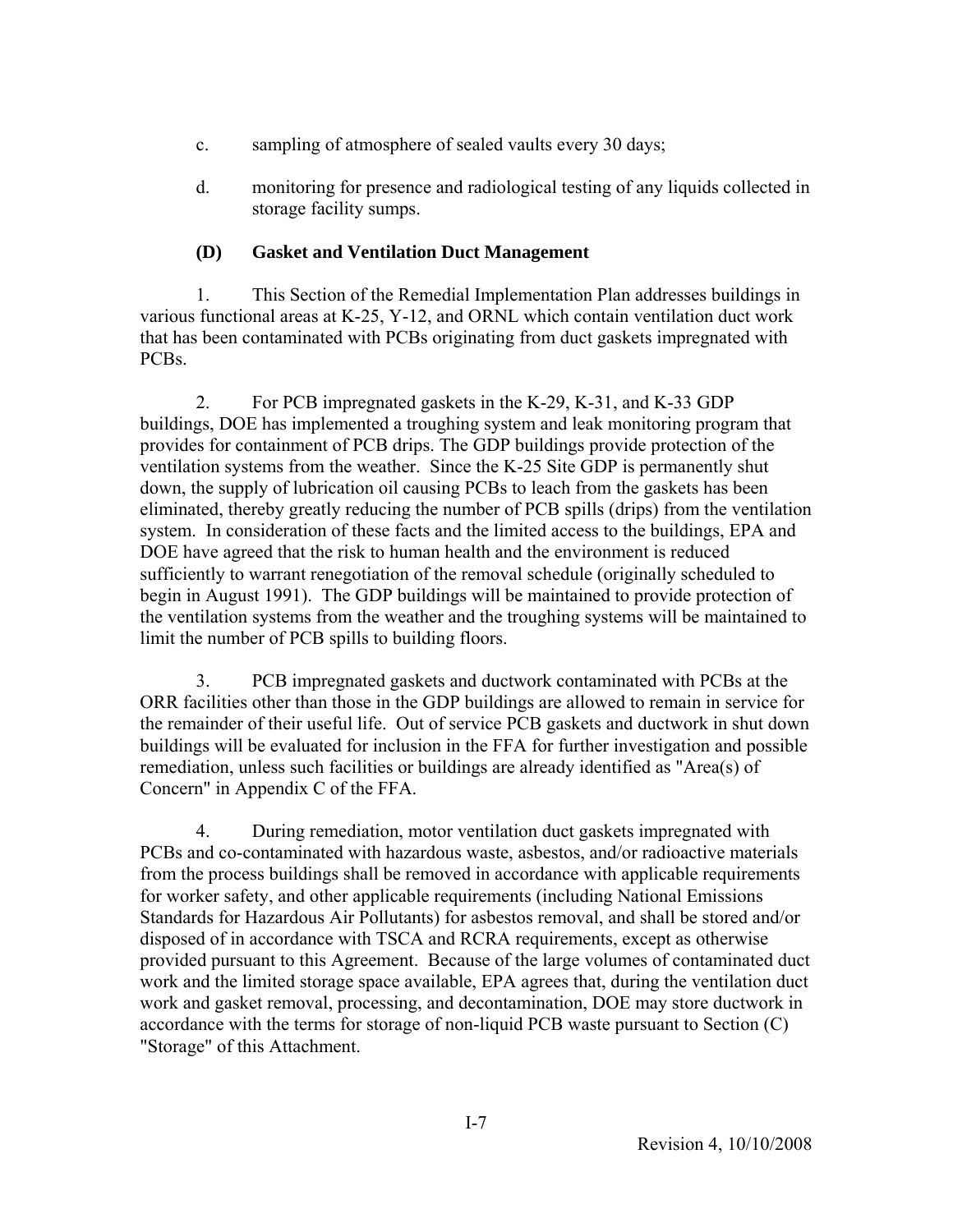5. Following waste characterization, segregation, and processing, all resulting waste shall be stored for disposal in accordance with applicable requirements of TSCA and RCRA. Motor ventilation ducts (and associated flanges) contaminated with PCBs shall be decontaminated pursuant to Section (J) "Decontamination and Reuse of PCB Dedicated Tools/Equipment/Containers" of this Attachment. Alternatively, PCB gaskets and ductwork may be disposed of as required by Section F "Disposal" of this **Attachment** 

 6. Work Schedule for the K-29, K-31, and K-33 GDP Ventilation System Gaskets: To be determined in accordance with Section XXVIII *SCOPING WORK PRIORITIES* and Section XXIX *TIMETABLES AND DEADLINES* of the FFA.

 7. Work Schedule for Other Out of Service PCB Impregnated Gaskets: For PCB gaskets and ductwork in shut down facilities included in Appendix C of the FFA, to be determined in accordance with Section XXVIII *SCOPING WORK PRIORITIES* and Section XXIX *TIMETABLES AND DEADLINES* of the FFA; otherwise as to be determined under this Agreement.

 8. Documentation to be Provided to EPA: DOE shall provide EPA with information at the annual Agreement Progress Meeting on ventilation systems with PCB impregnated gaskets. This information shall be documented in minutes of the meeting and shall include: locations of systems with PCB gaskets, approximate size of the system (e.g., cubic or linear feet, number of PCB gaskets or similar information), whether the systems are in use or are not, the status and priority of remediation under the FFA, confirmation that the systems are non-leaking (except for K-25 GDP ventilation systems), and confirmation that the systems are protected from the weather. For the K-25 Site GDP ventilation systems, information shall also include the status of the troughing, and number of PCB spills resulting from the GDP ventilation system or its troughing in the K-29, K-31, and K-33 buildings.

### **(E) Other Pre-TSCA Uses of PCBs**

 Non-liquid materials that contain PCBs at any concentration not otherwise authorized for use under 40 CFR § 761.30 or otherwise addressed in this Agreement (including, but not limited to, gaskets, plastics, plasticizers, fluorescent light ballast potting material, electrical cable/wire [except oil-filled cable as described in 40 CFR § 761.30(m)], dried paints and other coatings, small rubber parts, roofing and siding materials, insulation, caulking, waterproofing compounds, ceiling tile coatings, adhesive tape, grease and other lubricants) in use prior to July 2, 1979, are allowed for use provided they remain intact and in place in their existing application and location for the remainder of their useful life, subject to the conditions of this Agreement.

1. Use Conditions: DOE shall: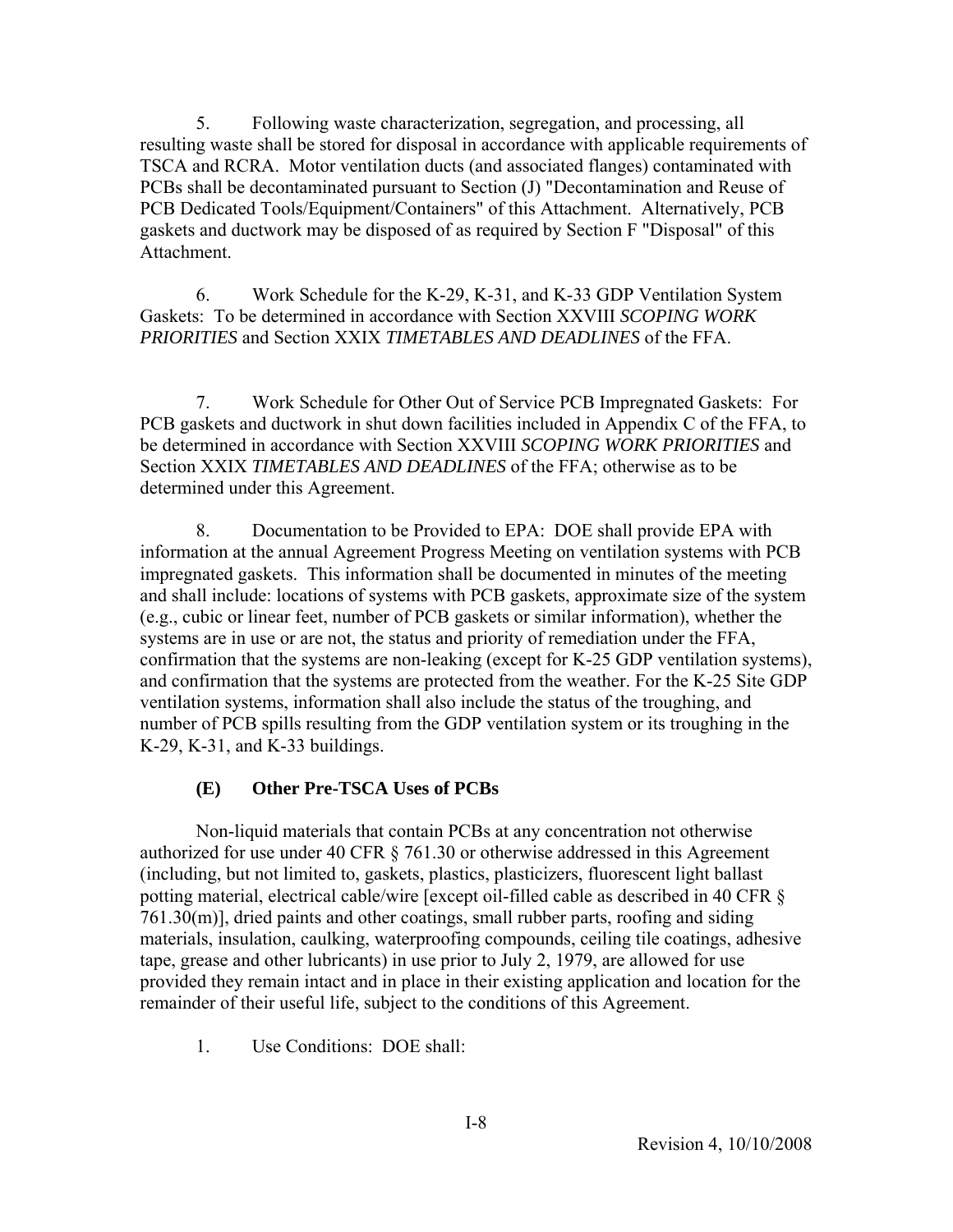- a. Provide a written notification within 30 days of discovery, to the EPA, that a pre-TSCA PCB use has been discovered. Each notification shall include the location of the material, a description of the use, an estimate of the amount of material in use (e.g., number, square footage, pounds), PCB concentration, expected useful life of the material, condition of the material (e.g., potential for exposure) and any additional information that may be useful. Evidence that establishes the historical use of such materials shall also be included in the notification.
- b. Post the *Mark ML*, as defined in 40 CFR § 761.45(a), in a prominent location on or near the PCB-containing material as a warning of the presence and location of PCBs.
- c. Make available to any potentially exposed employee or, upon request, to any other potentially exposed individual, information concerning the identity of the PCBs and any health risk associated therewith.

 2. At the end of the useful life of the item or material, or upon a change in their existing application and location, items/materials described in the introductory paragraph of this Section will be disposed or decontaminated in accordance with the terms of Section (F) "Disposal" or Section (J) "Decontamination and Reuse of PCB Dedicated Tools/Equipment/Containers" of this Attachment. Such items that are characterized and found to contain less than 50 ppm PCBs shall be managed as an excluded PCB product under 40 CFR § 761.20. Alternatively, facilities or buildings containing such PCB items/materials will be evaluated for inclusion in the FFA, for further investigation and possible remediation unless such facilities are already identified as "Area(s) of Concern" in Appendix C of the FFA.

 3. Documentation to be Provided to EPA: DOE shall provide EPA with information at the annual Agreement Progress Meeting on items/materials for which notification has been made pursuant to paragraph 1 of this Section. This information shall be documented in minutes of the meeting and shall include: whether the systems remain in use or not; the status and priority of remediation under paragraph 2 of this Section or the FFA, as applicable; and whether the systems are non-leaking and are protected from the weather.

# **(F) Disposal**

 1. All wastes generated from or stored in a radioactive materials management area (RMMA) shall be considered to be radioactive unless determined otherwise under the criteria outlined below.

 2. PCB waste will be determined not to be radioactive by criteria in DOE Order 5400.5 and the DOE-HQ "Performance Objective for Certification of Non-Radioactive Hazardous Waste," February 17, 1995, or such applicable criteria or regulation as may be issued.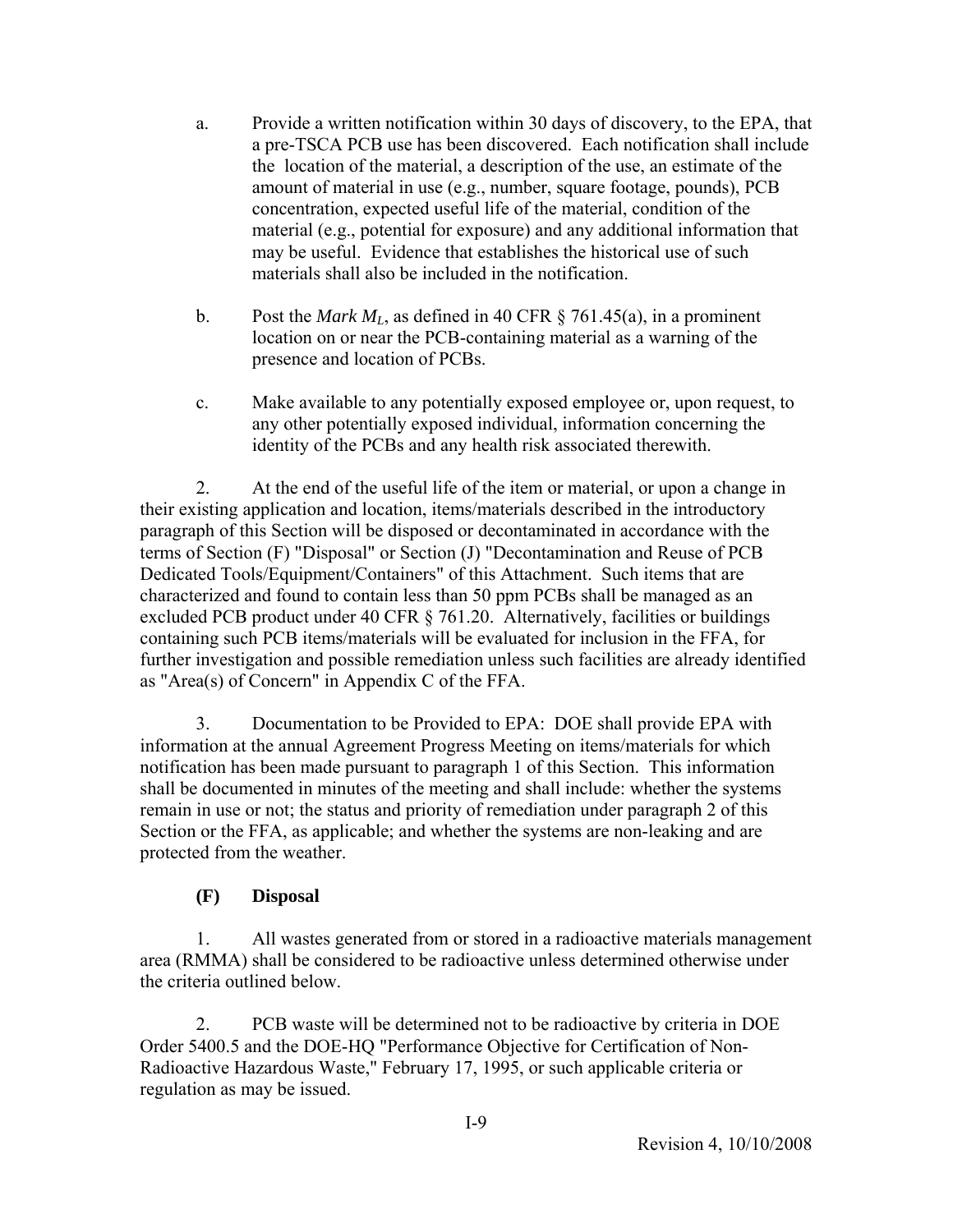3. Unless otherwise specified in this Agreement, the "date removed from service" and the "date determined not to be

radioactive" will be read as defined in Section III (Definitions) of this Agreement.

 4. All PCB wastes and PCB/radioactive wastes which are also contaminated with hazardous waste and/or asbestos shall be disposed of in accordance with all other applicable Federal and State laws and/or alternative disposal methods approved by EPA.

 5. PCB waste determined not to be radioactive that is stored for disposal shall be removed from storage and decontaminated or disposed of according to 40 CFR § 761.60 as it may be amended, within one year of the date determined not to be radioactive (DNR), except as provided in this Agreement or other agreement(s) with EPA.

 6. PCB/radioactive waste stored for disposal shall be removed from storage and decontaminated or disposed of according to 40 CFR § 761.60 as it may be amended, and/or other applicable federal and state laws, as disposal capacity and capability for the PCB/radioactive waste becomes available, as provided in this Agreement or other compliance orders or agreements linked to this Agreement.

 7. Among the options DOE will consider to enhance its disposal capacity and capability are: utilization of commercial disposal services; development of additional DOE disposal capacity; or further waste evaluation and characterization to document reclassification of PCB/radioactive waste as non-radioactive/PCB waste, as radioactive/non-PCB waste, or non-radioactive/non-PCB waste.

 8. The goal of the "storage to disposal" compliance strategy set forth herein, is to reach the point at which DOE is able to comply with the storage and disposal restrictions found in 40 CFR Part 761. The compliance strategy shall consist of four sequential, interdependent phases. Concurrence from EPA is required for each phase. The description and schedule for each phase deliverable is described below.

a. Phase I - PCB/Radioactive Waste Inventory

DOE shall prepare and submit to EPA an inventory of PCB waste stored on the ORR as of December 31, 1994. The inventory will be separated into three tables and will be reported in waste groupings.

Table A will list by waste grouping all ORR PCB wastes covered under other compliance orders or agreements as of the effective date of this Agreement such as the Commissioner's Order pursuant to the Federal Facility Compliance Act and the Federal Facilities Agreement. Disposal technology selection and schedules for Table A wastes will be deferred to other identified compliance orders or agreements. For Table A wastes,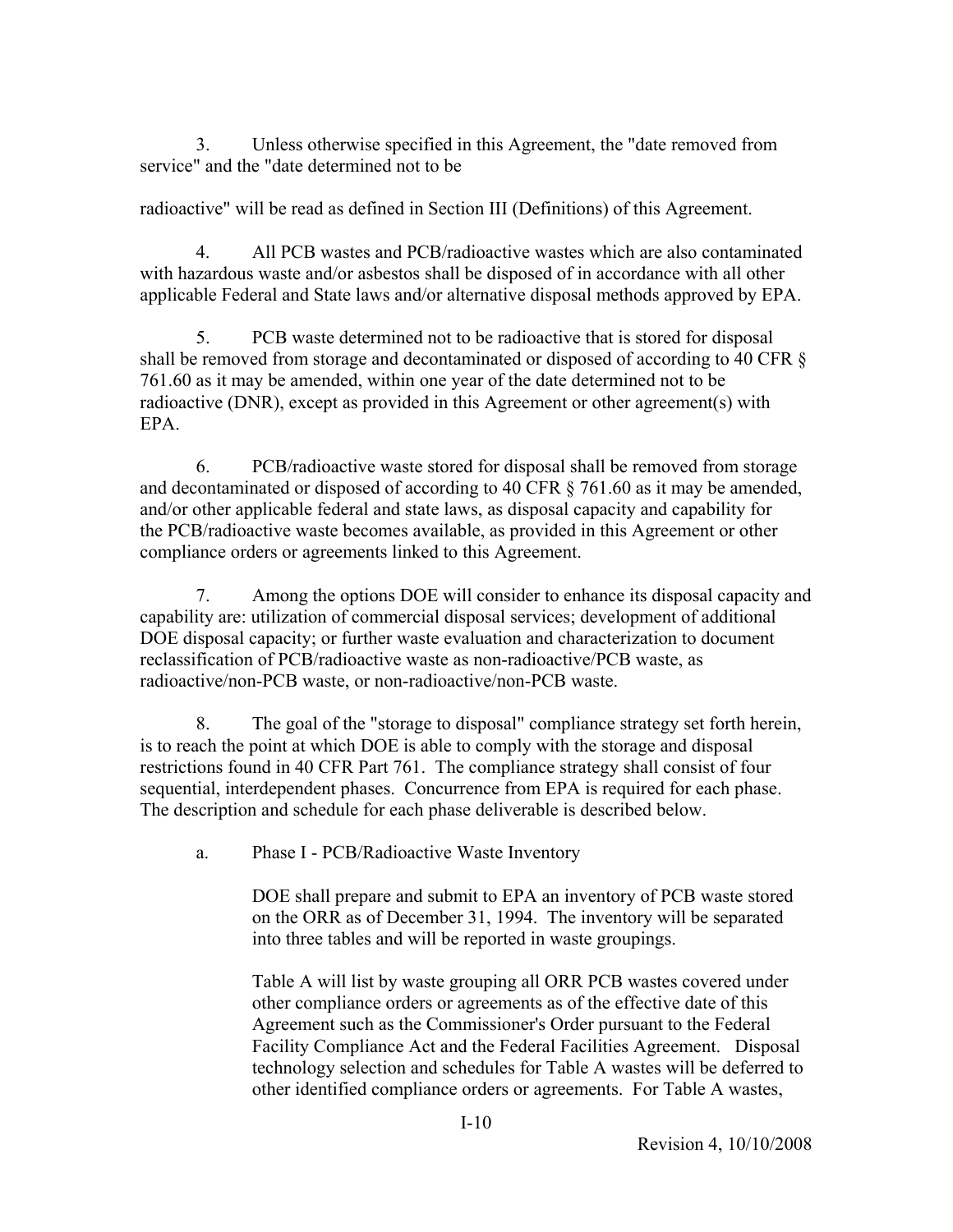DOE shall be considered in compliance with this agreement so long as DOE remains in compliance with the referenced compliance order or agreement. DOE shall notify EPA in writing within 30 days if a compliance order/agreement or any portion of such order/agreement containing requirements for Table A wastes is terminated. Any modifications to this Agreement due to termination of a linked order/agreement or portion thereof affecting Table A wastes will be handled according to Section XIII, (Modifications) of this Agreement.

Table B will consist of those ORR PCB wastes not covered under other compliance orders or agreements which can reasonably be expected to be disposed of at the K-25 TSCA Incinerator.

Table C will consist of the ORR PCB wastes not covered by other compliance orders or agreements and which are not targeted for disposal at the K-25 TSCA Incinerator.

Each Table shall include the waste grouping name, waste form, amount in storage, anticipated generation rate, number of waste items in the grouping, and a unique identifier for each grouping. Tables may be revised as necessary based on further characterization of wastes, refinement of waste groupings, changes in orders, agreements, or regulations, etc. Minor revisions may be made by DOE as necessary and reported at the Annual Progress Meeting. DOE shall report major revisions to EPA in writing within 30 days of the revision.

The Phase I inventory shall be provided to EPA for review and written concurrence not later than six months from the effective date of this agreement.

b. Phase II - Identification of Treatment/Disposal Options for Table C Wastes

DOE shall prepare and submit to EPA, a report containing a list and description of all feasible treatment/disposal options to be considered for each waste grouping in Table C.

The Phase II report shall be provided to EPA for review and written concurrence not later than eight months from the date of receipt of written EPA concurrence with the Phase I inventory.

c. Phase III - Evaluation and Selection of Preferred Options for Table C Wastes

DOE shall prepare and submit to EPA, a Phase III report which provides an analysis of treatment/disposal options listed in the Phase II report and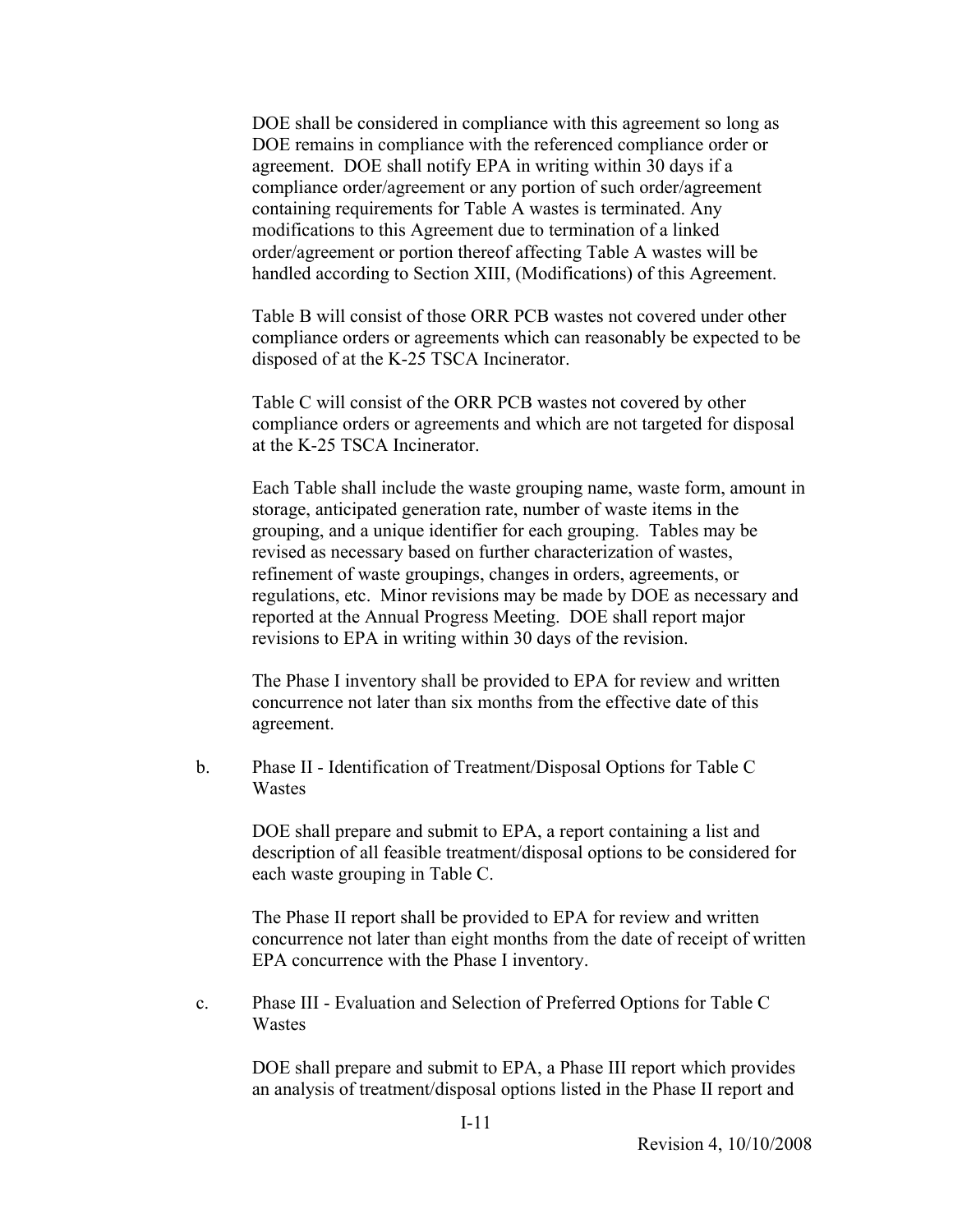identifies a preferred option for each waste grouping. This analysis will include, but will not be limited to cost, availability of commercial capacity vs. the feasibility of DOE technology development, feasibility of meeting the performance objective for off-site shipment, prioritization of waste groupings, etc. Phase III may require R&D for some waste groupings pursuant to sub-section 12 of this Section.

The Phase III report shall be provided to EPA for review and written concurrence not later than fifteen months after the date of receipt of written EPA concurrence of Phase II.

d. Phase IV - Waste Management Plan and Schedules

DOE shall prepare and submit to EPA, a Phase IV waste management plan which will identify and describe critical activities leading to "startup" of each preferred treatment/disposal option identified in the Phase III report. Along with the waste management plan, DOE shall submit a set of waste grouping disposal schedules in a time line format. The disposal schedules will include both Table B and Table C waste groupings. As described below in sub-section 9 of this Section, the disposal schedules for Table C wastes will be updated annually by means of a rolling milestone process. The disposal schedules for Table B waste groupings will be updated annually by means of supplying EPA with the Burn Plan for the K-25 TSCA Incinerator for the fiscal year. The disposal schedule for Table C wastes shall include non-enforceable target dates for completion of critical actions leading to attainment of new disposal capacity or disposal capability.

The disposal schedules shall also include annual inventory reduction goals by waste grouping, to cover the time period after a preferred disposal option becomes available until the non-compliant inventory backlog is eliminated.

The Phase IV waste management plan and first annual disposal schedules shall be provided to EPA for review and written concurrence no later than eight months after the date of receipt of written EPA concurrence on Phase III. The waste management plan will be updated as necessary, by mutual agreement of the parties. The annual updates to the disposal schedules shall be submitted to EPA no later than October 1. Updates to the plan shall be made according to Section XIII (Modifications) of this Agreement.

Each fiscal year the K-25 Site TSCA Incinerator Burn Plan is revised to show the waste scheduled for incineration for the next fiscal year. Prior to the time DOE submits the initial Phase IV Table B wastes disposal schedule(s), the Burn Plan will be discussed at the Annual Progress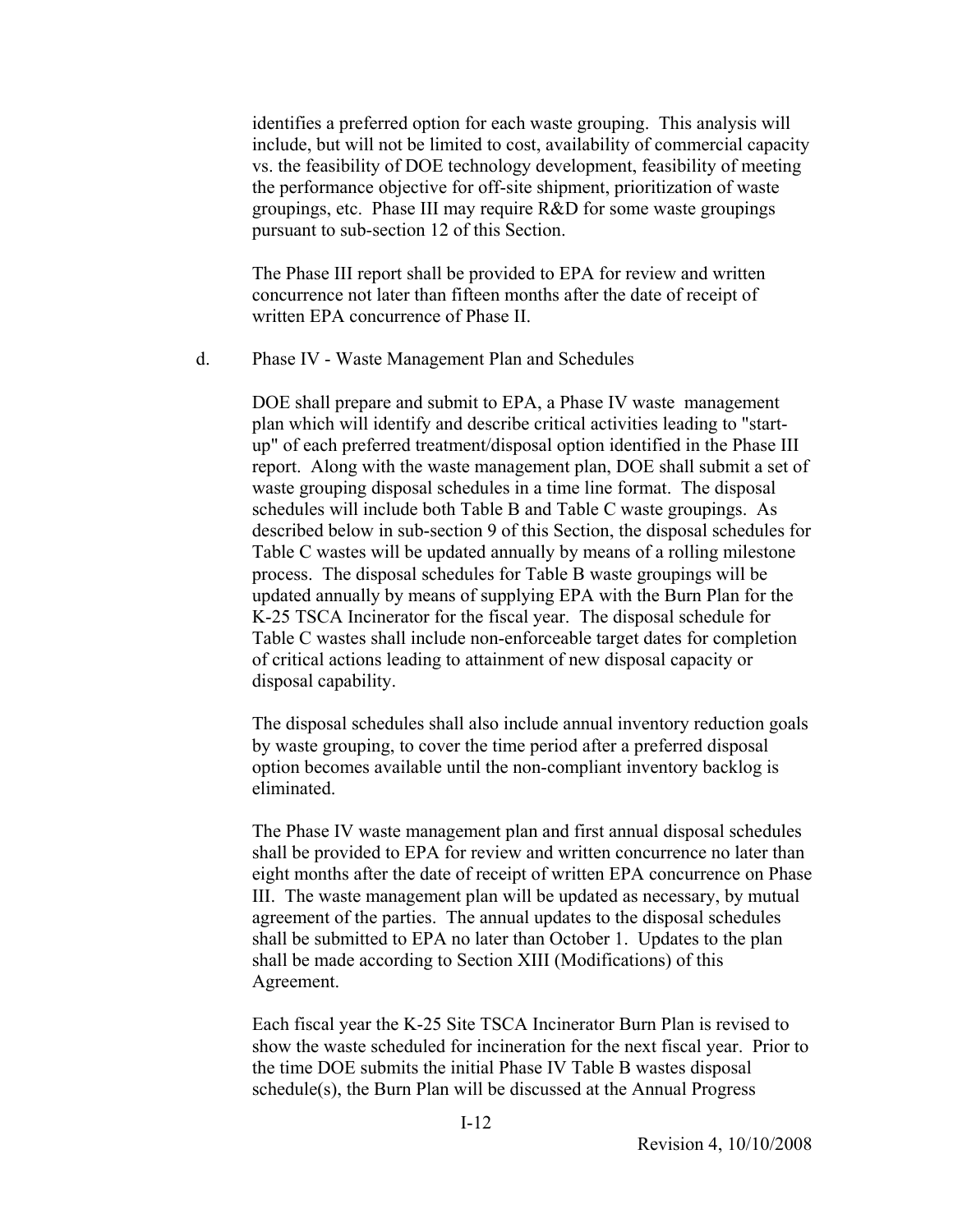Meeting with EPA as the method of demonstrating progress for Table B wastes.

 9. DOE shall utilize a rolling milestone process in preparing the Phase IV Table C waste disposal schedules and annual updates as follows:

- a. In preparing the initial Phase IV disposal schedules, DOE will propose milestone completion dates and inventory reduction goals for the current fiscal year (FY) and the two year budget planning cycle covering  $FY + 1$ , and  $FY + 2$ . DOE will also propose non-enforceable target dates and inventory reduction quotas for  $FY + 3$  and beyond.
- b. In formulating and adjusting milestones and inventory reduction goals, funding availability, including the amount provided to the DOE-ORO in its Approved Funding Program for the current fiscal year for environmental management activities for the ORR, and the anticipated appropriation for the next fiscal year  $(FY + 1)$ , the Internal Review Budget for  $FY + 2$ , and the associated out-year funding targets for DOE-ORR, site priorities, cost estimates, new or emerging technologies, and other new information shall be considered by the parties. Additionally, currently available disposal capacity may be considered, as appropriate, in formulating and adjusting milestones and inventory reduction goals.
- c. Once disposal schedules are approved by EPA, the milestone completion dates and inventory reduction goals for the current  $FY$ ,  $FY + 1$ , and  $FY + 1$ 2 shall become enforceable commitments. As the disposal schedules are updated each year, what were previously  $FY + 2$  commitments will become  $FY + 1$  commitments and the former  $FY + 1$  commitments will become current FY commitments unless otherwise proposed by DOE and approved by EPA. At the same time, DOE will propose additional commitments for the new  $FY + 2$ . Funding availability, including the amount provided to the DOE-ORO in its Approved Funding Program for the current fiscal year for environmental management activities for the ORR, and the anticipated appropriation for the next fiscal year  $(FY + 1)$ , the internal Review Budget for  $FY + 2$ , and the associated out-year funding targets for DOE-ORR, site priorities, cost estimates, new or emerging technologies, and other new information, shall be considered by the parties in evaluating updates and adjustments to disposal schedules, milestones, and inventory reduction goals.
- d. Nothing in this Section precludes DOE or EPA from proposing or requesting changes to commitments at other times. Proposed changes to commitments shall be subject to Section IX (Extensions), Section XII, (Force Majeure), Section XIII, (Modifications) and/or Section XV (Funding) of this Agreement.

I-13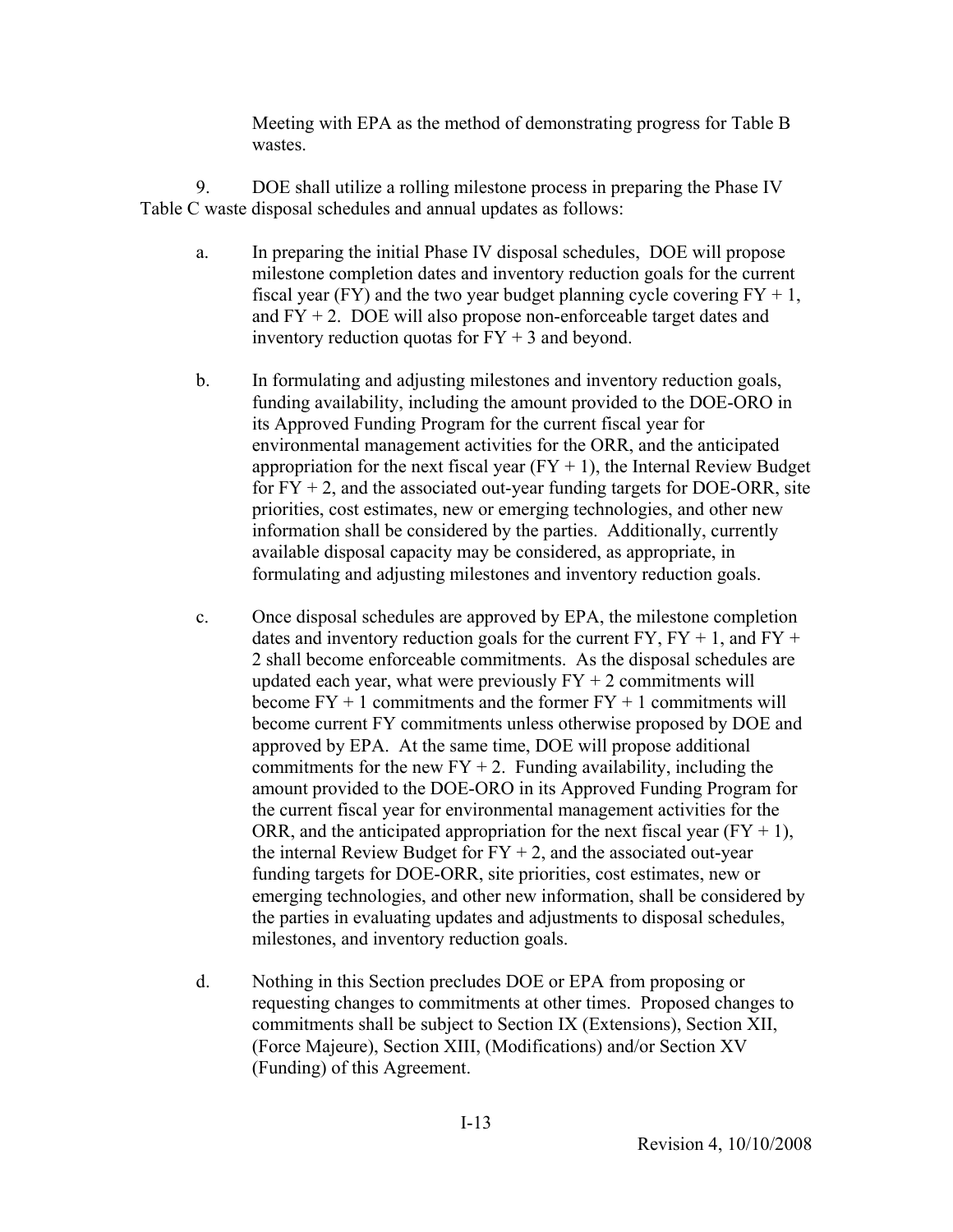10. EPA shall review and respond to documents submitted by DOE for concurrence under this Section within 60 days of receipt, otherwise EPA shall notify DOE in writing that additional review and response time is required. If EPA requests revisions to a document, DOE shall have 30 days to either make the changes needed for EPA concurrence or initiate the dispute resolution procedures in Section XIV (Dispute Resolution), of this Agreement.

 11. Aqueous PCB wastes may be disposed of in accordance with EPA Policy 6-PCB-2 dated August 16, 1983. The organic phase separated from an aqueous PCB waste and any filter media used to separate the organic portion from the aqueous portion will be disposed of in accordance the provisions of this Attachment. Aqueous portions will be managed on an actual concentration basis after separation of the organic portion from the waste.

 12. Research and Development (R&D) for PCB disposal conducted at ORR in accordance with the following conditions shall be considered EPA-approved:

- a. DOE shall notify EPA in writing at least 30 days prior to the commencement of any R&D for PCB disposal activity conducted under this Section. Each notification shall include the EPA identification number of the site where the R&D for PCB disposal activities will be conducted, the quantity of PCBs to be treated, the type of R&D technology to be used, the general physical and chemical properties of material being treated, and an estimate of the duration of the PCB activity.
- b. Unless otherwise agreed to by EPA, the amount of material containing PCBs treated annually by the facility during R&D for PCB disposal activities shall not exceed 500 gallons of liquid or 70 cubic feet of nonliquid PCBs and shall not exceed a maximum concentration of 10,000 ppm PCBs.
- c. Unless otherwise agreed to by EPA, no more than 1 kilogram total of pure PCBs per year shall be disposed of in all R&D for PCB disposal activities at each facility.
- d. Unless otherwise agreed to by EPA, each R&D for PCB disposal activity under this Section shall be limited to no more than one calendar year.
- e. All PCB wastes (treated and untreated PCB materials, testing samples, spent laboratory samples, residuals, untreated samples, contaminated media or instrumentation, clothing, etc.), shall be stored in accordance with the storage requirements of Section (C) "Storage" of this Attachment and shall be disposed of according to concentration of PCBs prior to treatment.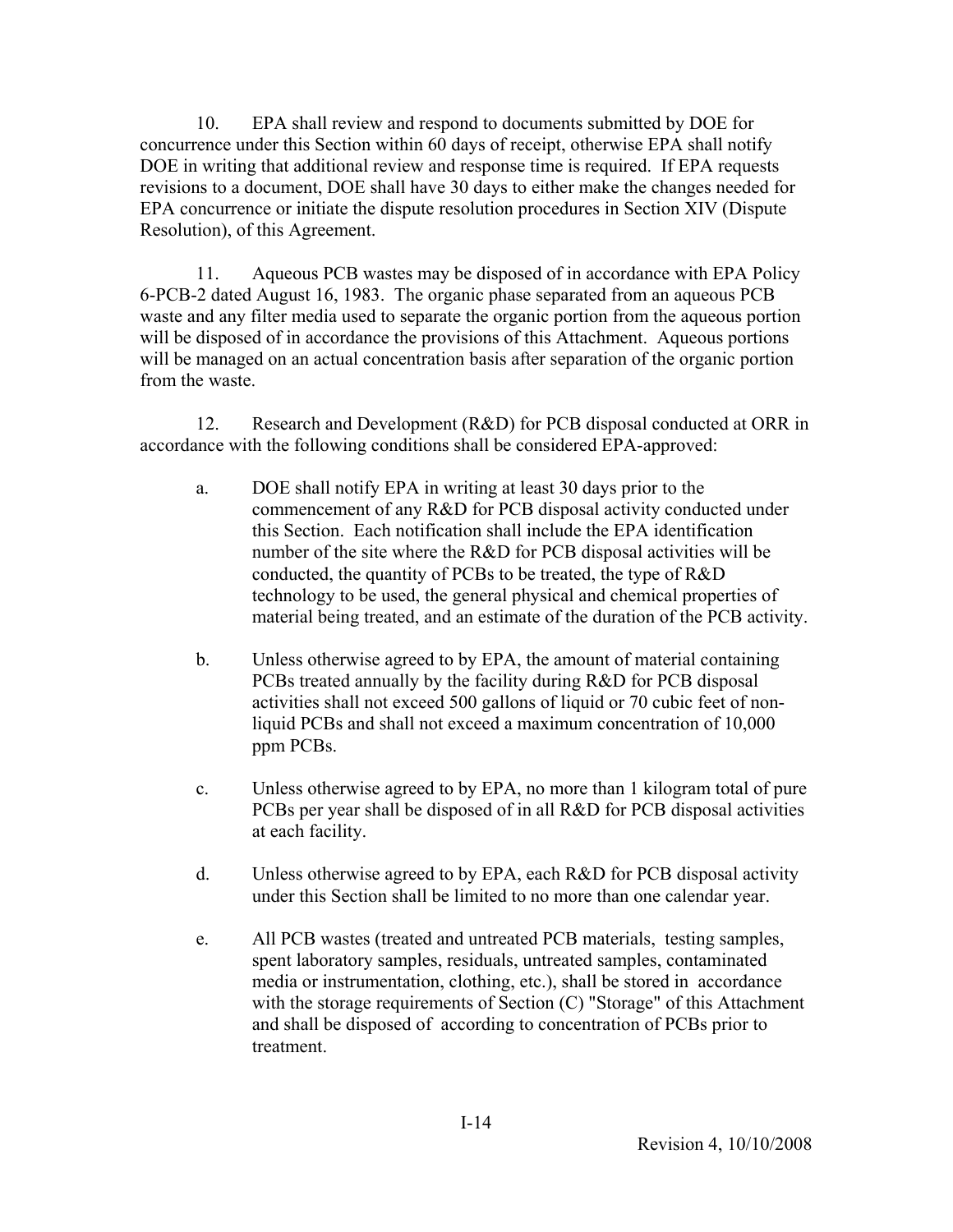- f. PCB materials not treated in the R&D for PCB disposal activity may be returned to the site of generation.
- g. Manifests shall be used for all R&D PCB waste being transported from the R&D for disposal facility to an approved commercial PCB storage or disposal facility.
- h. Material limitations set out in paragraphs b, and c, of this sub-section shall not be exceeded without prior written approval from EPA. Each request shall specify the quantity or concentration requested for disposal and include a justification for each increase. The time duration limitation set out in paragraph d, of this sub-section may be extended by written notification to EPA at least 30 days prior to the expiration date of the original request or last extension. Extension requests will be for no more than one year. Extension requests shall also include information on the accomplishments and progress of the previously authorized R&D for PCB disposal activity for which the extension is sought. Extensions will be granted unless and until EPA denies or places a hold on the R&D activity. Minor modifications other than material limitations and not to include a change in the basic technology, may be made to the R&D activity by DOE notification to EPA pursuant to the notification requirements for an extension of the time limit.
- i. At any time, EPA may make the determination that a formal application for an R&D PCB disposal approval is required to conduct or continue to conduct a specific R&D PCB disposal activity to ensure that any R&D for PCB disposal activity does not present an unreasonable risk of injury to health or the environment. If such a determination is made DOE will halt the activity and apply for an approval.

 13. Wastes containing less than 50 ppm PCBs and assumed by DOE to be regulated under 40 CFR § 761.60 solely due to the anti-dilution provision of 40 CFR § 761.1(b) may be disposed of based on the actual PCB concentration of the wastes provided that:

- a. the disposal facility shall have applicable federal, state, and/or local permits, registrations, or licenses to accept wastes of less than 50 ppm PCBs; and
- b. DOE shall request in writing prior written approval from EPA. The request shall include at a minimum the following information:

i) the type, physical characteristics, PCB analysis, any other characterization data or analysis necessary for hazardous or radiological characteristics;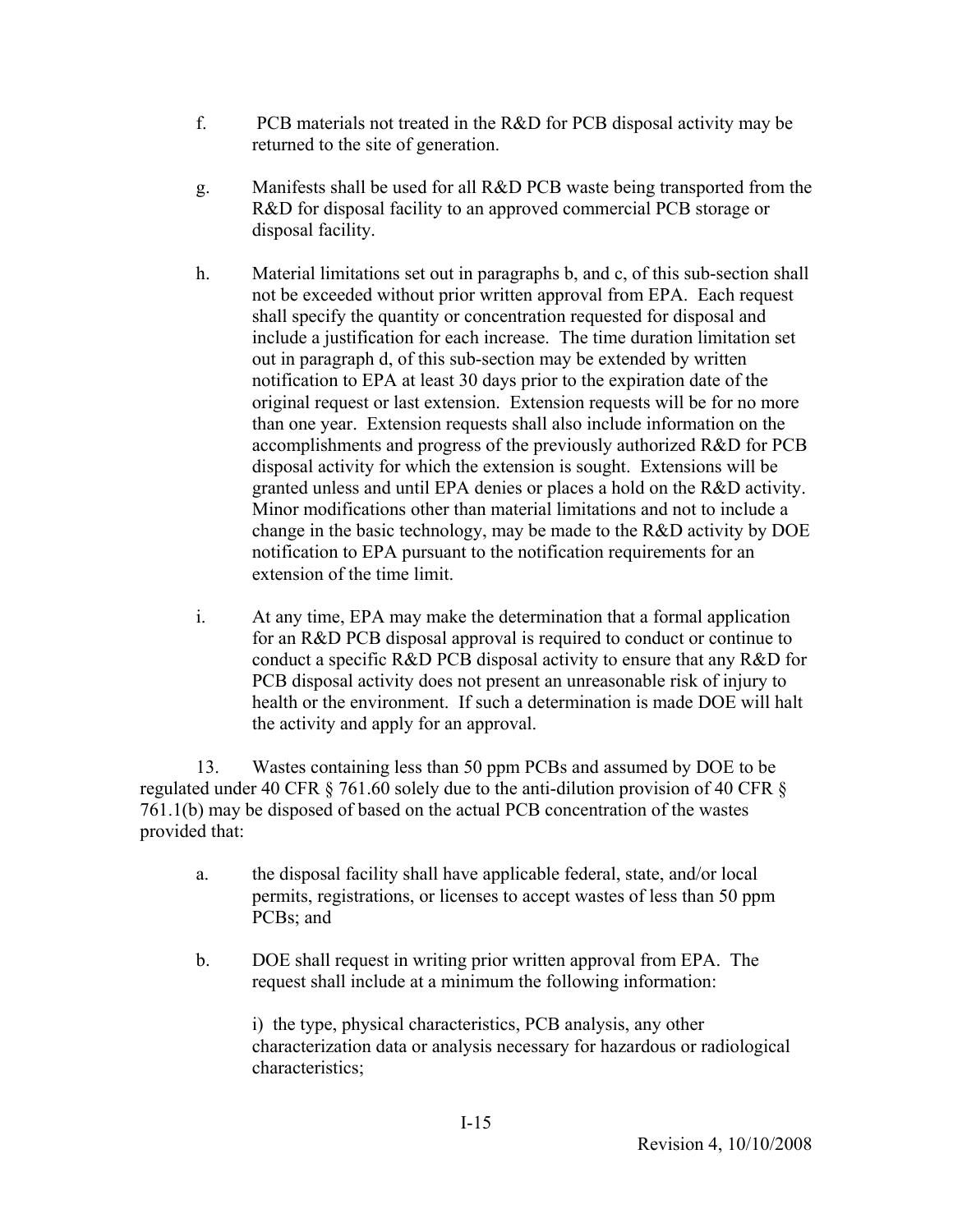ii) the process by which the waste was generated, the date and location of generation, reason the material is thought to be subject to 40 CFR § 761.60, the location of the waste, and the type of container it is stored in;

iii) the reason DOE proposes to dispose of this waste by an alternative method (to 40 CFR 761 Subpart D);

iv) information regarding the proposed alternate disposal process/facility including: the method, name, address, EPA or State ID number (if applicable), permits/approvals of the owner/operator of the disposal process; location of disposal, method of transportation, permit conditions or restrictions, waste acceptance criteria of the disposal process/facility; a process/facility review (inspection) report by DOE. For any residuals resulting from disposal of the wastes, the same information in the above paragraphs shall be included in the request.

c. EPA may reject the proposal and require disposal according to the other requirements of this Section, may require any additional information, or impose conditions or restrictions on approval.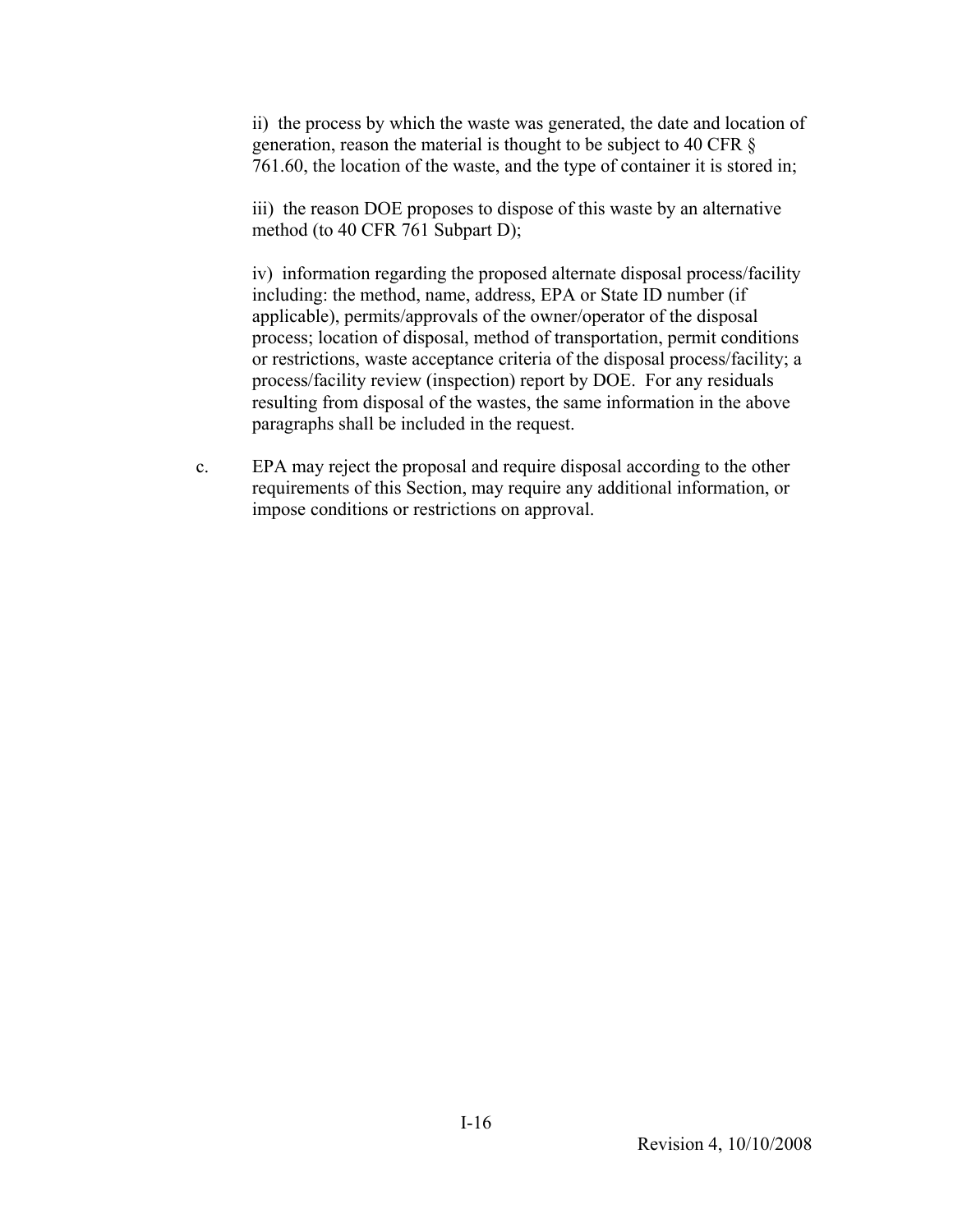# **(G) PCB Disposal Records**

 Information on PCB waste inventories and waste management activity will be provided to EPA pursuant to Section IX (Reporting) of the Agreement. Exception Reports required in 40 CFR § 761.215 will not be required of the ORR facilities. Instead, information will be provided at the Annual Progress Meeting on disposal of PCB wastes.

# **H) Worker Safety Measures**

 All persons entering active PCB spill areas shall be provided worker safety training, and shall use suitable personal protective clothing and equipment sufficient to prevent unreasonable risk to human health posed by PCBs and any other hazardous material used or reasonably anticipated to be encountered during compliance with this Agreement, all in accordance with applicable worker protection standards and other applicable regulations.

# **(I) Baseline Air Sampling**

 1. The baseline air sampling was primarily a worker protection concern in the active GDP facilities in buildings where motor exhaust ventilation systems are located. Air sampling results in the K-25 Site K-29, K-31, and K-33 process buildings since 1991 have shown no results of 0.5 micrograms/m6 or greater. DOE believes these results show that no unreasonable risk to human health from airborne PCBs exists in these buildings. Air sampling in these buildings will be discontinued until active remediation work resumes (e.g., ventilation duct removal, etc).

 2. DOE will notify EPA when active work resumes. The need for air sampling will be re-evaluated at that time.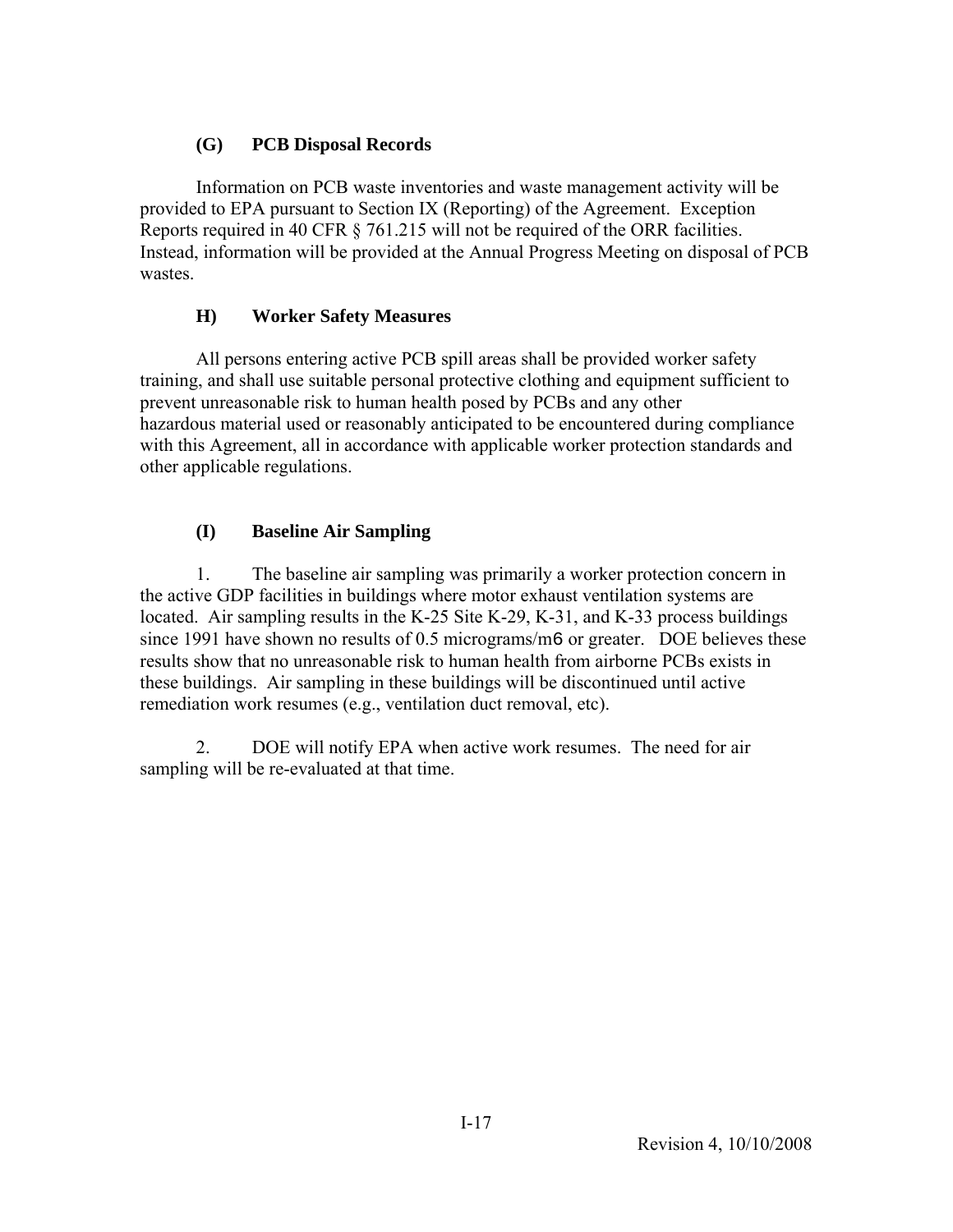# **(J) Decontamination and Reuse of PCB Dedicated Tools/Equipment/Containers**

 Decontamination may be accomplished by flushing, soaking, wiping, or swabbing with a suitable solvent or other material provided the performance standards of this Section are met. Any wastes generated from decontamination shall be disposed of in accordance with the requirements of Section (F) "Disposal" of this Attachment.

- 1. Equipment/Tools:
- a. Equipment/tools dedicated to PCB management activities will be labeled, maintained, and/or stored in such a manner to prevent inadvertent use for non-PCB related activities and to prevent a release to the environment.
- b. Equipment shall remain dedicated to PCB related activities until it is declared a PCB waste or PCB levels are reduced to 10  $\mu$ g/100 cm<sup>2</sup> or less, as verified by wipe sampling. Equipment or tools which have internal or other surfaces inaccessible or not conducive to wipe sampling may be decontaminated in accordance with the procedures described in Attachment III of this Agreement.
- c. Flushing solvents shall be a material in which PCBs are at least 5% soluble and may be either organic or aqueous based detergent solution. Flushing solvents may be re-used until their concentration reaches 50 ppm. All flushing solvents shall be disposed of in accordance with the requirements of Section (F) "Disposal" of this Attachment.
- 2. Containers:
- a. Decontamination of containers shall be in accordance with 40 CFR § 761.79 unless otherwise specified in this Attachment.
- b. Containers may be decontaminated by steam cleaning or high-pressure wash provided that the PCB levels on internal surfaces are reduced to 10  $\mu$ g/100 cm<sup>2</sup> or less, as verified by wipe sampling and the waste water is collected and disposed of in accordance with Section (F) "Disposal" of this Attachment.
- c. Containers used to store aqueous PCB waste may be decontaminated in accordance with 40 CFR § 761.79 using water as the flushing solvent. Wastewater from decontamination of PCB containers will be disposed of in accordance with Section (F) "Disposal" of this Attachment.
- d. As an alternative to decontamination, PCB containers may be disposed of in accordance with Section (F) "Disposal" of this Attachment.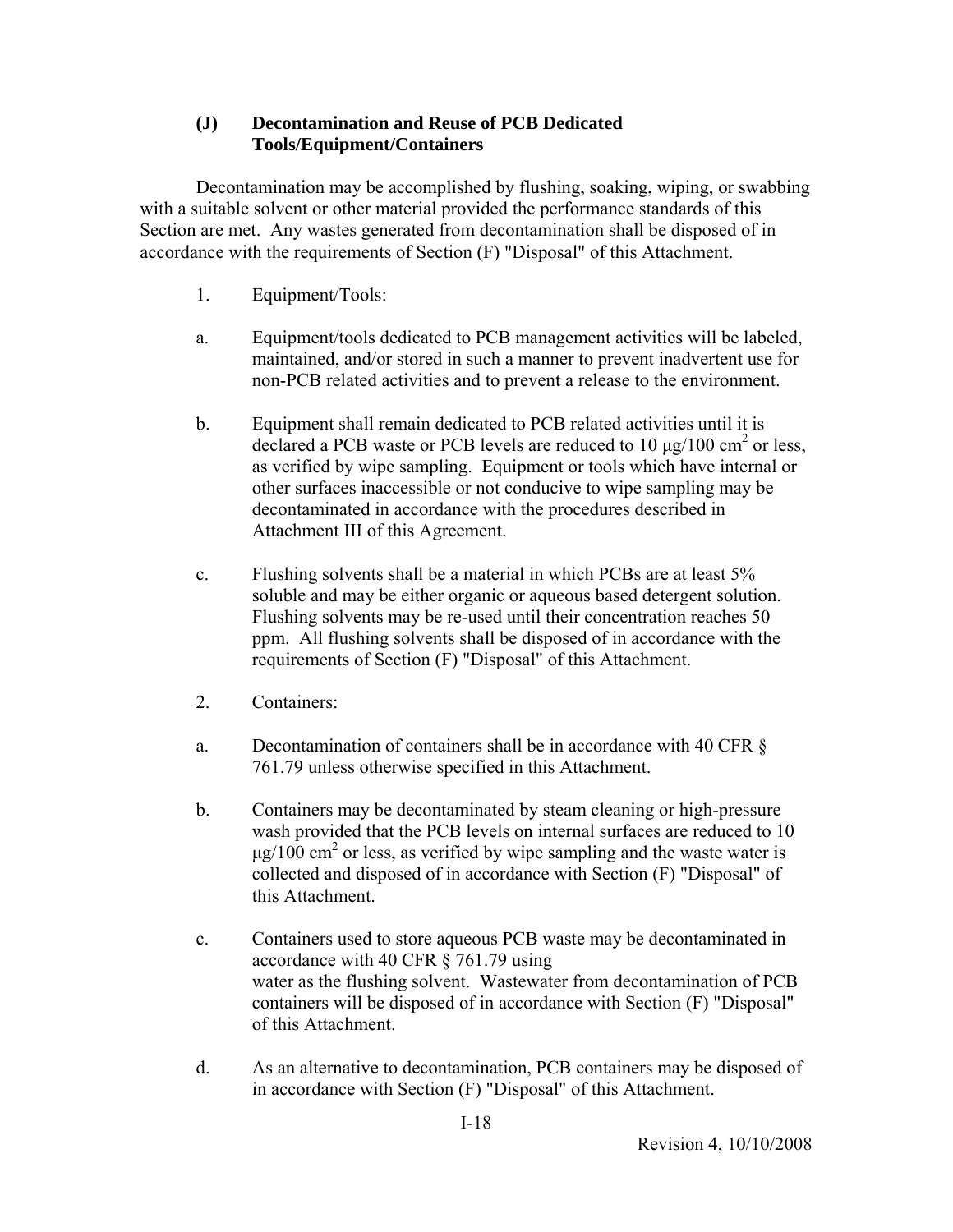# **(K) PCB Management in the Laboratory**

 1. Portions of samples from which PCBs have been extracted for purposes of analysis will be considered unregulated for purposes of PCB disposal. Extracted portions of samples will be disposed of in accordance with other applicable federal, state, and local requirements.

 2. Aqueous wastes resulting from samples containing PCBs of concentrations of 50 ppm or greater may be disposed of in accordance with Section (F) "Disposal" of this Attachment.

 3. Acids and elemental mercury used in the cleanup of sample extracts which contain less than 2 ppm PCBs will be considered unregulated for purposes of PCB disposal. This standard will be applied to acids and/or mercury waste generated prior to and after the effective date of this Agreement.

 4. Samples from known sources of PCBs of concentrations of 50 ppm or greater will be marked with the PCB *ML* or *MS* as appropriate. Samples which are not known to contain PCBs at 50 ppm or greater when received at an ORR laboratory, will be marked upon identification as containing PCBs at concentrations of 50 ppm or greater. Once a sample has been identified as containing PCBs, all resulting wastes from analysis of the sample will be managed as PCB in accordance with the terms of this Agreement. Samples containing PCBs at concentrations of 50 ppm or greater will be considered "in use" until full characterization for any desired constituent has been completed and no future analytical use is identified. The date removed from service for these samples will be the date the sample has no further analytical use. The date removed from service for any resultant wastes from these samples will be the date the waste is generated.

 5. Analytical Instruments used for the analysis of samples containing concentrations of 50 ppm or greater will not be required to be disposed of or decontaminated as long as the only contact of PCBs is through the normal course of analysis appropriate to the design of the instrument. Any chromatographic columns plastic tubing which cannot reasonably be shown to be purged of PCBs at the time of disposal for the column or tubing will be disposed of or decontaminated in accordance with the terms of this Attachment.

 6. Laboratory glassware and other equipment may be decontaminated in accordance with commonly accepted laboratory techniques (e.g., rinsing with organic or

aqueous solvent as appropriate) provided any rinsate is disposed of in accordance with the terms of Section (F) "Disposal" of this Attachment.

 7. Non-liquid wastes other than excess sample material, such as sample bottles, disposable pipettes, tissue, disposable weighing pans, surgical gloves, etc.,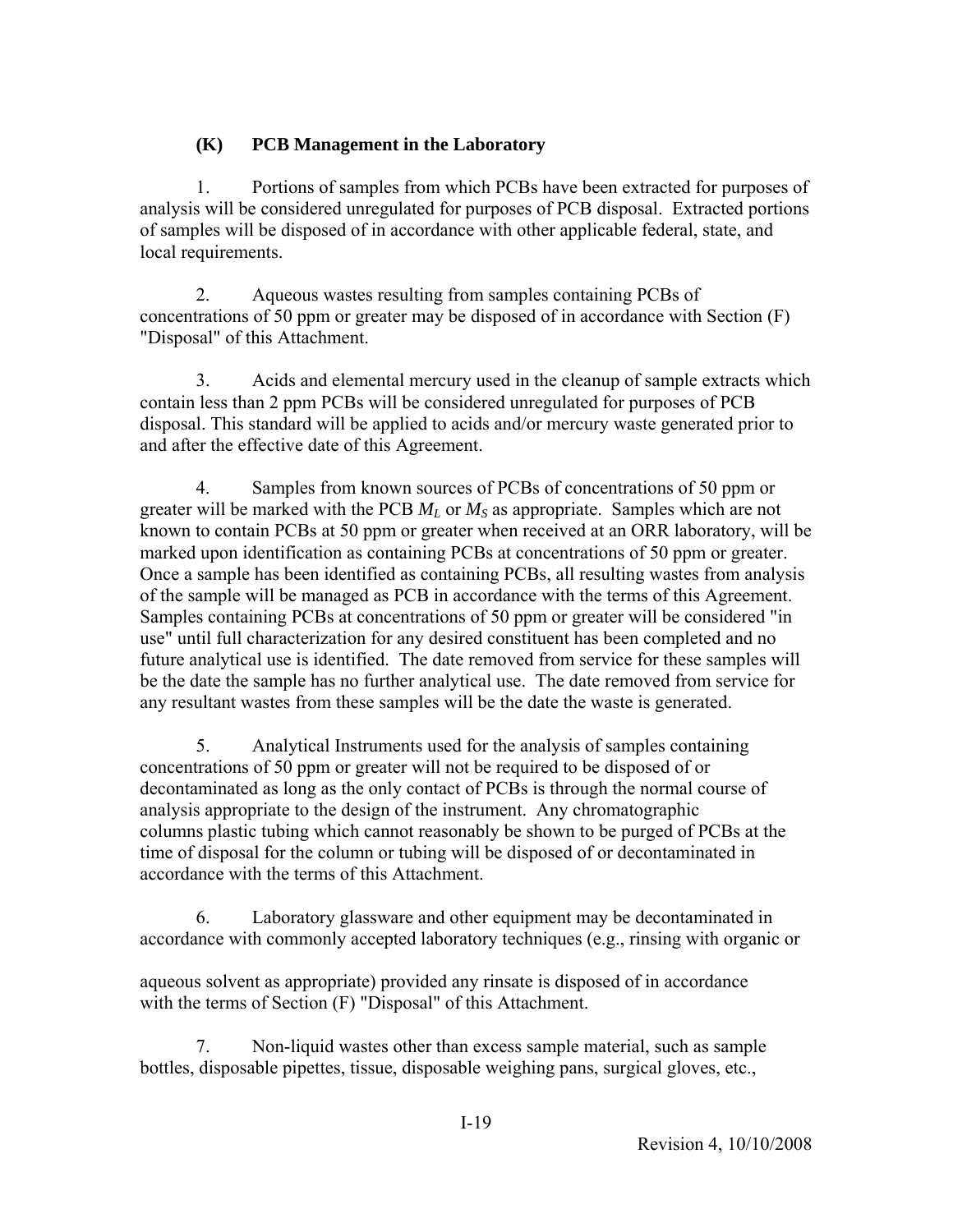generated from analytical processes involving PCB samples may be collected in containers for disposal. Containers of this non-liquid laboratory waste may be disposed of based on the actual concentration of the collected waste in the container based on analysis of the contents. This laboratory waste will be disposed of in accordance with other applicable federal, state, and local requirements.

 8. Limited quantities of PCBs, as defined in paragraph 10 below, may be used for:

- a. chemical analysis of PCBs for purposes of developing PCB analytical techniques;
- b. scientific experimentation on the physical properties of PCBs, chemical reactions of PCBs (other than the evaluation of the disposal or destruction of PCBs), and the chemical analysis of PCBs; and
- c. testing to determine environmental transport processes, biochemical transport processes, the effects of PCBs on the atmospheric environment, aquatic environments, terrestrial environments, and the health effects of PCBs such as general toxicity, sub-chronic toxicity, chronic toxicity, specific organ/tissue toxicity, neurotoxicity, genetic toxicity, and metabolic products.

9. R&D activities authorized pursuant to sub-section  $(K)$  8, of this Attachment do not include research or analysis for the development of any PCB product, nor R&D for disposal, including, but not limited to, demonstrations for PCB disposal approvals, pre-demonstration tests, testing major modifications to approved PCB technologies, treatability studies, the development of new disposal technologies, and research on transformation processes such as biodegradation. R&D for such disposal activities are addressed in sub-section 12, of Section (F) "Disposal" of this Attachment.

 10. The R&D activities conducted under this Section are subject to all other applicable Federal, State, and local laws and regulations. PCBs may be used for R&D in limited quantities as samples of environmental media in containers larger than 5 milliliters containing PCBs that have been packaged pursuant to applicable DOT performance standards, in a manner other than a totally enclosed manner, provided that:

a. DOE will notify the EPA in writing at least 30 days prior to the commencement of any R&D activity authorized under this Section. Each notification shall identify the person conducting the R&D activity, the location where the PCB R&D activities will be conducted, the quantity of PCBs to be treated, the type of R&D technology to be used, the general physical and chemical properties of the material being treated, and an estimate of the duration of the PCB activity.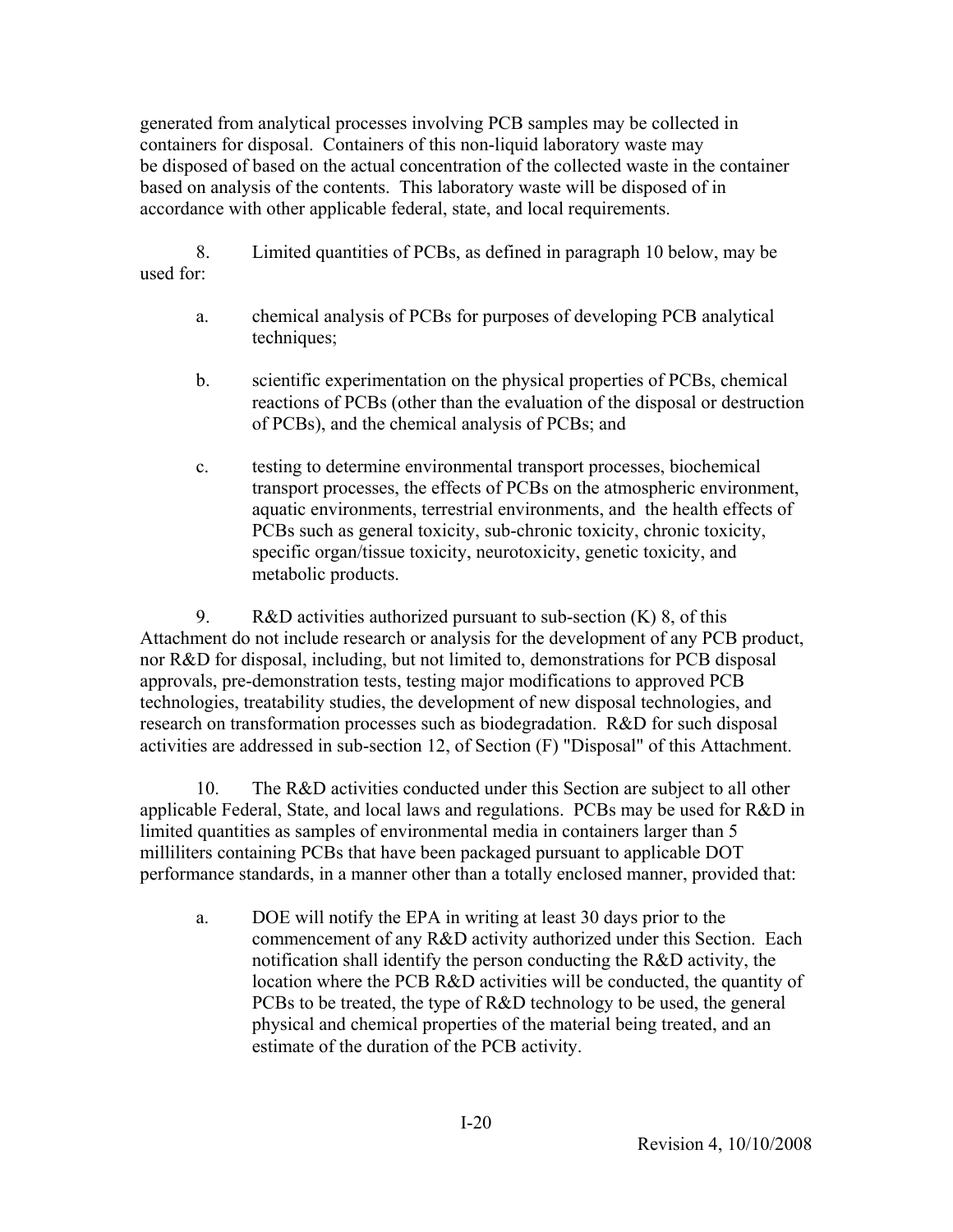- b. No more than 100 grams of pure PCBs is used for R&D activities under this Section at each facility (K-25 Site, Y-12 Plant, ORNL) annually.
- c. All PCB wastes (e.g., spent laboratory samples, residuals, unused samples, contaminated media/instrumentation, clothing, etc.), are stored in compliance with the storage requirements of Section (C) "Storage" of this Attachment.
- d. Manifests are used for all R&D PCB wastes being transported from the R&D facility to a commercial storage and/or a disposal facility.
- e. Material limitations for use of PCBs are set out at paragraph 10 b, of this Section and shall not be exceeded without prior approval from the EPA. Requests to exceed the material limitation must be submitted in writing to the EPA. Each request must provide a justification for the additional quantity or concentration needed, as well as specify the quantity or concentration of PCB material needed, and the duration of the activity.

# **(L) TSCA Incinerator PCB Institutional Control Plan**

The TSCA Incinerator facility closure actions were completed in accordance with a RCRA Closure Plan that was submitted to the Tennessee Department of Environment and Conservation and the U.S. EPA as a RCRA permit modification. The closure actions addressed both RCRA and TSCA PCB requirements. The TSCA Incinerator Closure Certification Report was submitted to TDEC and EPA in Calendar Year 2011.

As described in the Closure Certification Report, there are limited areas within the TSCA Incinerator facility where postings and PCB Institutional Controls will need to be maintained during the surveillance and maintenance period of operations until the remaining PCB contamination is addressed during facility demolition as a CERCLA FFA project. The controls and requirements during the time period prior to CERCLA demolition were developed during facility walk downs and conference call discussions with the EPA and DOE ORR-PCB-FFCA Coordinators. The facility controls and requirements are documented in the April 30, 2012 PCB Institutional Control Plan. A status update on the TSCA Incinerator CERCLA demolition schedule and PCB Institutional Controls will be provided to EPA during the annual ORR-PCB-FFCA meeting. The annual updates will continue until facility demolition and disposal actions are completed.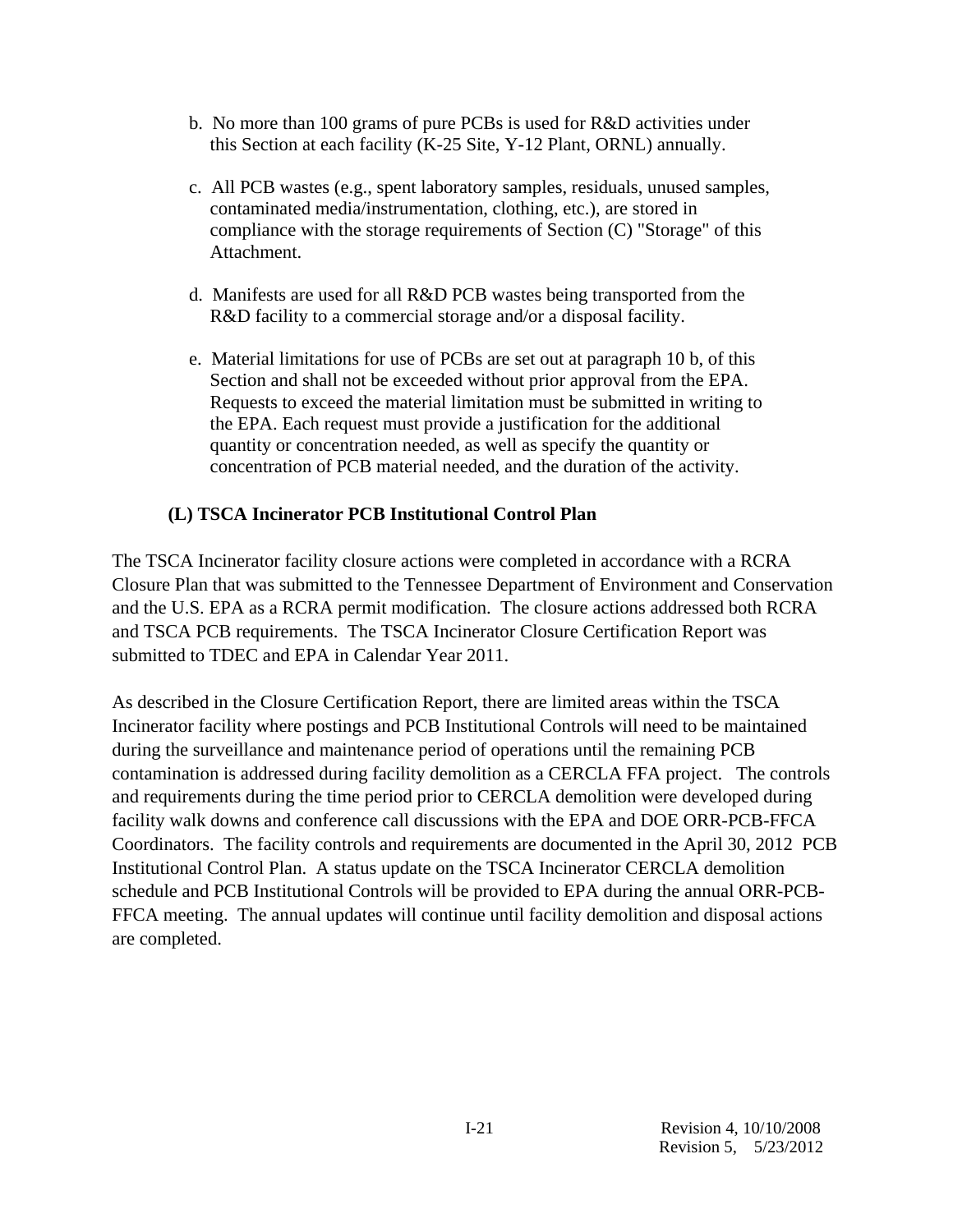# **Attachment II**

### STATISTICAL SAMPLING

### REQUIRED FOR SPILL CLEANUP VERIFICATION

This attachment is applicable for PCB spills  $\geq$  500 ppm and < 500 ppm PCB spills involving one pound or more of PCBs by weight. If the cleanup area for a PCB spill which has occurred as of or subsequent to the effective date of this agreement is:

a. less than 100 cm2 - record the exact surface area of the spill and cleanup area and wipe sample the entire area.

b. greater than 100 cm2 but less than 500 cm2 - take one randomly located 100 cm2 wipe sample.

c. greater than 500 cm2 but less than 1500 cm2 - take three randomly located 100 cm2 non-adjacent wipe samples.

d. greater than 1500 cm2 but less than 30 m2 - follow the sampling procedure set forth in EPA's spill cleanup manual.

e. greater than 30 m2 - sampling procedures will be established on a case-by-case basis in consultation with EPA.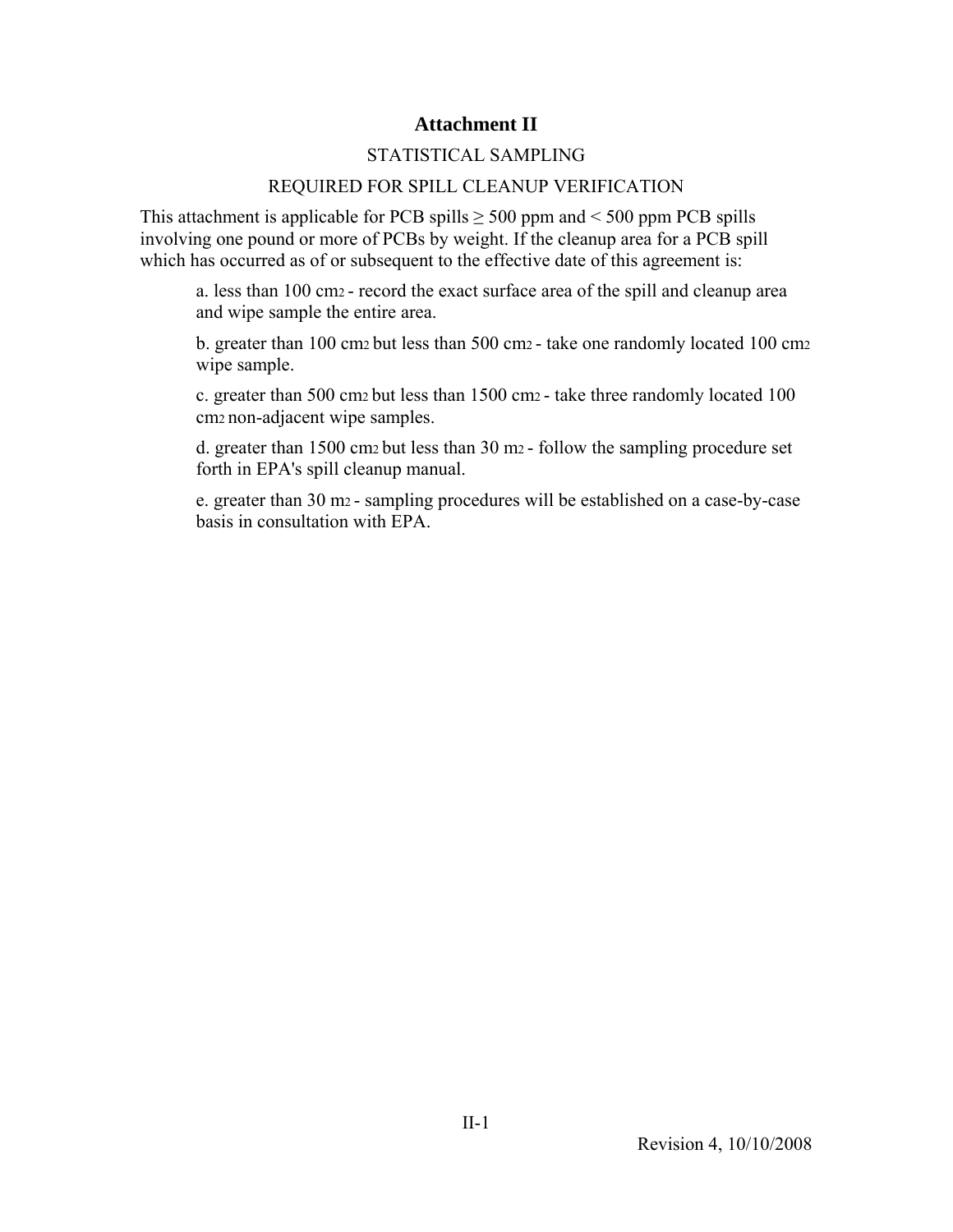# **Attachment III**

# ALTERNATIVE DECONTAMINATION PROCEDURE FOR

# EQUIPMENT/TOOLS WITH INTERNAL OR OTHER SURFACES

### NOT AMENABLE TO WIPE-SAMPLING

A. Any non-porous surface in contact with free flowing mineral oil dielectric fluid (MODEF) or other PCB liquid of a viscosity similar to or less viscous than MODEF at concentrations of  $\leq 1,000$  ppm PCBs may be decontaminated as follows:

1. Drain the free flowing liquid and allow the residual surfaces to drain for an additional 15 hours.

2. Dispose of drained liquid according to Section F "Disposal" of Attachment I of this Agreement.

3. Soak the contaminated or potentially contaminated surfaces in sufficient clean (containing < 2 ppm PCBs) verified aqueous decontamination fluid (VADF) such that there is a minimum of 100 milliliters of VADF for each 100 cm2 of contaminated or potentially contaminated surface for at least 1 hour at room temperature (20° C or greater). VADFs include:

a. Butcher's Hot Springs CleanerTM  $(1:64$  dilution); and

b. Penetone 155 Power Cleaner<sub>TM</sub> (1:64 dilution).

4. Drain the VADF from the surfaces.

5. Dispose of the drained VADF in accordance with Section F "Disposal" of Attachment I of this Agreement.

B. Any non-porous surface in contact with free flowing MODEF or other PCB liquid of a viscosity similar to or less viscous than MODEF containing between 1000 and 10,000 ppm PCBs may be decontaminated as follows:

1. Drain the free flowing liquid and allow the residual surfaces to drain for an additional 15 hours.

2. Dispose of drained liquid according to Section F "Disposal" of Attachment I of this Agreement.

3. Soak the contaminated or potentially contaminated surfaces in sufficient clean (containing < 2 ppm PCBs) performance-based organic decontamination fluid (PODF) such that there is a minimum of 800 milliliters of PODF for each 100 cm2 of contaminated or potentially contaminated surface for at least 1 hour at room temperature (20° C or greater). Approved PODFs include:

a. kerosene;

b. diesel fuel;

c. terpene hydrocarbons; and